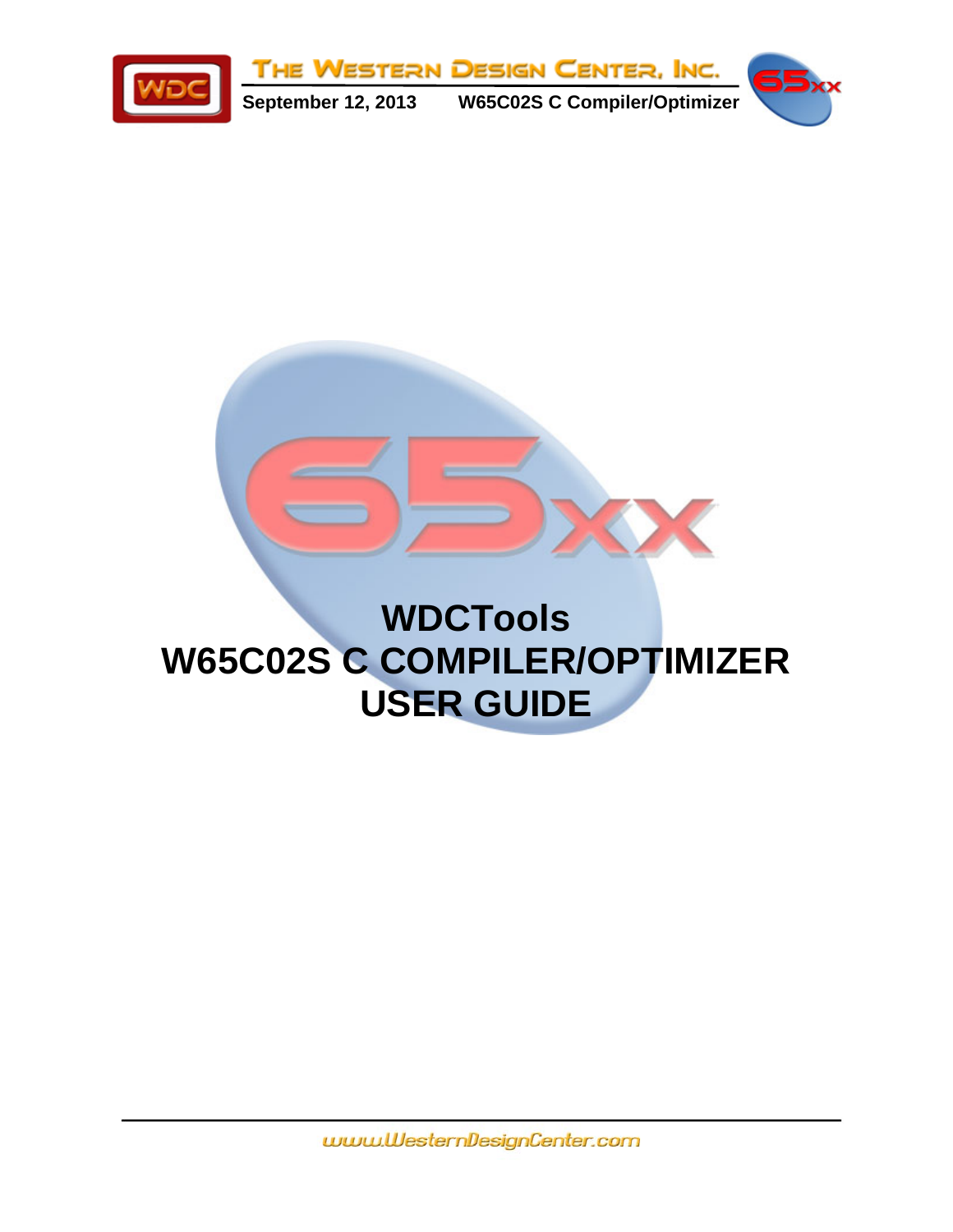

WDC reserves the right to make changes at any time without notice in order to improve design and supply the best possible product. Information contained herein is provided gratuitously and without liability, to any user. Reasonable efforts have been made to verify the accuracy of the information but no guarantee whatsoever is given as to the accuracy or as to its applicability to particular uses. In every instance, it must be the responsibility of the user to determine the suitability of the products for each application. WDC products are not authorized for use as critical components in life support devices or systems. Nothing contained herein shall be construed as a recommendation to use any product in violation of existing patents or other rights of third parties. The sale of any WDC product is subject to all WDC Terms and Conditions of Sales and Sales Policies, copies of which are available upon request.

Copyright ©1981-2013 by The Western Design Center, Inc. All rights reserved, including the right of reproduction, in whole, or in part, in any form.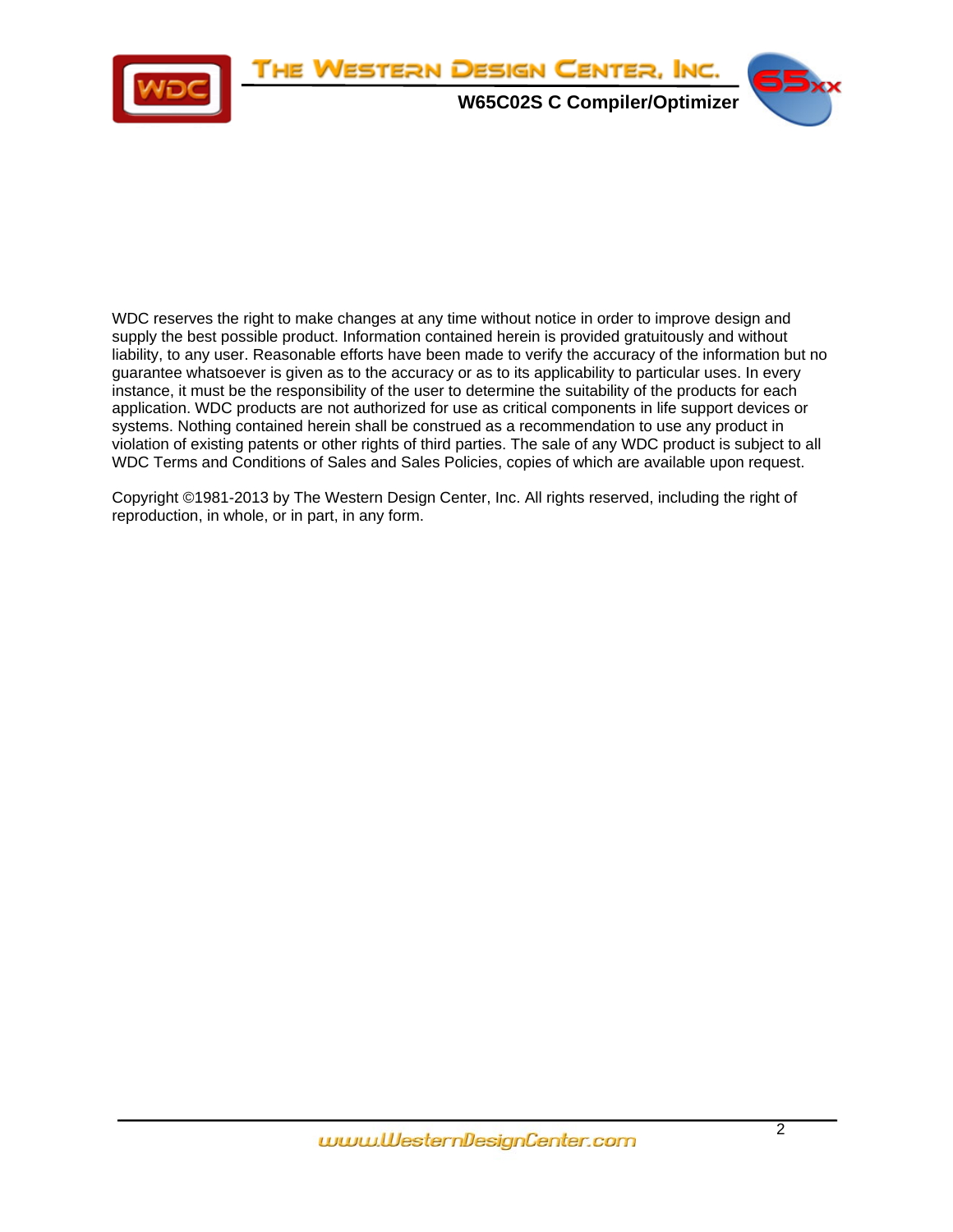



W65C02S C Compiler/Optimizer

# 55xx

### **TABLE OF CONTENTS**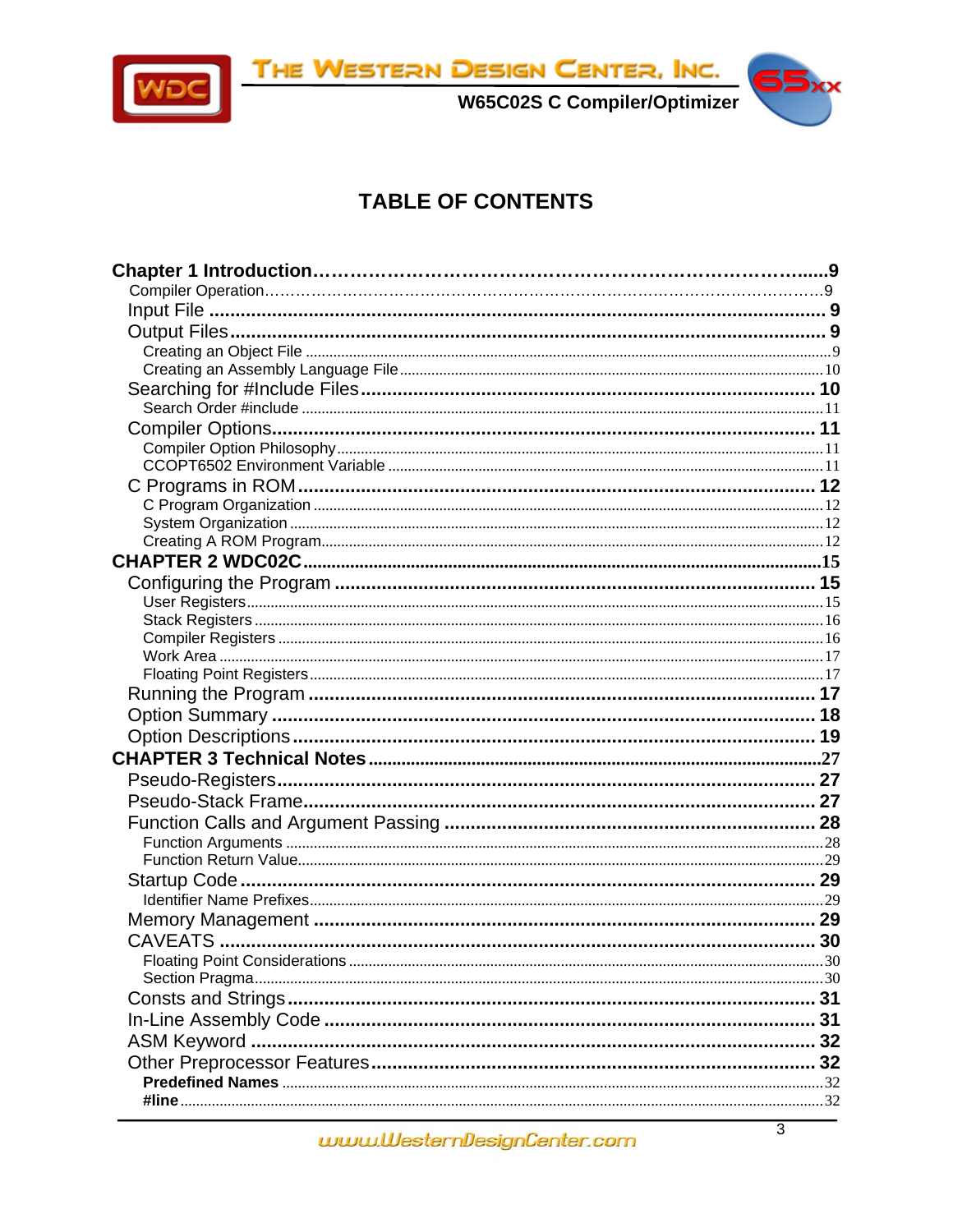

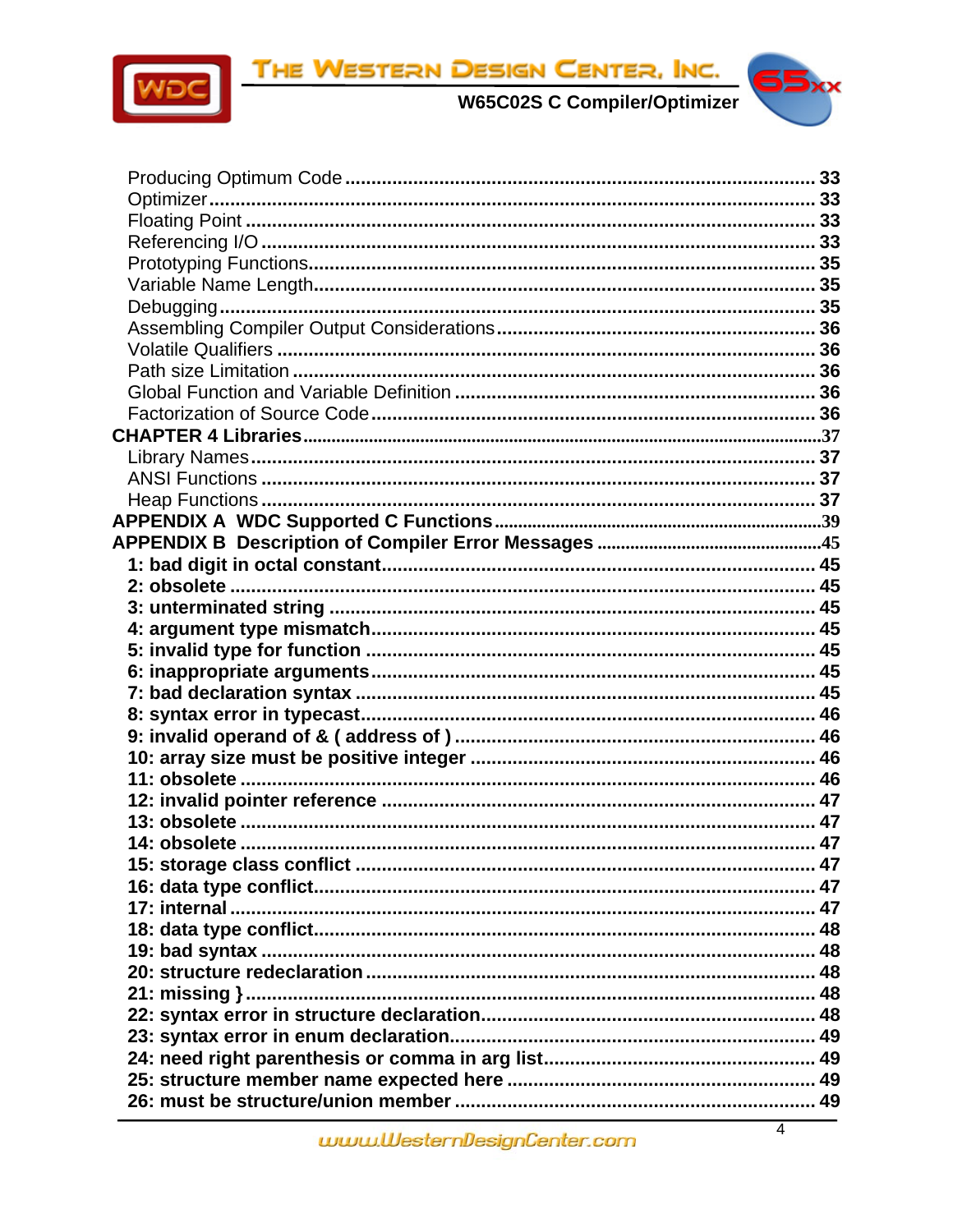

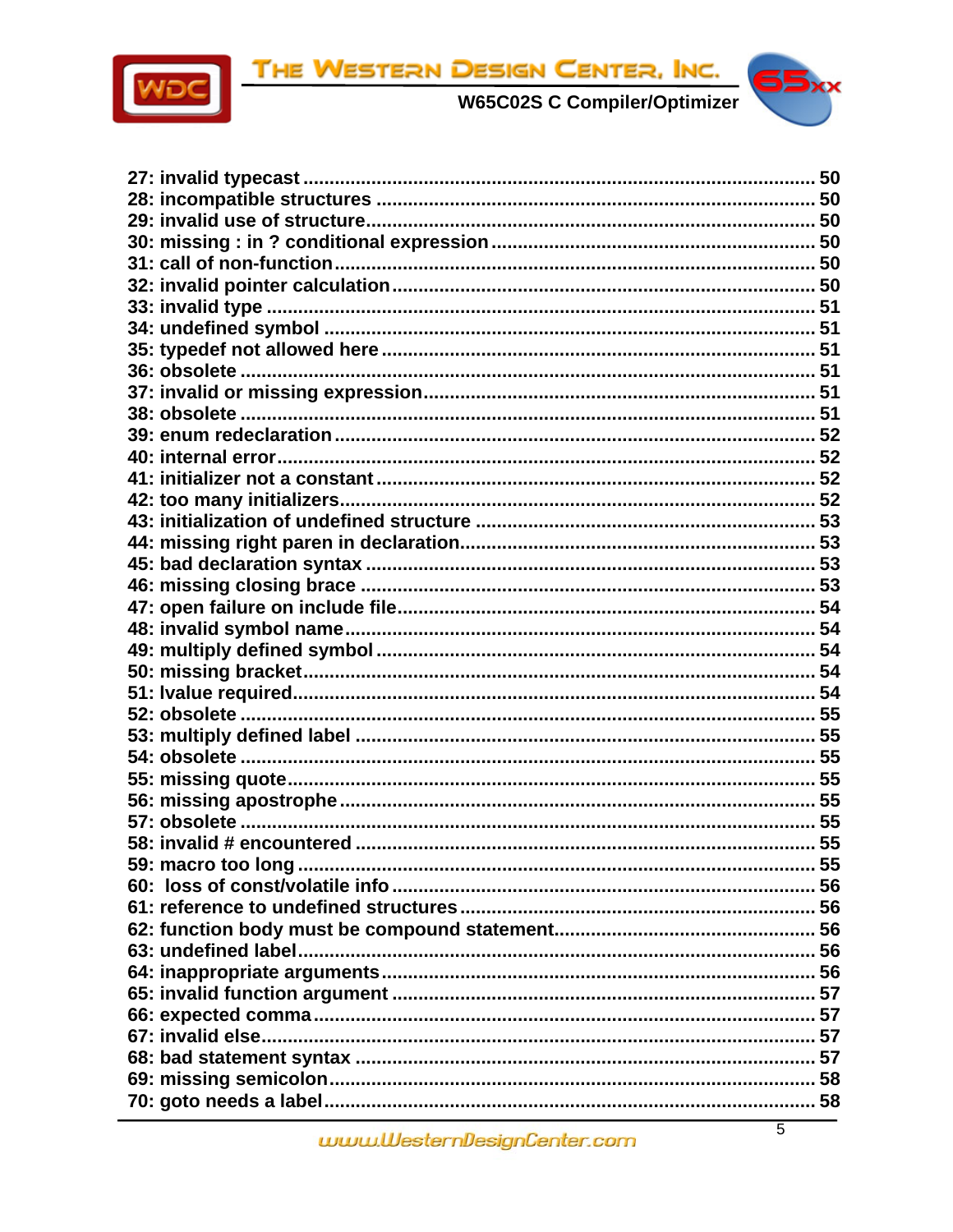

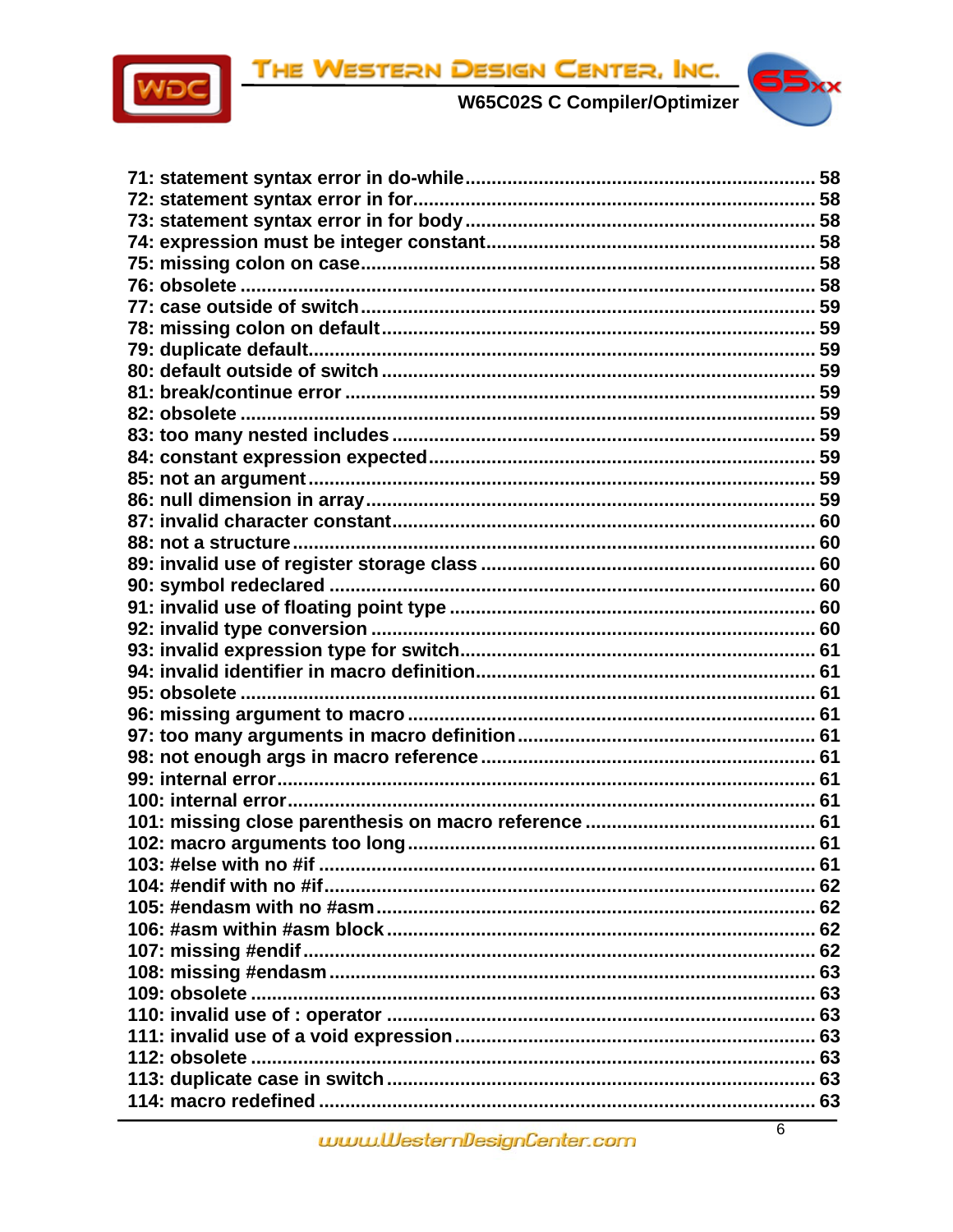



| 147: invalid hexadecimal constant |  |
|-----------------------------------|--|
|                                   |  |
|                                   |  |
|                                   |  |
|                                   |  |
|                                   |  |
|                                   |  |
|                                   |  |
|                                   |  |
|                                   |  |
|                                   |  |
|                                   |  |
|                                   |  |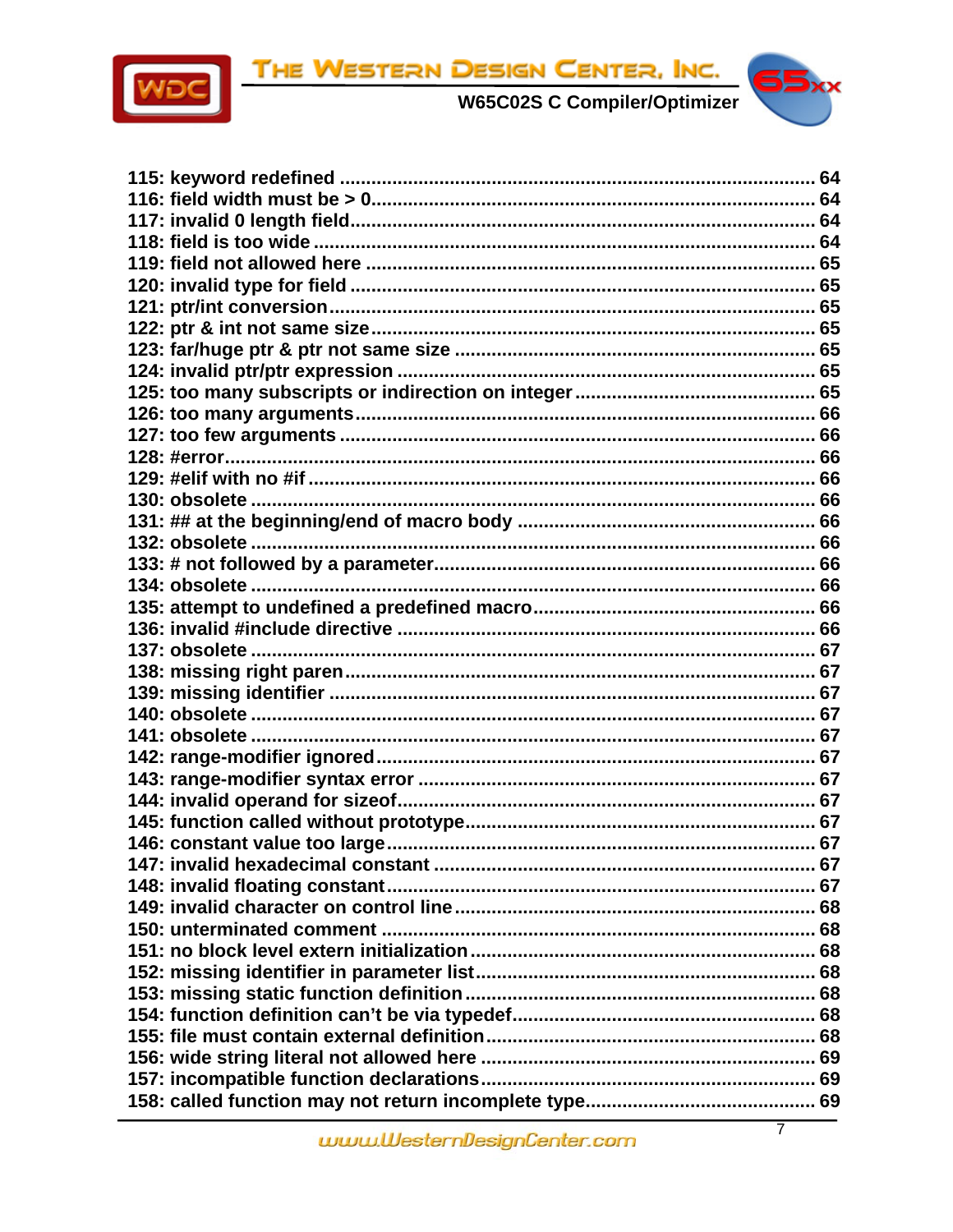



|              | 69  |
|--------------|-----|
|              | 69  |
|              |     |
|              |     |
|              |     |
|              |     |
|              |     |
|              |     |
|              |     |
|              |     |
|              |     |
|              |     |
| <b>INDEX</b> | .73 |
|              |     |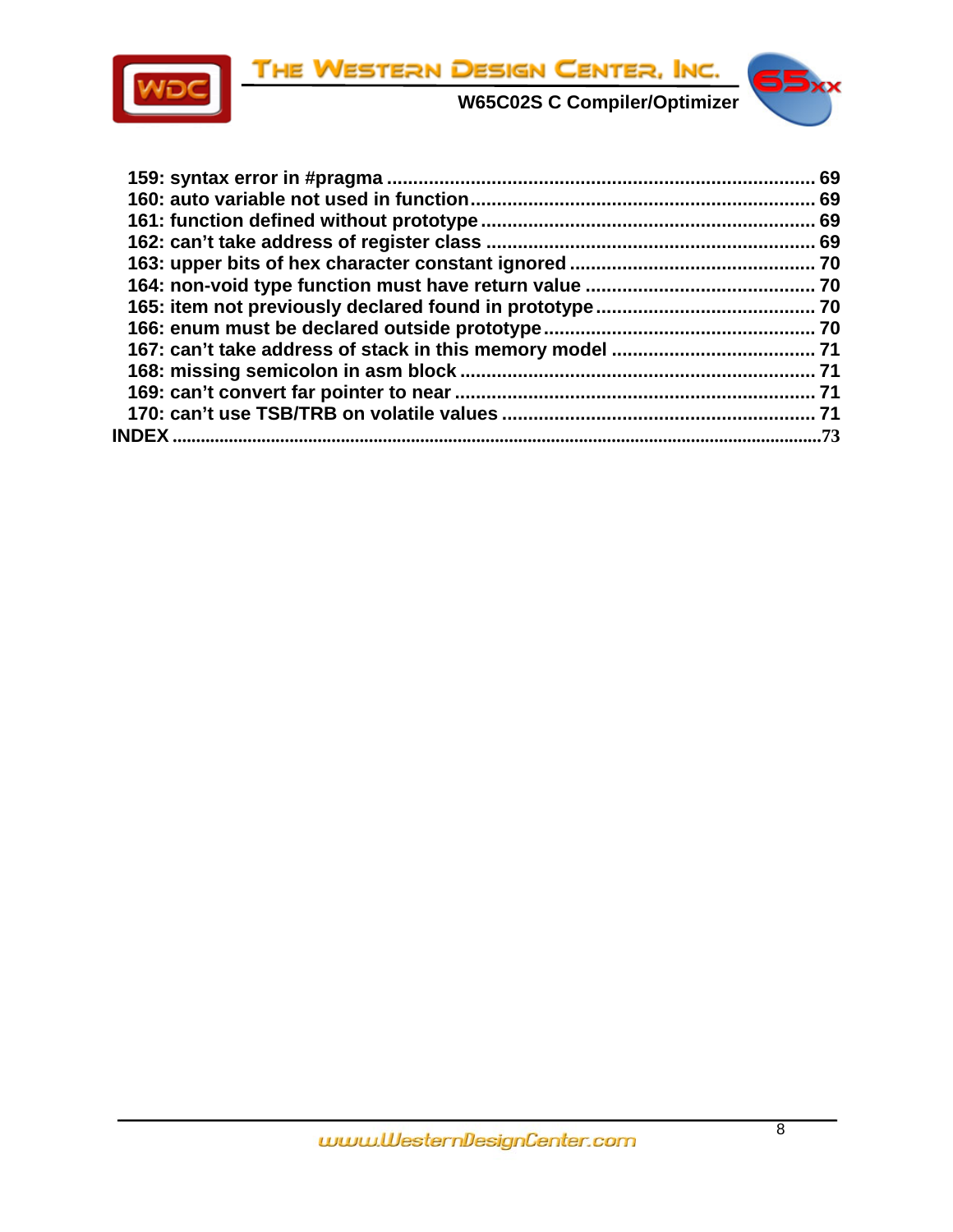<span id="page-8-0"></span>

**W65C02S C Compiler/Optimizer**



### **CHAPTER 1 Introduction**

The WDCTools suite provides the tools needed to do effective C and assembly language development for the 65C02 family of microprocessors. The compiler is built on top of the WDC W65xx assembly language development system. The assembly language development system consists of a full macro assembler, an object file linker and an object file librarian.

#### **Compiler Operation**

The WDC C compiler is a full ANSI standard implementation. There are also a number of useful extensions to the ANSI standard that are controlled by compiler switches. The compiler reads the input file function by function and produces a parse tree for the entire function. A few optimizations are performed on the tree before generating code. The code generator then reads the parse tree and generates a list of assembly language instructions that are written to a temporary file. If the optimizer has been invoked, it reads the assembly language file, improves the code where possible and writes it back out. The assembler is then executed to convert the assembly language instructions into object format. The assembler deletes the temporary file after finishing.

#### **Input File Example:**

The input file is a text file which contains the C source code. The file can be specified using a full path such as:

#### WDC02CC C:\SRC\HELLO.C

or by the file name alone if the file is located in the current directory such as:

#### WDC02CC HELLO.C

If the command that starts the compiler does not specify the extension of the file containing the C source, the compiler assumes that the extension is `.C'. For example, the command

#### WDC02CC PROG

compiles a file named PROG.C in the current directory. Although `.C' is the recommended file extension name, it is not mandatory. The specification

#### WDC02CC PROG.PRG

reads the file PROG.PRG from the current directory as the input to the compiler. Input files can be created with the text editor of your choice, but the file must be straight text and can not contain any formatting commands such as those produced by a word processor.

#### **Output Files Examples:**

#### **Creating an Object File**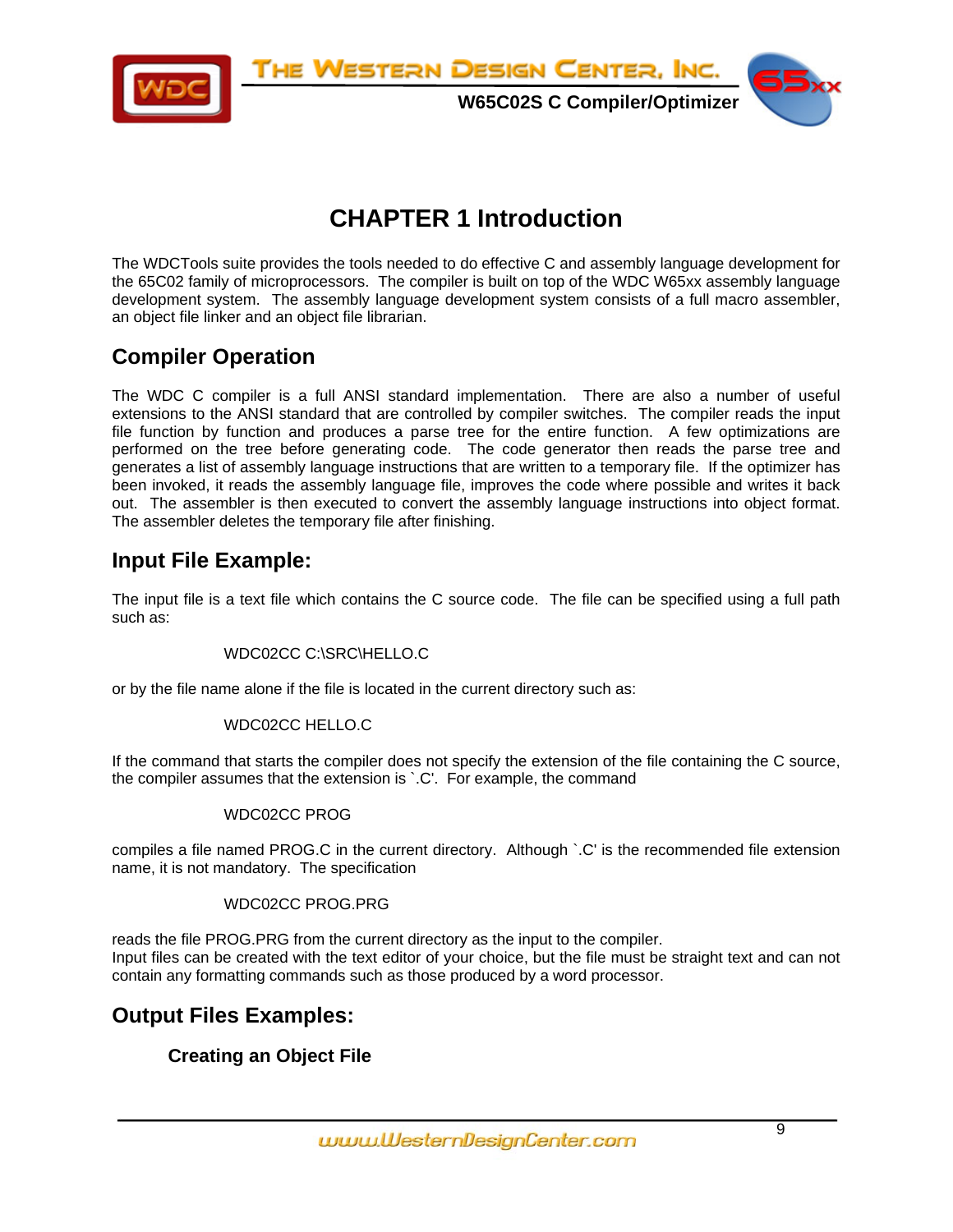<span id="page-9-0"></span>

Normally, when you compile a C program you are interested in the relocatable object code for the program, and not in its assembly language source. Because of this, the compiler by default writes the assembly language source for a C program to an intermediate file and then automatically starts the assembler. The assembler then translates the assembly language source to relocatable object code, writes this code to a file, and erases the intermediate file. By default, the object code generated by a compiler-started assembler is sent to a file whose name is derived from that of the file containing the C source by changing its extension to .OBJ. This file is placed in the directory that contains the C source file. For example, if you started the compiler with the command:

#### WDC02CC PROG.C

The file PROG.OBJ is created, containing the relocatable object file for the program. You may explicitly specify the name of the object file using the compiler option -O. For example, the command

#### WDC02CC -O MYOBJ.REL PROG.C

Compiles and assembles the C source that is in the file PROG.C, writing the object code to the file MYOBJ.REL. When the compiler is going to start the assembler automatically, by default it writes the assembly language source to the file CTMPXXX.XXX, where `XXX' are numbers chosen such that the file name is unique. The file is placed in the directory defined by the CCTEMP environment variable. If CCTEMP is not defined, the file is placed in the current directory. The CCTEMP environment variable can be used to pass the intermediate assembly language file to the assembler through a RAM disk.

#### **Creating an Assembly Language File**

In some programs, you may not want the compiler to start the assembler automatically. For example, you may want to modify the assembly language generated by the compiler for a particular program. In such cases, use compiler option -A, which prevents the compiler from starting the assembler. When you specify option -A, by default the compiler sends the assembly language source to a file whose name is derived from that of the C source file, by changing the extension to .ASM. This file is placed in the same directory as the one that contains the C source file. For example, the command

#### WDC02CC -A PROG.C

compiles, without assembling, the C source that is in PROG.C, sending the assembly language source to PROG.ASM. When using option -A, option –O specifies the name of the file to which the assembly language source is sent. For example, the command

#### WDC02CC -A -O RAM:TEMP.ASM PROG.C

compiles, without assembling, the C source in PROG.C, sending the assembly language source to the file TEMP.ASM on the volume named RAM:. When option -AT is used, it causes the compiler to include the C source statements as comments in the assembly language source.

#### **Searching for #Include Files**

By default, the WDC C compiler searches the current directory to locate files specified in **#include** statements. It can also search a user-specified sequence of directories for such files, thus allowing program source files and header files to be contained in different directories. Compiler option **–I** and the environment variable **WDC\_INC\_6502** define the directories in which the compiler searches for **#include**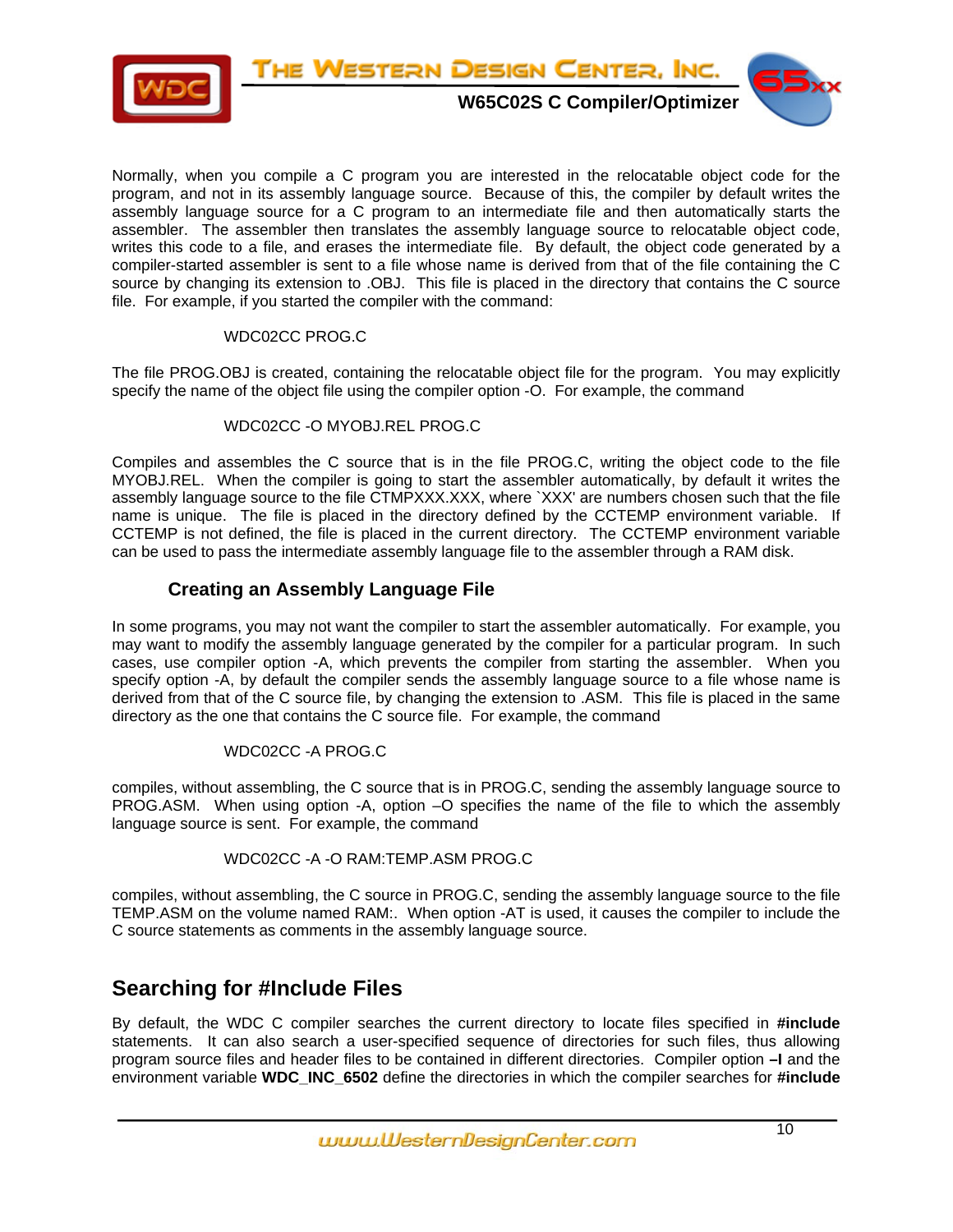<span id="page-10-0"></span>

files. The compiler automatically searches the current directory for a **#include** file if the following conditions are met:

- 1. the compiler is started without specifying option **-I**,
- 2. there is not an **WDC\_INC\_6502** environment variable, and
- 3. the **#include** statement does not specify the drive and/or, directory containing the file.

If a **#include** statement specifies either the drive or directory, only that location is searched for the file.

#### **Search Order #include**

When the compiler encounters a #include statement, it searches directories for the file specified in the statement in the following order:

- if the filename is delimited by double quotes, ``filename'', the current directory is searched.
- if the filename is delimited by angle brackets, <filename>, the current directory is searched only if no **-I** options are specified and if the **WDC\_INC\_6502** environment variable does not exist.
- directories specified in option **-I** are searched, in the order listed on the line that started the compiler.
- directories specified in the **WDC\_INC\_6502** environment variable are searched, in the order listed.

#### **Compiler Options**

#### **Compiler Option Philosophy**

Most of the compiler options are set up as a toggle, which means that they can be either on or off. Most options default to off. The defaults can be changed by creating an environment variable, CCOPT6502. Options specified directly to the compile command will override options specified in the CCOPT6502 environment variable. With a few exceptions, options are grouped around a common function. The first letter of an option identifies the group. The group letters are:

> **A** Assembly language output control **B** Debugging control **M** Memory model control **P** Parser control **Q** Output control **S** Optimization control **W** Warning control

After the group letter, one or more individual options may be specified. If an individual option letter occurs and is not preceded by a 0(zero), the associated option is turned on. Multiple individual options can be specified. To turn an option off, the character 0(zero) must appear after the group letter and before the options to be turned off. **-P0T**, for instance, turns off trigraphs and **-PT** or **-P1T** turns them on. Combinations of options can be used to produce very specific results. To enable full ANSI syntax checking with the singular exception of trigraphs, for example, you would use the option **-PA0T**. The **A** option of the **P** group specifies full ANSI which includes trigraphs. The **0T** option turns trigraphs off. Since options are scanned left to right the combination **-PA0T** produces the desired result. **-P0T1A** would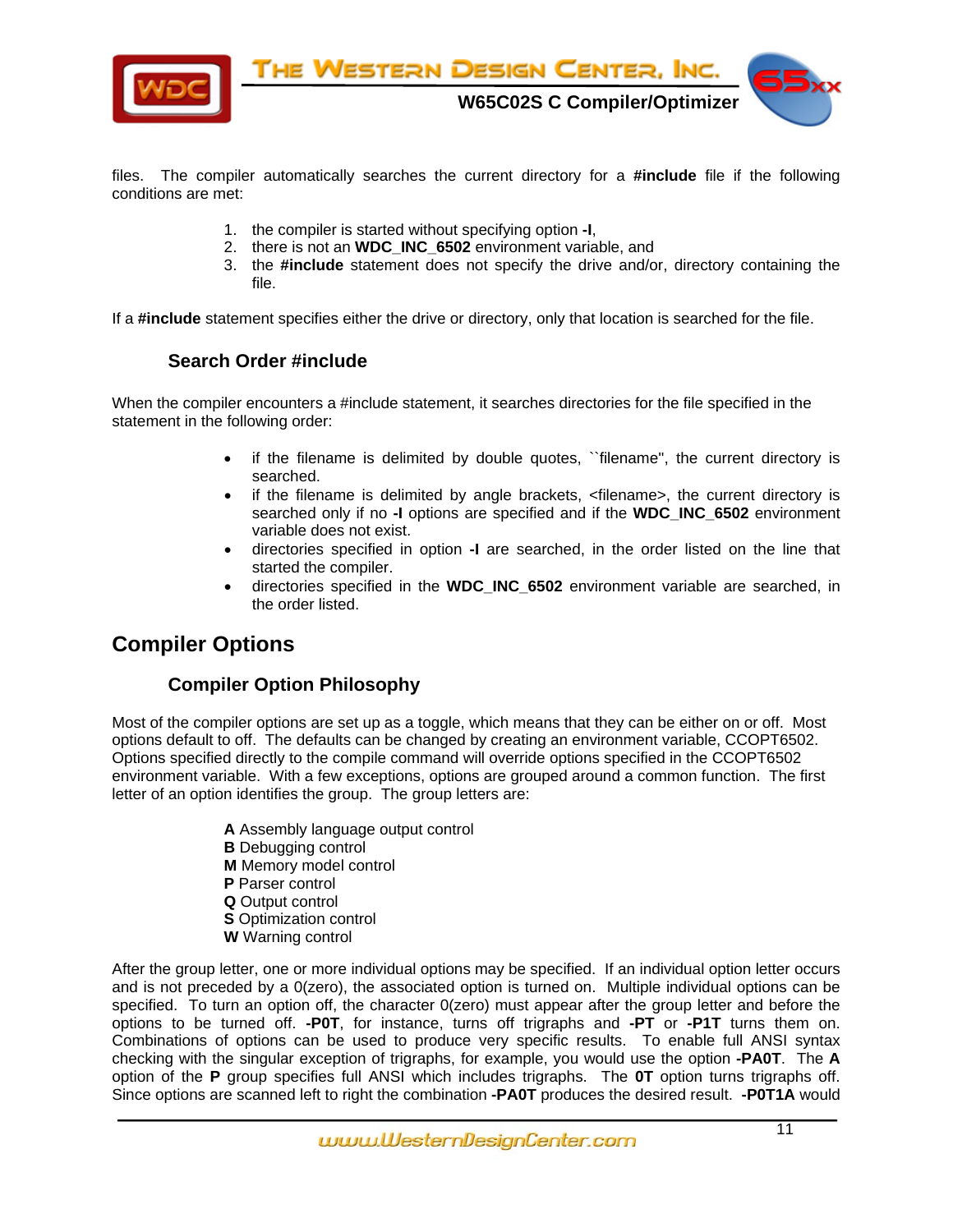<span id="page-11-0"></span>

not produce the intended result. Since the **1A** option is scanned after the **0T** option, the **0T** option is cancelled.

#### **CCOPT6502 Environment Variable**

You can override the default settings of the compiler by using the environment variable, **CCOPT6502**. If you want to disable C++ style // comments as the default, for example, you could place the following line in your *AUTOEXEC.BAT* file:

SET CCOPT6502=-P0X

which would prevent the compiler from considering characters following a // as a comment till the end of the line. The **CCOPT6502** specification should have no blanks on either side of the equal sign. Options passed directly to the compiler override the **CCOPT6502** environment variable. If the **CCOPT6502** environment variable was set to **-P0X** and you specified **-PX** as a direct option to the compiler, then the **CCOPT6502 -P0X** option would be reversed. If you wish to specify more than one option with the **CCOPT6502** environment variable, then each option group must be separated by a blank. For example,

SET CCOPT6502=-P0X -MO -WO

would set the **-P0X**, **-MO** and **-WO** options. Note that **CCOPT6502** must be specified in upper case.

#### **C Programs in ROM**

This section discusses the general procedure of placing C code in ROM. It describes some of the choices that are available and the steps required to create the final output.

#### **C Program Organization**

After compilation and linking, a C program consists of three sections: code, initialized data, and uninitialized data. The difference between initialized and uninitialized data is demonstrated by the following two C statements:

$$
int x = 1;
$$
  
int y;

In the first statement, the global variable *x* has memory space allocated for it which is initialized to contain the value 1. The second statement allocates memory space for the variable *y*, and by C convention, is initialized to zero by default. The second variable, *y*, is considered uninitialized data since it is never explicitly set to a particular value. In a C program, all uninitialized data is collected together for efficiency. Otherwise, there might be a lot of zeros spread throughout the data segment. This is especially important in a ROM-based system where instead of copying zeros from ROM to RAM, it is much more efficient just to clear the uninitialized area of RAM to zero.

#### **System Organization**

To operate correctly, a system must contain as much ROM and RAM as are needed to get the job done. The ROM is located at whatever address is convenient. Usually the ROM is located at the high end of bank zero so that the interrupt and reset vectors have defined values when the system is powered up. Some amount of RAM is also required for the stack and direct page access. The main program code is stored in the ROM which is where it is usually executed from since the code itself does not change. Initialized data is also stored in ROM so that it is available when the system is powered up. However, initialized data often represents the initial state of variables that may be changed by the program. Since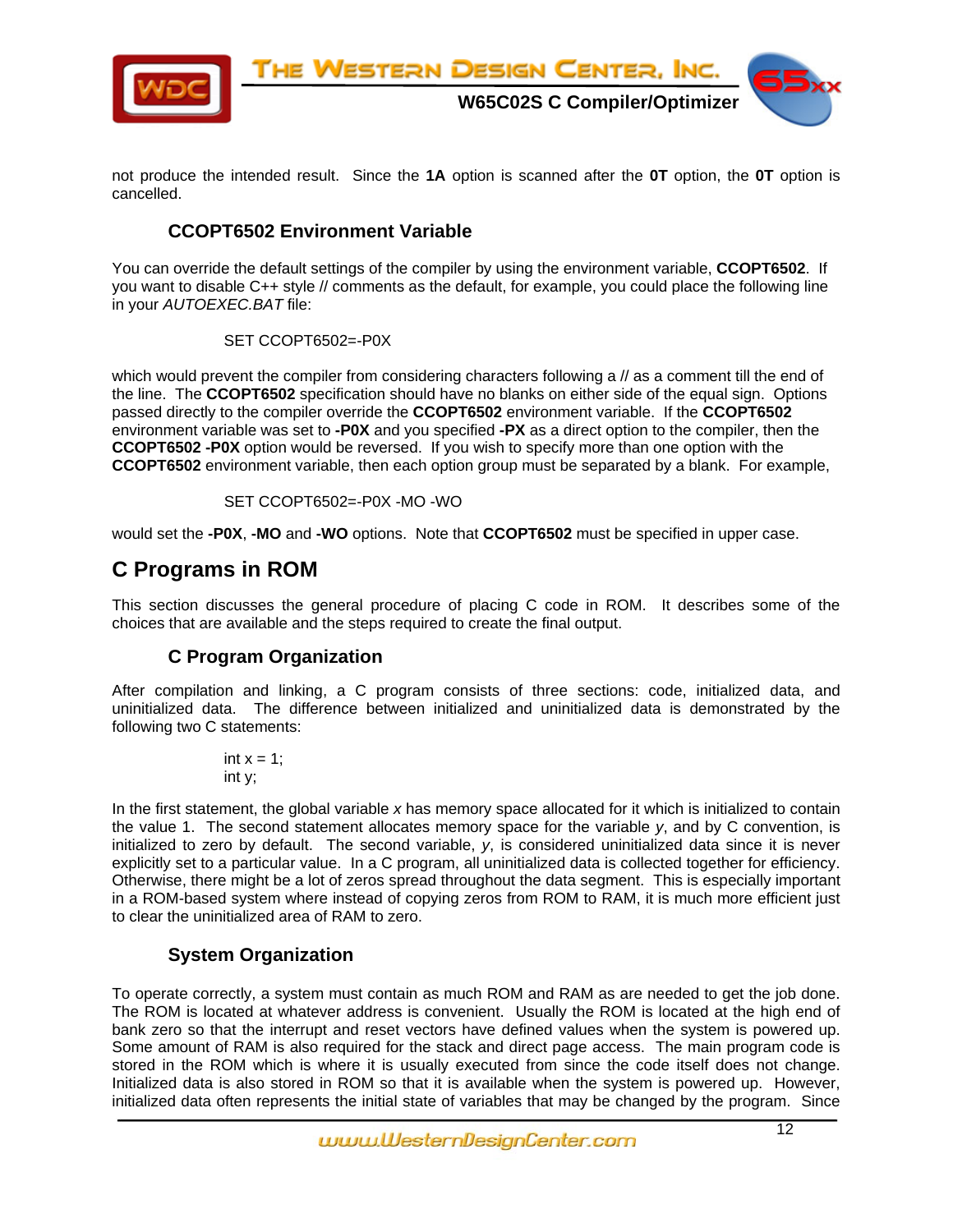<span id="page-12-0"></span>

variables in ROM can't change, the variables must be in RAM. When the system is reset, the initial values in ROM are copied to the RAM locations. Thus, initialized data has two locations, the RAM address where the program code will access it and a ROM address where it is copied from. The WDC C development system is set up so that the initialized data can be stored in ROM immediately following the program code. This allows the startup code to know where to find the initialized data so it can be copied to RAM.

#### **Creating A ROM Program**

Let's assume that we are creating a ROM program. To compile we would use:

#### WDC02CC MYPROG.C

Included in the *WDC\_SDS\LIBSRC\S65C02* directory is an example startup assembly language source file. Copy the one called *STARTUP.ASM* into the current directory. This file contains the reset and interrupt vectors and a short sequence of code that sets up the machine stack pointer, the pseudo-stack pointer, copies the initialized data to RAM, clears out the uninitialized data and then transfers control to *main()*. The default is for the machine stack to start at 0x1FF and the pseudo-stack to start at 0x7fc0 and we'll leave them there. Assemble the startup file by using the command:

#### WDC02AS STARTUP.ASM

Now, we need to create the output file. For this example, let's say that we want the code to be located in ROM at location 0x8000 and that the data will be located in RAM starting at location 0x200. The initial values of the data will actually reside in the ROM immediately following the program code. To link the modules together, we would use the command:

#### WDCLN -HM28 -C8000 -D200, MYPROG.OBJ STARTUP.OBJ -LC

The first option to the linker specifies that the output will use Motorola S-28 records which have a 24 bit address field. (A full description of the linker and its options can be found in the Assembly Language Development System manual.) Next, the address of the code is specified to be at location 0x8000. The **- D** option tells the linker to locate the address of the data at 0x200, but to place the actual output immediately following the code. The address options seem complicated but are not really too difficult. In general, if no addressing option is given, then one section is placed immediately following the preceding section. The first section is the code, followed by initialized data, and finally uninitialized data. Each address option consists of an address where the code or data is eventually expected to be located. For code, this is the address where subroutine calls will be made to and is usually in ROM. For data, this is the address where program code will load and store into and is usually in RAM. Following the `use' address is an optional comma and a physical location address. The physical location address is the address that will be placed in the hex records generated by the linker. For program code, the physical and use addresses are almost always the same. Thus, to locate code at location 0x8000, the option:

#### -C8000,8000

would be correct. However, the linker assumes that if no comma and second argument are present, then the physical and use addresses are the same. Thus, the preceding option could also be given as:

#### -C8000

For initialized data, the use address is typically in RAM, while the initial physical location is in ROM. One way to handle this is to specify the exact address in RAM and in ROM as in:

-D200,8800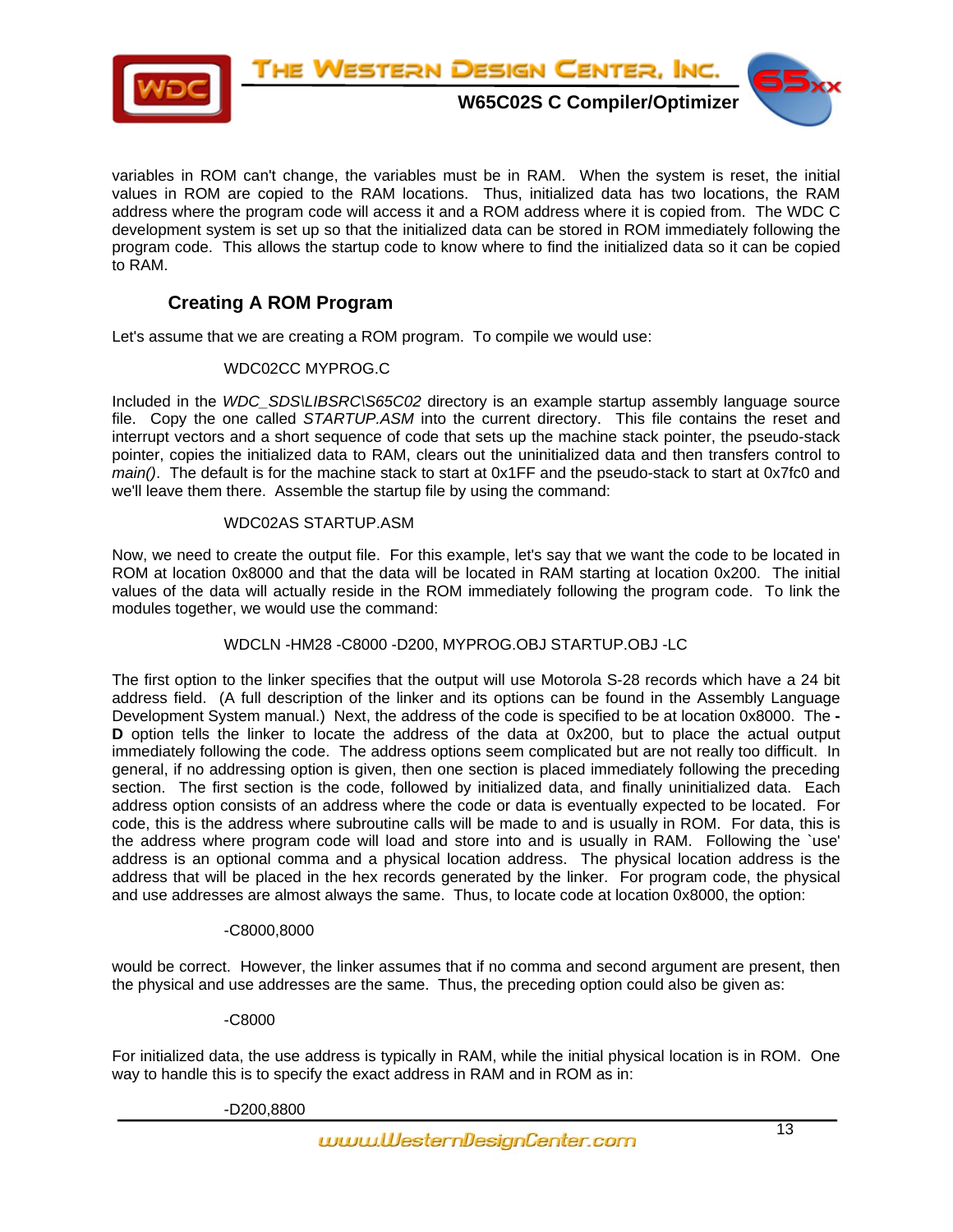

which would place the data at location 0x8800 in ROM although the program code would be looking for it at location 0x200.

One of the problems with this approach is that we would have to know that the size of the program was less than 0x800 bytes or the data would overwrite the program code or vice-versa. An easier method would be to use the option:

#### -D200,

which tells the linker to locate the data for use at location 0x200, and by using a comma without an address, to place it physically right after the preceding section which would be the program code. The assembly language startup routine in *STARTUP.ASM* assumes that the initialize data is located immediately following the code section and copies it to it's `use' location in RAM. Further discussion of sections and linking as well as a full analysis of a startup routine can be found in the Assembly Language Development System manual.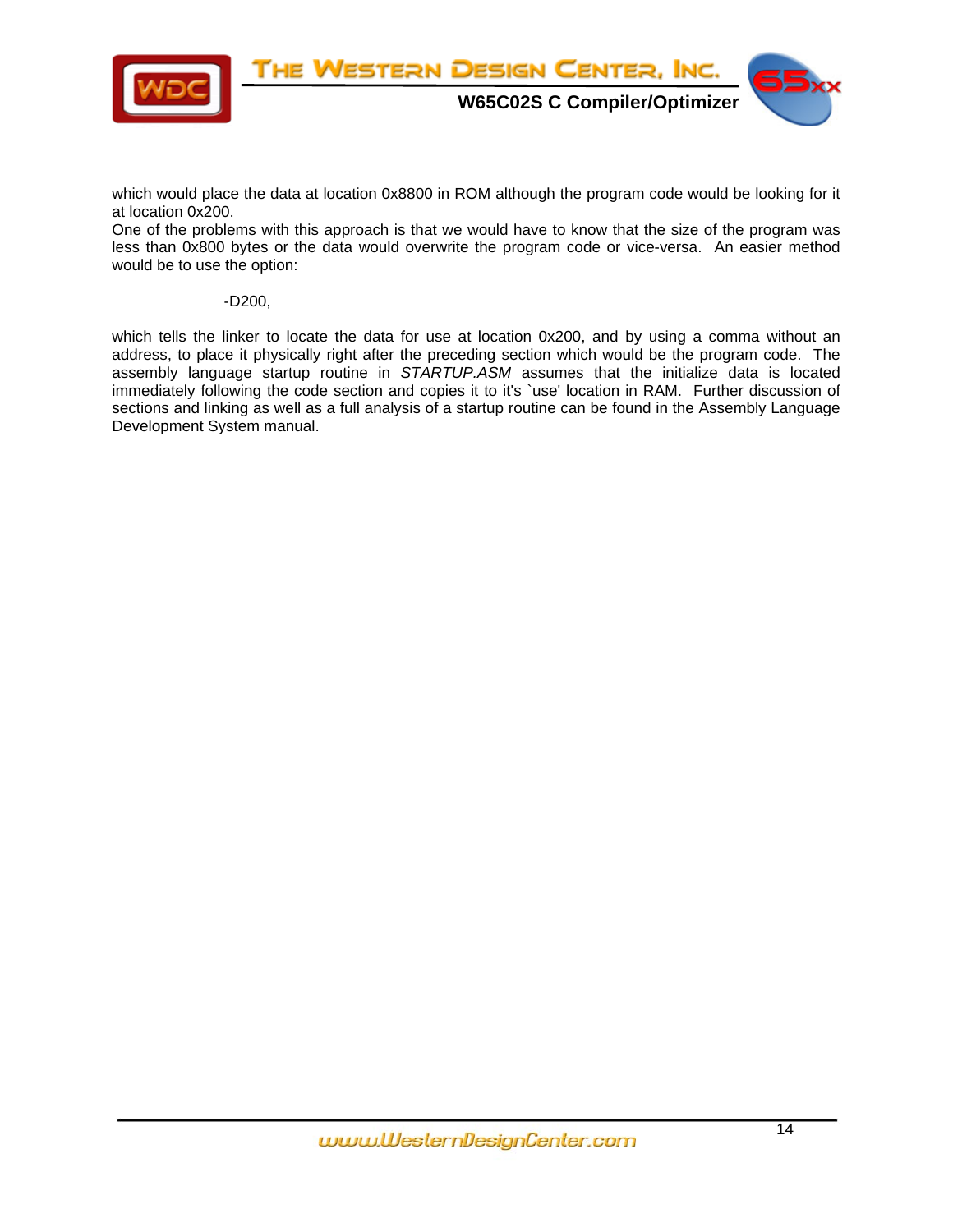<span id="page-14-0"></span>

**W65C02S C Compiler/Optimizer**



### **CHAPTER 2 WDC02CC**

The WDC C compiler is a full ANSI standard implementation. There are also a number of useful extensions to the ANSI standard which are controlled by compiler switches.

#### **Configuring the Program**

The WDC 65C02 C compiler makes use of a number of zero-page locations to generate smaller and faster code and to implement a 16-bit stack pointer. The exact locations used by the compiler are specified in two files: *WDC\_SDS\BIN\WDC02CC.CFG* and *WDC\_SDS\INCLUDE\ZPAGE.INC*. The first file is used by the compiler and debugger to know the locations. The second file is included by assembly language programs in the library. **Note that any changes to these files must be made to both files and the library and any user programs must be recompiled and reassembled**. Because different applications may have different zero-page requirements and availability, it is possible to change the configuration to match the project at hand. This is done by editing the two files mentioned above and then rebuilding the library and application. **Note that if the default values are acceptable, no changes need to be made**. The zero-page locations are broken into groups which do not need to be contiguous. The following sections describe the zero page locations and their use.

#### **User Registers**

The compiler uses some zero page locations for it's own temporary pseudo-registers. The compiler can also use zero page locations for user defined pseudo-register variables. This is very important for generating smaller faster code, especially when pointers are used. For example, when a pointer is dereferenced like **\*cp**, the code normally generated if cp is a local on the pseudo-stack would be:

| LDY        | #250            | ; offset of cp within frame |
|------------|-----------------|-----------------------------|
|            | $LDA$ (FP), Y   |                             |
| STA.       | R <sub>0</sub>  |                             |
| <b>INY</b> |                 |                             |
|            | $LDA$ $(FP), Y$ |                             |
| STA        | $R0+1$          |                             |
| LDA        | (R0)            |                             |
|            |                 |                             |

If *cp* is a register variable, the code would be:

LDA (cp)

which is clearly smaller and faster. Register variables can be allocated using the *register* keyword or by using the compiler **-SR** option, they can be allocated automatically. The configuration for user registers consists of two values, the base address for the user registers and the number of bytes available for user registers. The *WDC\_SDS\BIN\WDC02CC.CFG* file contains the following two lines:

| User Register Count=16   | ; count of user register bytes |
|--------------------------|--------------------------------|
| User Register Start=0x20 | ; N byte user register area    |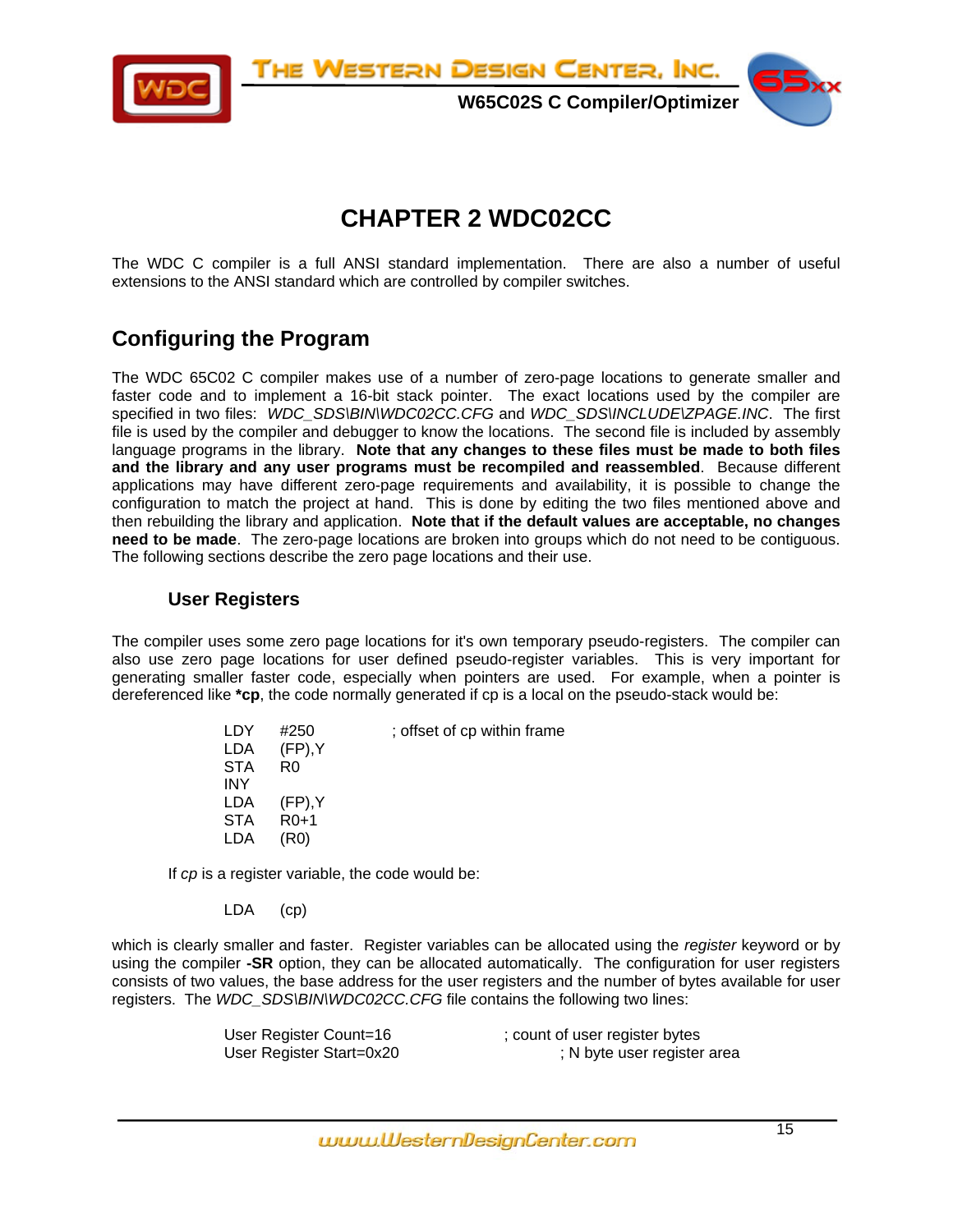<span id="page-15-0"></span>

where *User Register Count* is the number of bytes available (the default is 16) and *User Register Start* is the base address (the default is 0x20). If zero-page space is at a premium, the *User Register Count* can be set to zero with no adverse effects. This is the only area with a variable size. The *INCLUDE\ZPAGE.INC* file contains the following lines:

\*\*\*\*\*\*\*\*\*\*\*\*\*\* User Register Start and Count \*\*\*\*\*\*\*\*\*\*\*\*\*\*\*\*\*\*\*\*\*\*\*\*\*\*\*\*\*\*\*\*

org \$20 ;16 byte User Register area

REGS rmb 16 ; User Register Count

These lines should be changed to reflect any changes made to the WDC\_SDS\BIN\WDC02CC.CFG file.

#### **Stack Registers**

There is an eight byte stack register are which holds the return address, the pseudo-stack pointer and two frame pointers. The line to be changed in *WDC\_SDS\BIN\WDC02CC.CFG* is:

Stack Register Start=0x30 ; 8 byte stack area

The default start of the stack area is 0x30. The lines to be changed in *WDC\_SDS\INCLUDE\ZPAGE.INC* are:

\*\*\*\*\*\*\*\*\*\*\*\*\* Stack Register Start \*\*\*\*\*\*\*\*\*\*\*\*\*\*\*\*\*\*\*\*\*\*\*\*\*\*\*\*\*\*\*\*\*\*\*\*\*\*\*

|                                   | org        | \$30          | ; 8 byte Stack Register area |
|-----------------------------------|------------|---------------|------------------------------|
| <b>VAL</b><br><b>SP</b><br>AFRAME | rmb<br>rmb | 2<br>2        |                              |
| <b>FRAME</b><br><b>LFRAME</b>     | rmb        | $\mathcal{P}$ |                              |
| PC.                               | rmb        | 2             |                              |

Only the **ORG** statement needs to be adjusted.

#### **Compiler Registers**

There are five four-byte pseudo-registers used by the compiler to hold intermediate results and return values from functions. The twenty byte area is defined in the configuration file with the following line:

Compiler Register Start=0x38 ; 20 byte compiler temporary register area

The default start of this area is 0x38. The lines to change in the include file are:

\*\*\*\*\*\*\*\*\*\*\*\*\* Compiler Register Start \*\*\*\*\*\*\*\*\*\*\*\*\*\*\*\*\*\*\*\*\*\*\*\*\*\*\*\*\*\*\*\*\*\*\*\*

|                 | ora               | \$38 | ; 20 byte tmp register area |
|-----------------|-------------------|------|-----------------------------|
| R0.<br>R1<br>R2 | rmb<br>rmb<br>rmb |      |                             |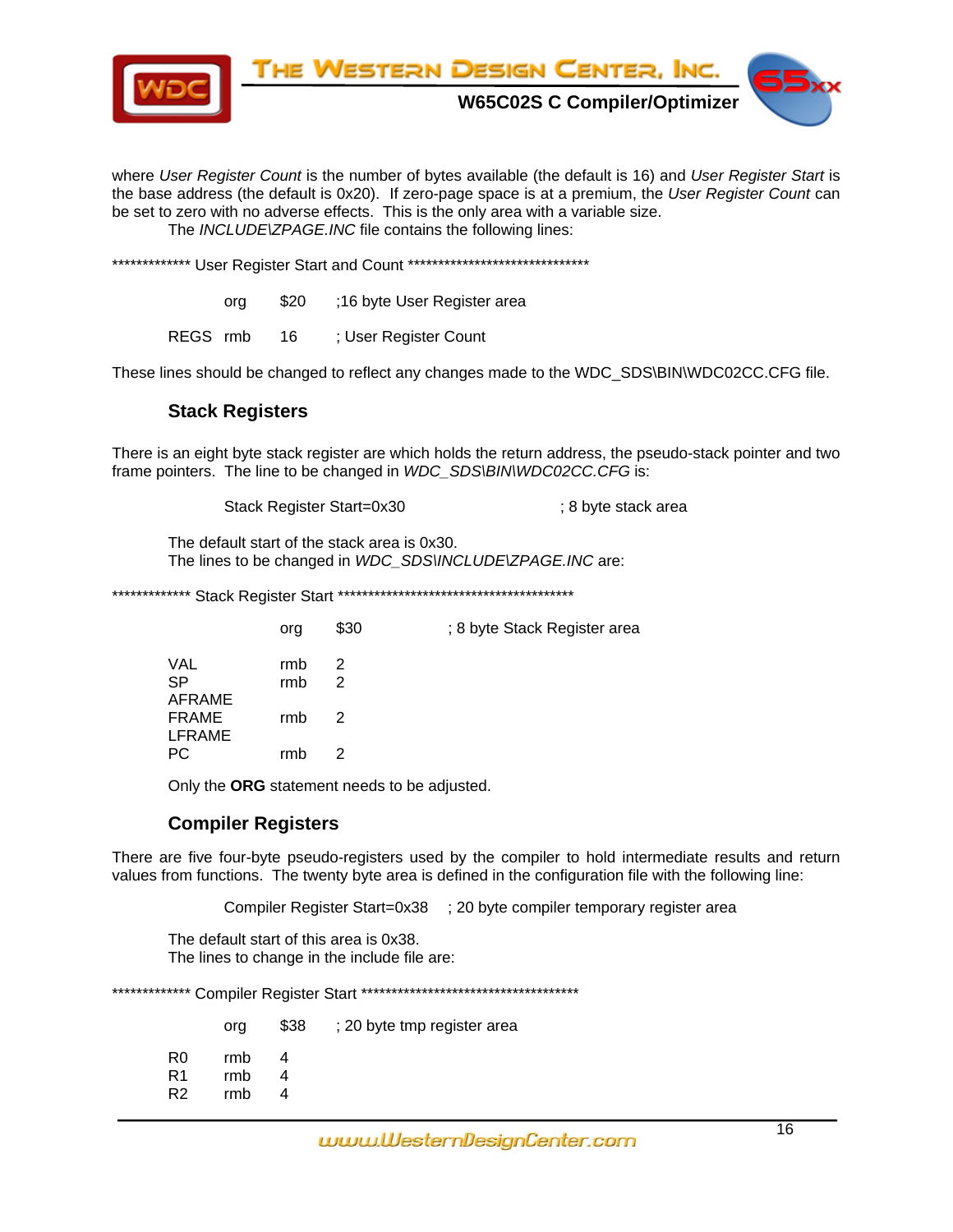<span id="page-16-0"></span>

R<sub>3</sub>  $\overline{4}$ rmb R4 rmb  $\overline{4}$ 

Only the ORG statement needs to be changed.

#### **Work Area**

There is an eight byte general purpose work area used by the compiler support subroutines. This area is defined by the following line in the configuration file:

Work Register Start=0x4c

; 8 byte general purpose work area

and by the following lines in the include file:

 $$4c$ ;8 byte zero page temporary area org

**TMP** 8 rmb

#### **Floating Point Registers**

The compiler and floating point library functions perform all floating point operations using two zero-page floating point registers. Each register is eleven bytes for a total of twenty-two bytes. The format is "double" IEEE-754 standard 1985, 64 bit mantissa (8 bytes), 16 bit exponent (2 bytes), 1 bit sign. If floating point is not used, then these bytes are free for use for other purposes.

The line in the configuration file is:

Float Register Start=0x54

: 22 byte floating point area

while the lines in the include file are:

|                                      | ora               | \$54        |                                                   |
|--------------------------------------|-------------------|-------------|---------------------------------------------------|
| Exp0<br>Sign0<br>FP <sub>0</sub>     | rmb<br>rmb<br>rmb | 2<br>1<br>8 | ; 11 byte area for FP0<br>; must be in this order |
| Exp1<br>Sign1 rmb<br>FP <sub>1</sub> | rmb               | 2<br>1<br>8 | ; 11 byte area for FP1<br>; must be in this order |

#### **Running the Program**

The format of the WDC C compiler command is:

WDC02CC [OPTIONS] SRCFILE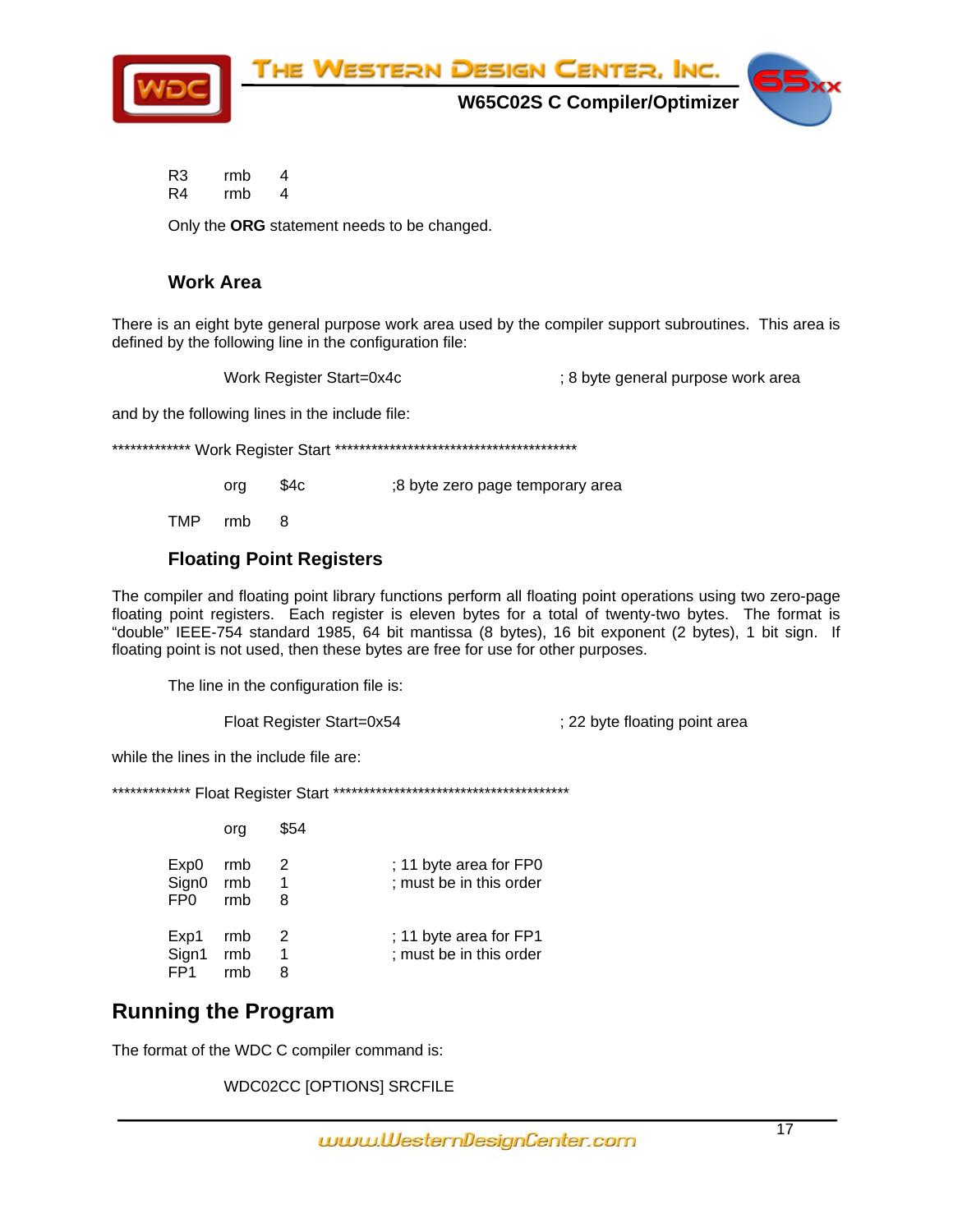

where *SRCFILE* is the name of the C source file, and the brackets around options indicate that they are not required. The compiler only deals with a single file at a time and must be restarted to compile any additional files.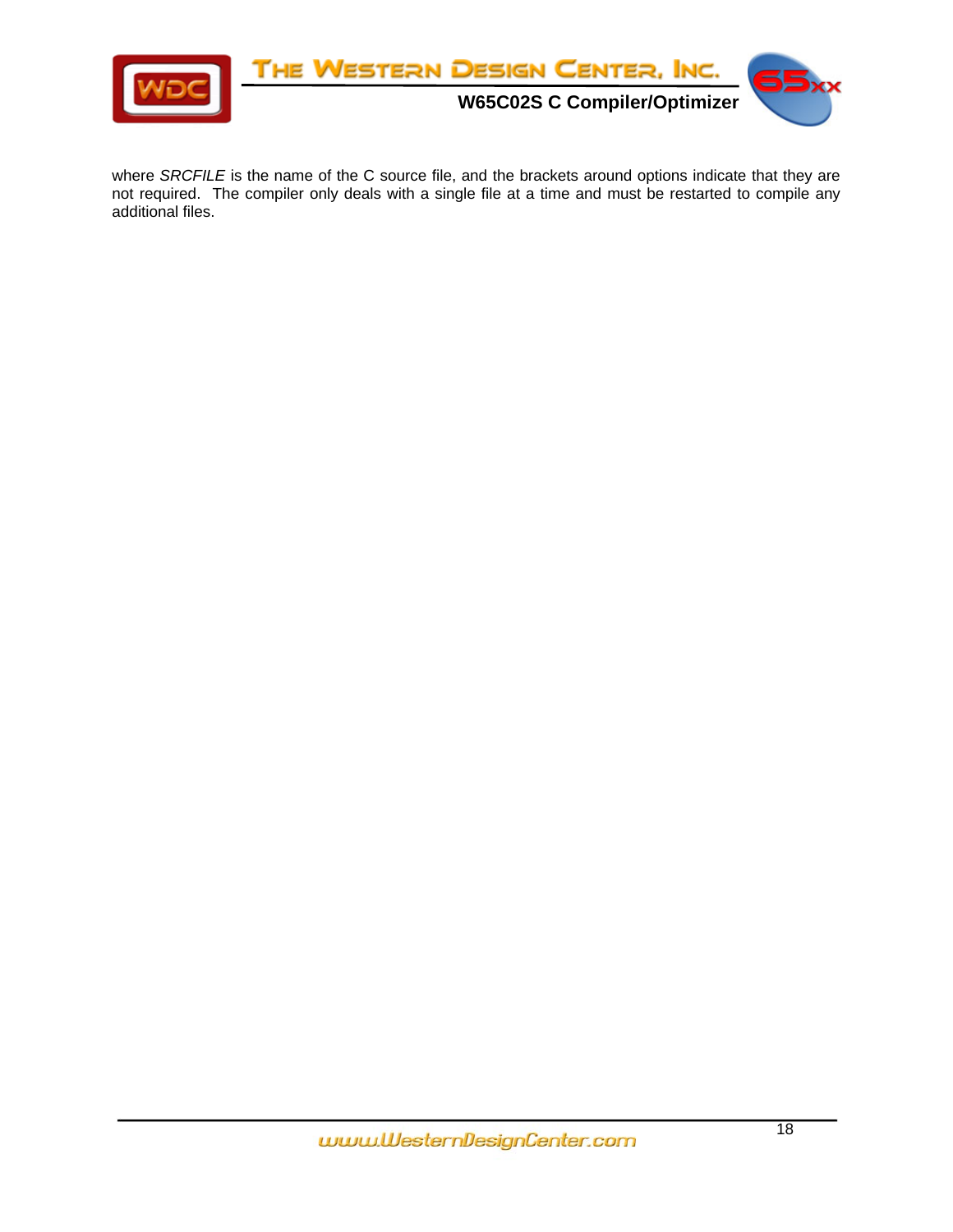<span id="page-18-0"></span>

**W65C02S C Compiler/Optimizer**



#### **Option Summary**

**-A** Causes the compiler not to start the assembler after it has compiled a program. Only an assembly file is created.

**-AT** Same as **-A**, but also imbeds C source statements into the assembly code.

**-BS** Generate source level debugging information.

**-D** Defines a symbol for the preprocessor.

**-HI** Read pre-compiled header file into symbol table.

**-HO** Create a pre-compiled header file.

**-I** Specifies path for include files.

**-L** Creates a listing from the compiler output to be passed to the assembler output.

**-LT** Generates listing with embedded source statements

**-LW** Modifies the –L option to set the listing to a wide format of 132 columns

**-MO** Generate module headers for library functions.

**-MU** Place initialized const data in the compiler CONST section.

**-MV** Place string data in the compiler STRING section.

**-O** Specifies name to be used for output files.

**-PA** Turns on ANSI preprocessor and trigraphs. Turns off non-ANSI options.

**-PB** Make bitfields unsigned by default.

**-PC** Allows extra characters after #endif or #else.

**-PE** Causes enums to occupy only the amount of space needed.

**-PP** Make characters default to signed.

**-PT** Looks for trigraphs in the input stream.

**-PX** Allows C++ style comments.

**-QA** Causes generated prototypes to use \_ \_PARMS(()) syntax.

**-QP** Generates prototypes for all non-static functions.

**-QQ** Disables startup and error messages from being displayed.

**-QS** Generates prototypes for all static functions.

**-QV** Generates verbose information on memory usage.

**-SF** Generates an optimized for(;;) loop.

**-SM** Defines the C\_MACROS \_ macro.

**-SO** A shorthand way of specifying **-SFMR**.

**-SP** Invoke the post-pass peephole optimizer, WDC02OPT.

**-SR** Automatically use register variables.

**-SX** Enable factorizing in the Optimizer on a source file. (**-SP** must also be specified!)

**-WA** Complains on arguments which do not match the prototype specification.

**-WD** Generates warnings for non-prototype style function definitions.

**-WE** Quit on warnings. Treats warnings as errors.

**-WL** Shorthand for **-WARU** and stands for lint.

**-WN** Do not generate warnings on direct pointer to pointer conversions.

**-WO** Causes pointer/int conflicts to generate warnings rather than errors.

**-WP** Generates a warning if a function is called without a prototype being defined for the function.

**-WQ** Print warnings and errors to the file *WDC.ERR*.

**-WR** Warns if function return type does not match declared type.

**-WS** Ignores all warnings.

**-WU** Warns about unused local variables.

**-WW** Allows compiler to continue beyond 5 errors.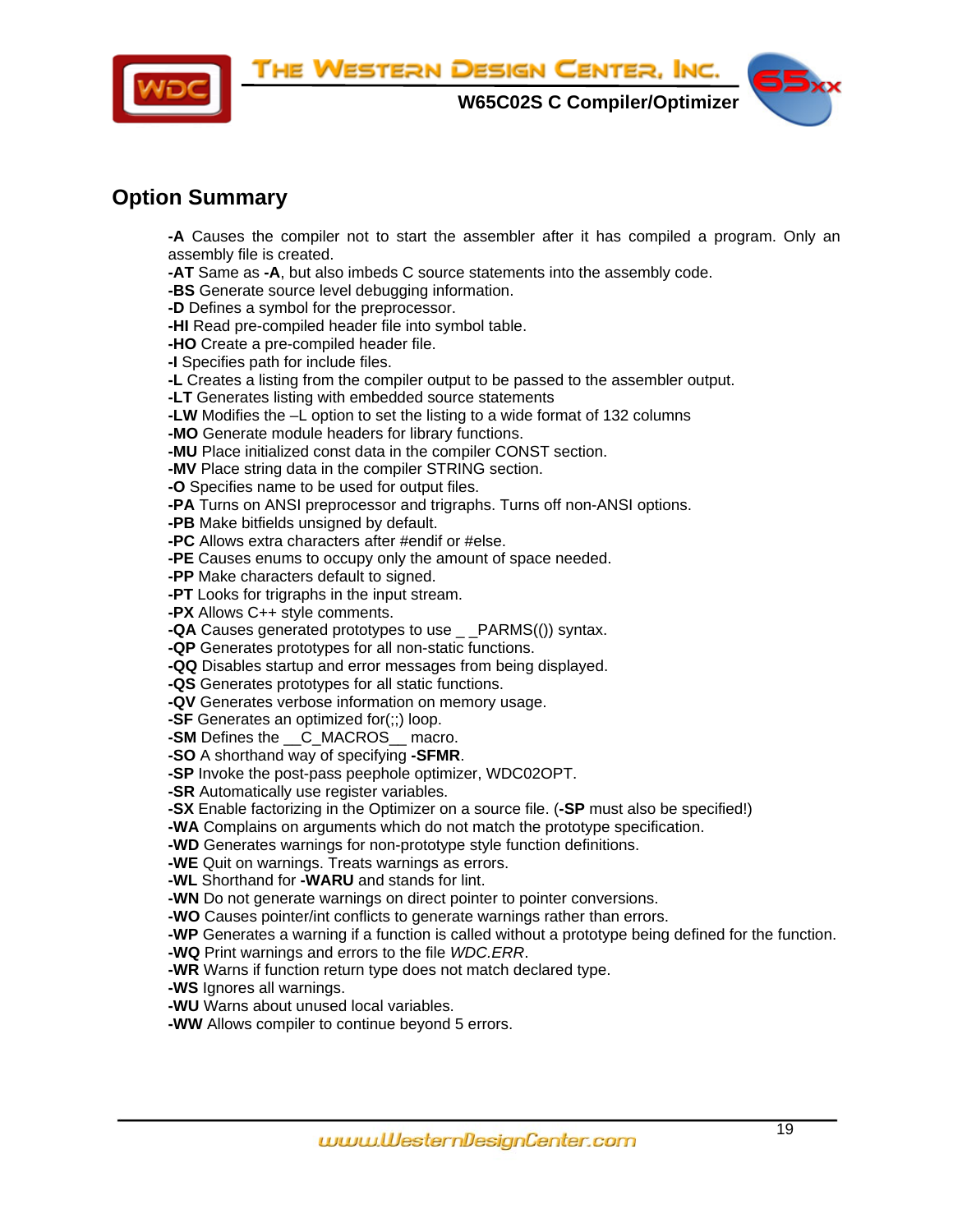<span id="page-19-0"></span>

#### **Option Descriptions**

**-A** 

Normally, the compiler generates assembly language to a temporary file that is assembled by the assembler and then deleted. This option tells the compiler to only generate an assembly language file. The default name of the created assembly language file is formed by taking the root part of the source file name and appending *.ASM*. The **-O** option can be used to exactly specify the name of the assembly language output file.

For example:

WDC02CC -A MYFILE.C WDC02CC -A -O SAVE.ASM MYFILE.C

The first command compiles the file *MYFILE.C* and places the assembly language output into a file called *MYFILE.ASM*. The second example compiles the same source file, but places the output into the file *SAVE.ASM*.

#### **-AT**

This option is identical to the **-A** option except that the compiler copies the C source statements to the assembly language output file as comments.

For example:

WDC02CC -AT MYFILE.C

This command compiles the file *MYFILE.C* and places the assembly language output into a file called *MYFILE.ASM* with the C statements embedded as comments.

**WARNING: The option –AT can hide error messages and cause problems for the optimizer.** 

#### **-BS**

This option tells the compiler to add source level debugging information to the statements it generates in the output assembly language file.

**WARNING**: Do not use the –MO option with the –BS option. This will cause a conflict.

For example:

WDC02CC -AT -BS MYFILE.C

This command compiles the file *MYFILE.C* and places the assembly language output into a file called *MYFILE.ASM*. This file has the C statements embedded as comments and additional statements that specify line number and source level debugging information.

**-D**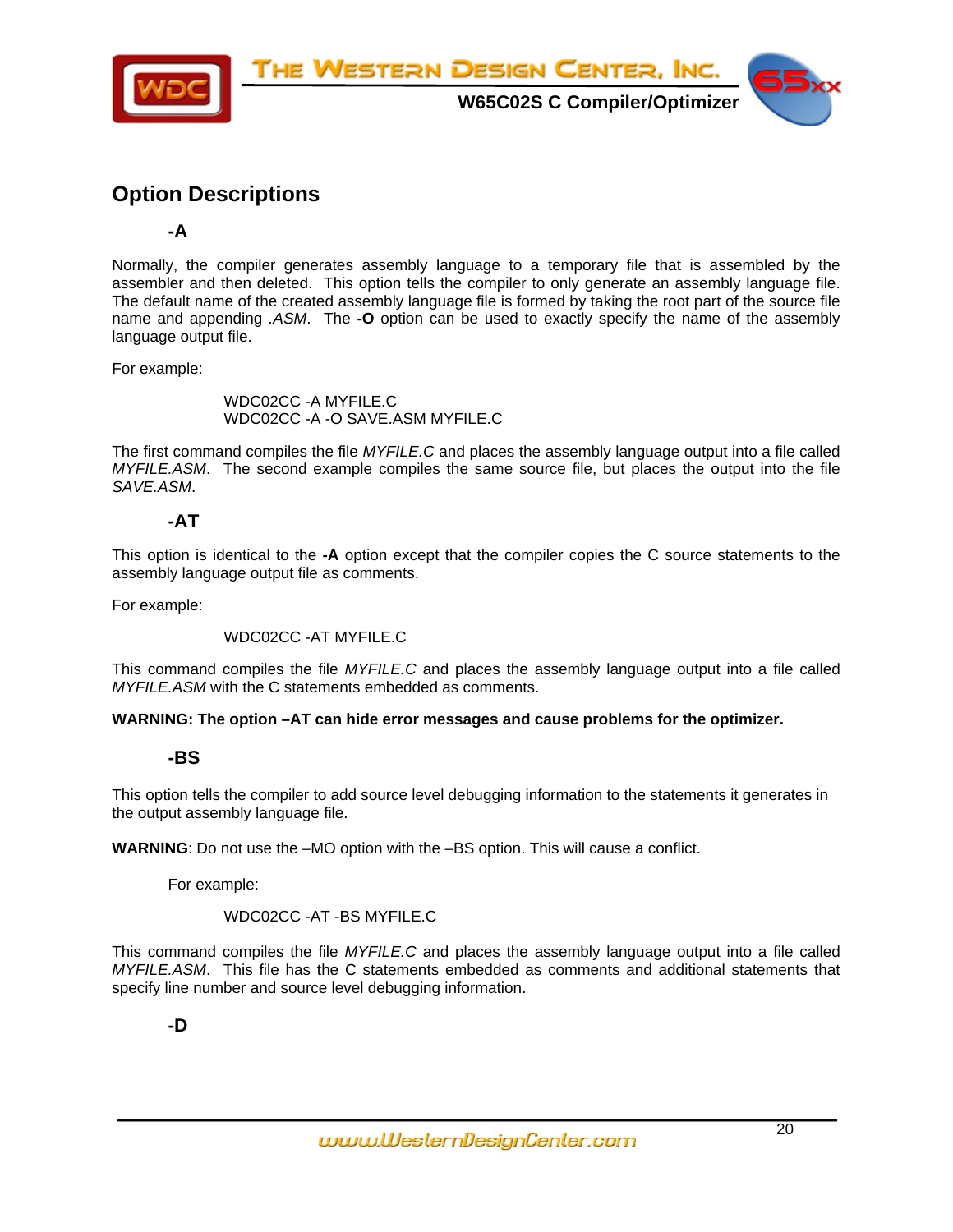

This option defines a symbol in the same way as the preprocessor directive, **#define**. Its usage is as follows:

#### -DMACRO[=TEXT]

For example,

-D MAXLEN=1000 is equivalent to inserting the following line at the beginning of the program:

#define MAXLEN 1000

The separating space following the **-D** is optional. The following formats are equivalent:

-D MAXLEN=1000 -DMAXLEN=1000

Since option **-D** causes a symbol to be defined for the preprocessor, it can be used in conjunction with the preprocessor directive, **#ifdef**, to selectively include code in a compilation. A common example is code such as the following:

> #ifdef DEBUG printf("value: %d\n", i); #endif

This debugging code would be included in the compiled source by the following command:

```
WDC02CC -DDEBUG PROGRAM.C
```
When no substitution text is specified, the symbol is defined as the numerical value one.

#### **-HI**

This option specifies the name of an input file containing pre-compiled header file information. The input file is created using the **-HO** option. For example:

-HI MYPROG.DMP.

#### **-HO**

This option specifies the name of an output file for pre-compiled header information. This information is later used with the **-HI** option to compile programs that use the same header files over and over again. The use of pre-compiled header files can significantly shorten compile times. Only one pre-compiled header file may be used per compilation, but it may contain information from numerous header files. For example, if the C source files for a program included the header files *STDIO.H*, *STDLIB.H* and *STRING.H*, you could speed up compilations by pre-compiling these files. To do that, create a dummy file named *X.C* that contained the following lines:

> #include <stdio.h> #include <stdlib.h> #include <string.h>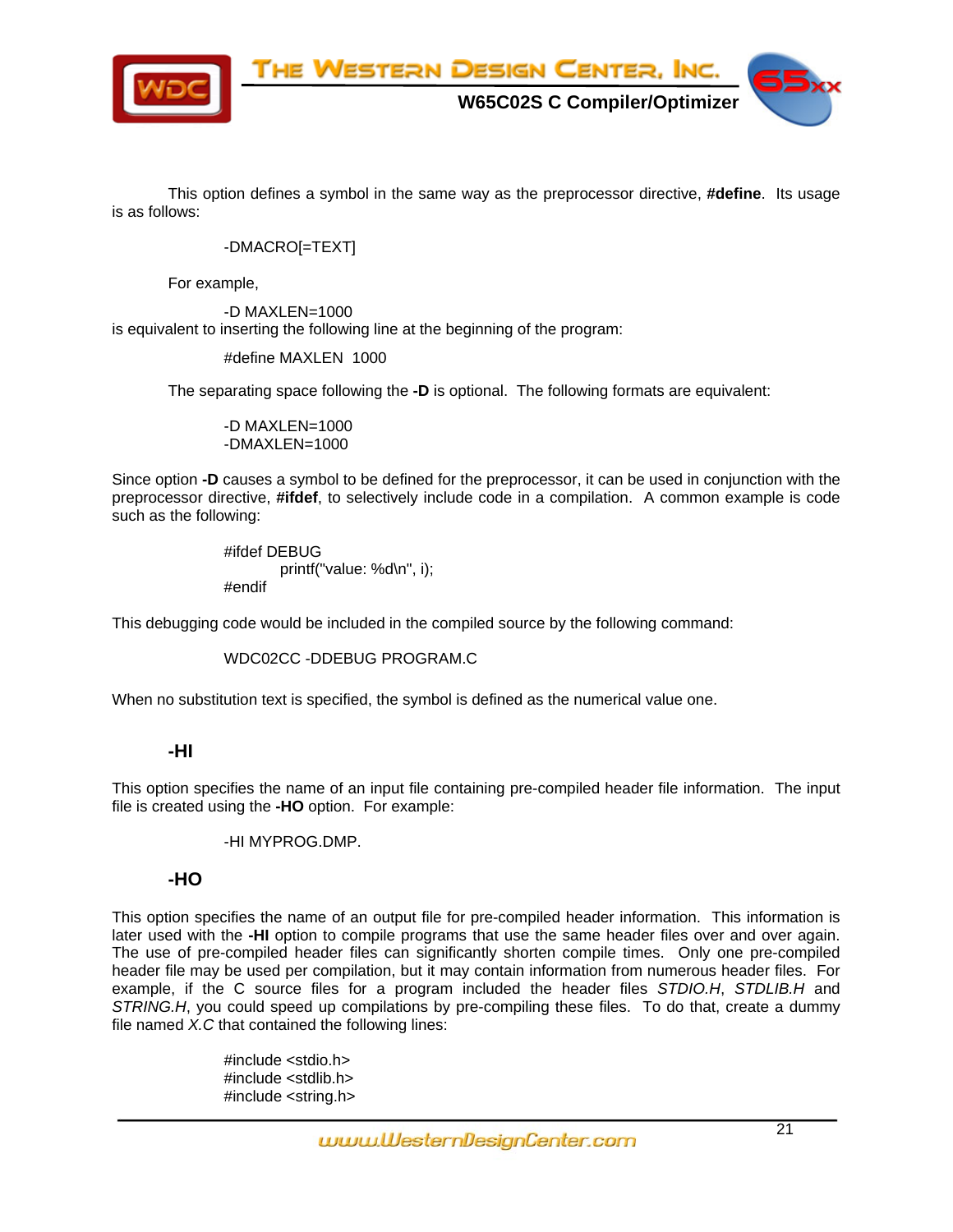

Create the pre-compiled header file *X.DMP* using the following command line:

#### WDC02CC -HO X.DMP X.C

Then, when compiling a source file that includes these header files you can use a command like:

#### WDC02CC -HI X.DMP MYPROG.C

When the compiler encounters a **#include** that references one of the files in the pre-compiled header file, it just skips it.

#### **-I**

Compiler option **-I** defines a single directory to be searched for the file that was specified in a **#include** statement. The path descriptor follows option **-I**. A space between **-I** and the path descriptor is allowed but not required.

The command

#### WDC02CC -I C:\OTHER\INCLUDE

directs the compiler to search the *c: + + other + + include* area when looking for an include file. Multiple **-I** options can be specified when starting the compiler, if desired, thus defining multiple directories to be searched. You can also specify where include files are kept using the **WDC INC 6502** environment variable.

#### **-L**

This option creates a listing from the compiler output to be passed to the assembler output. The 'C' source code statements are added as comments to the assembly code listing.

#### **-LT**

This option is used to generate a listing that contains embedded source statements.

#### **-LW**

This option modifies the –L option to set the listing to a wide format of 132 columns. This option is the same as the PW 132 option in the assembler.

#### **-MO**

This option causes the compiler to generate a module header and ending for each function and global variable in the source file. This allows each function to be loaded separately from a library of functions. This option is usually only used when compiling source files for inclusion in a library.

WARNING: Do not use the –BS option with the –MO option. This will cause a conflict.

#### **-MU**

This option forces initialized data declared using the *const* keyword to be placed in the compiler's CONST section which defaults to KDATA. See the discussion of *CONSTS AND STRINGS* in CHAPTER 3 for more details and an example.

#### **-MV**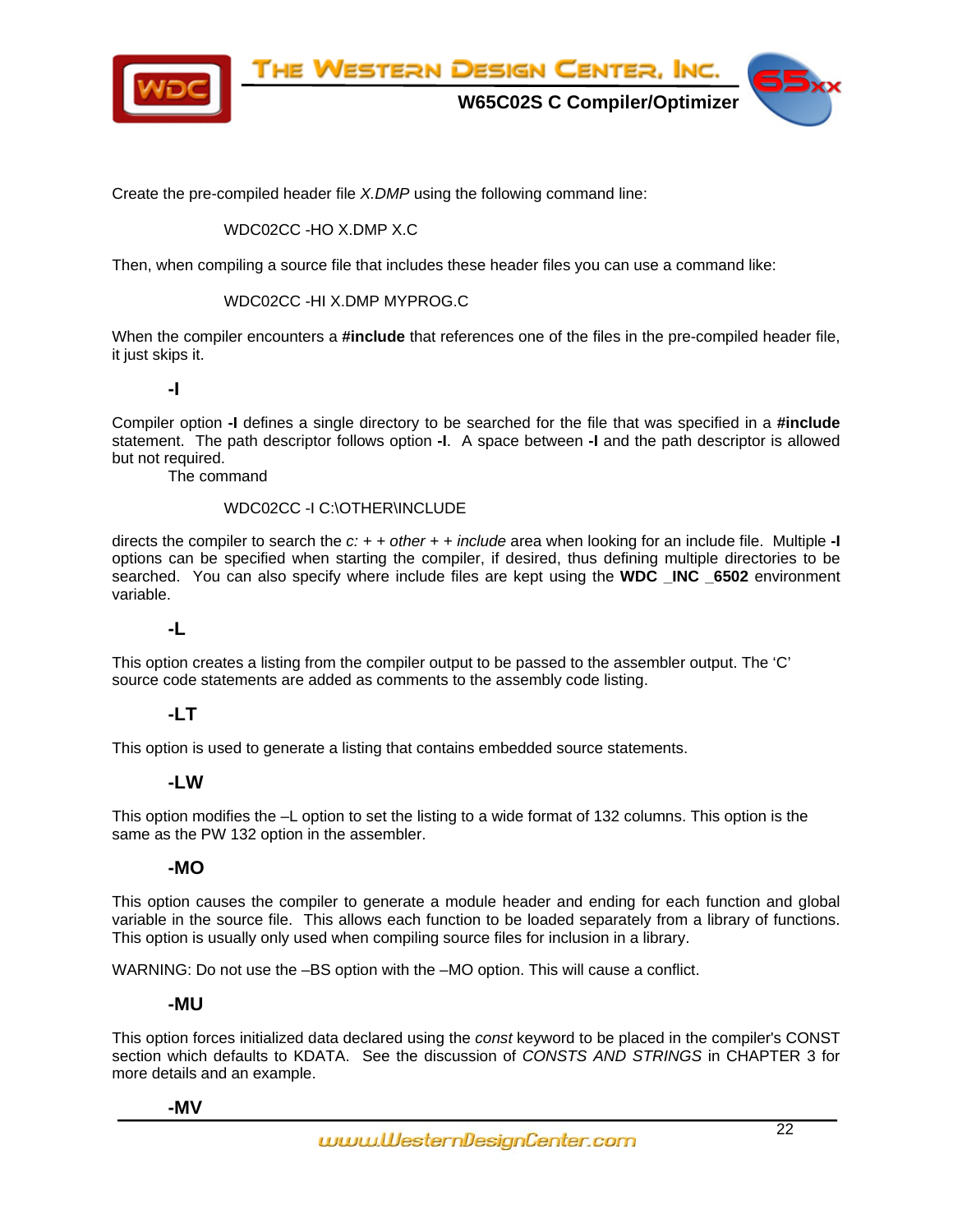

This option forces string data to be placed in the compiler's STRING section which defaults to KDATA. See the discussion of *CONSTS AND STRINGS* in CHAPTER 3 for more details and an example.

#### **-O**

This option is used to override the default output filename. The separating space between the option **–O**  and the filename is optional. A detailed discussion of compiler output files appears in CHAPTER 1.

#### **-PA**

This switch is used to turn on all the ANSI checking and turn off any special extensions. A program which compiles with the **-PA** flag should compile with any other ANSI standard C compiler.

#### **-PB**

This option causes bit fields to be treated as unsigned. The default is signed. For example,

int pFlags : 3;

by default defines a bit field whose value ranges from -4 to +3. If the **-PB** option is specified, the range is from 0 to 7.

#### **-PC**

This option allows extra characters to occur on the line following the pre-processor directives **#else** and **#endif**. This option is provided for compatibility with pre-ANSI compilers.

#### **-PE**

By default the size of enums is the same as that of an int. This option places them in the smallest space that will contain them. For example, the definition:

enum colors { blue, red, yellow, white};

would use a single byte to represent enums of this type if the **-PE** option was used. The definition:

enum countries { USA, England, France=500, Germany};

would use a two byte word to represent enums of this type when using the **-PE** option.

#### **-PP**

The 65C02 does not have an instruction which will sign extend an eight bit quantity to a sixteen bit one. Thus, unsigned character operations are much more efficient than signed character operations. The WDC C compiler chooses to treat *char* directives as specifying *unsigned char* quantities. The *signed char* directive may be used to declare characters that can be positive or negative. The **-PP** option changes the default *char* declaration to be *signed char*.

#### **-PT**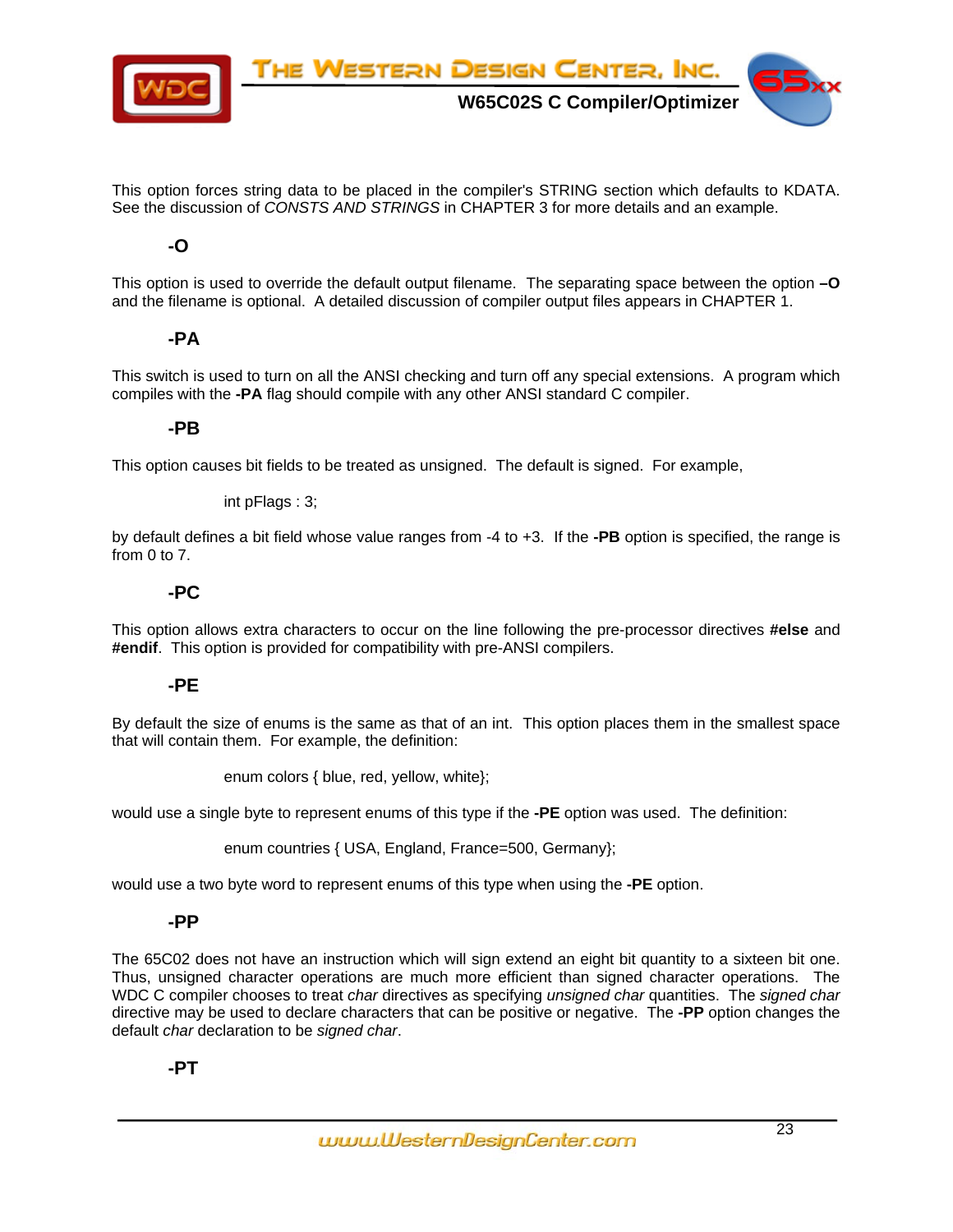

Trigraphs are an attempt by the ANSI committee to support foreign keyboards and printers. Certain characters are represented as two question marks followed by another character which indicates the true character intended. For example,  $\frac{2}{7}$  is equivalent to # and  $\frac{2}{7}$  is equivalent to [. In most instances, this simply slows down the parser, but it must be supported for ANSI compliance. The option **-PA** turns on trigraph checking, but this option is included to turn off trigraphs while retaining the rest of the ANSI compliance.

#### **-PX**

This option allows C++ style single line comments. When this option has been turned on, when the compiler pre-processor sees `//', it treats the two slash characters and the rest of the line as a comment.

#### **-QA**

This option controls how prototypes are generated by the **–QP** and **-QS** options. If **-QA** is specified, then a typical prototype is generated as:

$$
int func _PARNS((int x, int y));
$$

instead of the default:

int func(int x, int y);

The first form is used for maximum portability to pre-ANSI compilers. The following sequence is usually placed at the beginning of the header file containing the portable style prototypes:

```
#if __STDC_
#define _PARMS(x) x 
#else 
#define _PARMS(x) () 
#endif
```
Then, if **STDC** is defined, the macro will change the first prototype to:

int func (int x, int y);

Otherwise, if it not defined, the prototype becomes:

int func ();

which is the standard declaration of an external function defining the type returned by the function.

#### **-QP**

This option tells the compiler to generate a file with the extension *.PRO* that contains prototypes for all the non-static functions found in the current source file. The file is not compiled.

#### **-QQ**

This option prevents the compiler from displaying the startup message and the number of errors.

**-QS**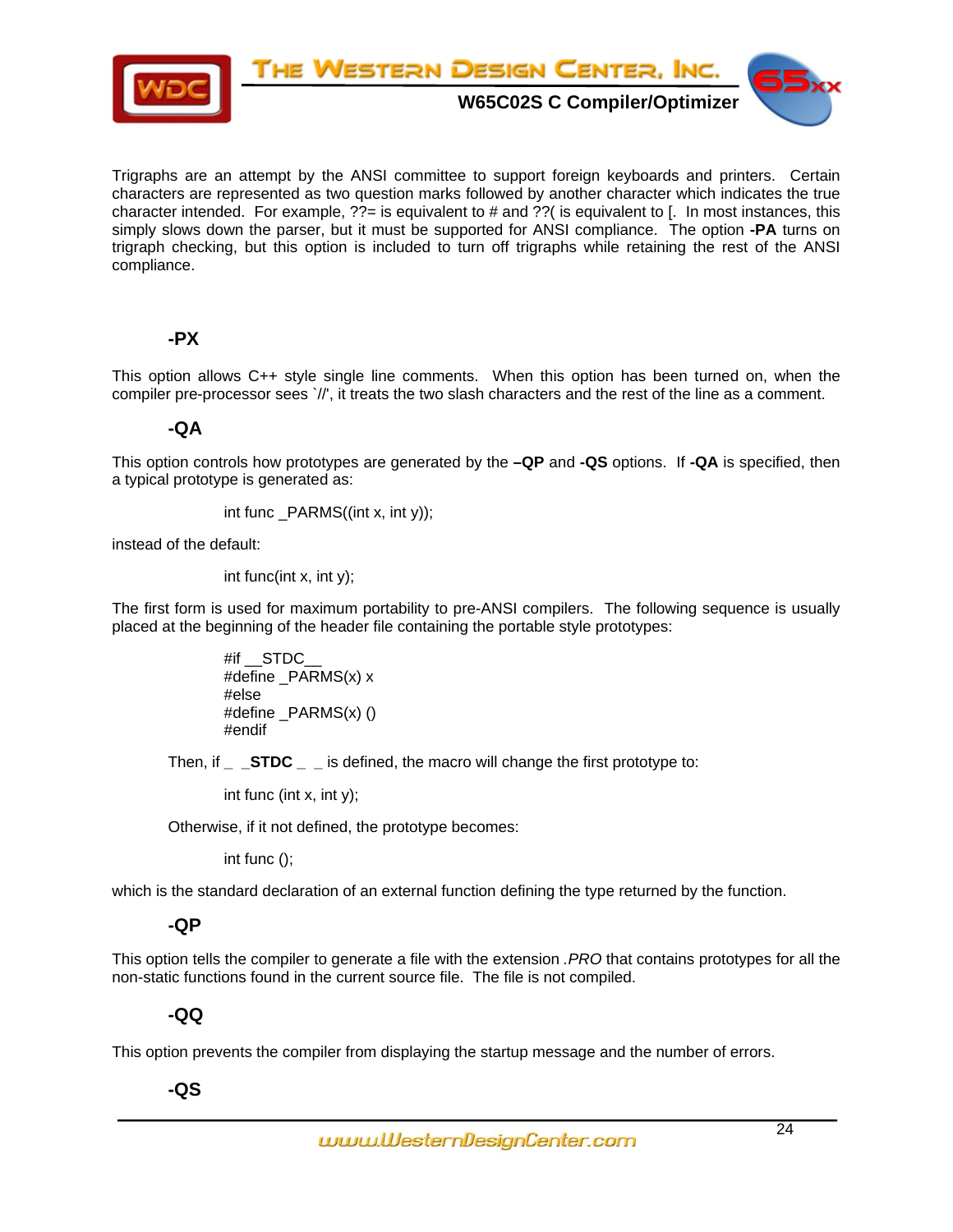

This option is similar to the **-QP** option except that it causes the compiler to generate prototypes for static functions.

#### **-QV**

This option causes the compiler to display information on memory usage.

#### **-SF**

This option causes the compiler to generate more efficient **for** loops. This is an option since the less efficient loops are easier for source level debugging.

#### **-SM**

This option defines the macro \_ \_C \_MACROS \_ \_ . Some header files use this macro to redefine functions as macros that removes the function call overhead in favor of in-line code. See Wdc\_Sds\Include\ctype.h and Wdc\_Sds\Include\stdio.h.

#### **-SO**

This option is the general purpose optimization option that is the same as specifying **-SFMR**.

#### **-SP**

This options causes the post-pass peephole optimizer, WDC02OPT, to be invoked on the assembly language output of the compiler. If the **-A** option has not been specified, then WDC02OPT will invoke the assembler, WDC02AS on it's output.

#### **-SR**

This option instructs the compiler to automatically allocate register variables. These register variables are pseudo-registers located in zero-page. The compiler allocates registers to local variables based on how often they are used, with extra weight given to pointers. Without this option, the compiler will honor any register declarations on a first come first served basis.

#### **-SX**

This option enables factorizing in the Optimizer. Factorization is done on a single source file. The **–SP** option MUST also be specified for factorization to take place. Please see Chapter 3, Technical Notes, for more information on factorizing,

#### **-WA**

Normally, if you call a function in the presence of a prototype, and the type of a function parameter does not match the type specified in the prototype, the type is coerced as if by assignment. Thus if you pass an int to a function expecting a long, the int is quietly cast to a long. This option causes the compiler to generate a warning if a quiet cast is generated. This is useful, since it allows you to change the code to an explicit cast that is portable to pre-ANSI compilers.

#### **-WD**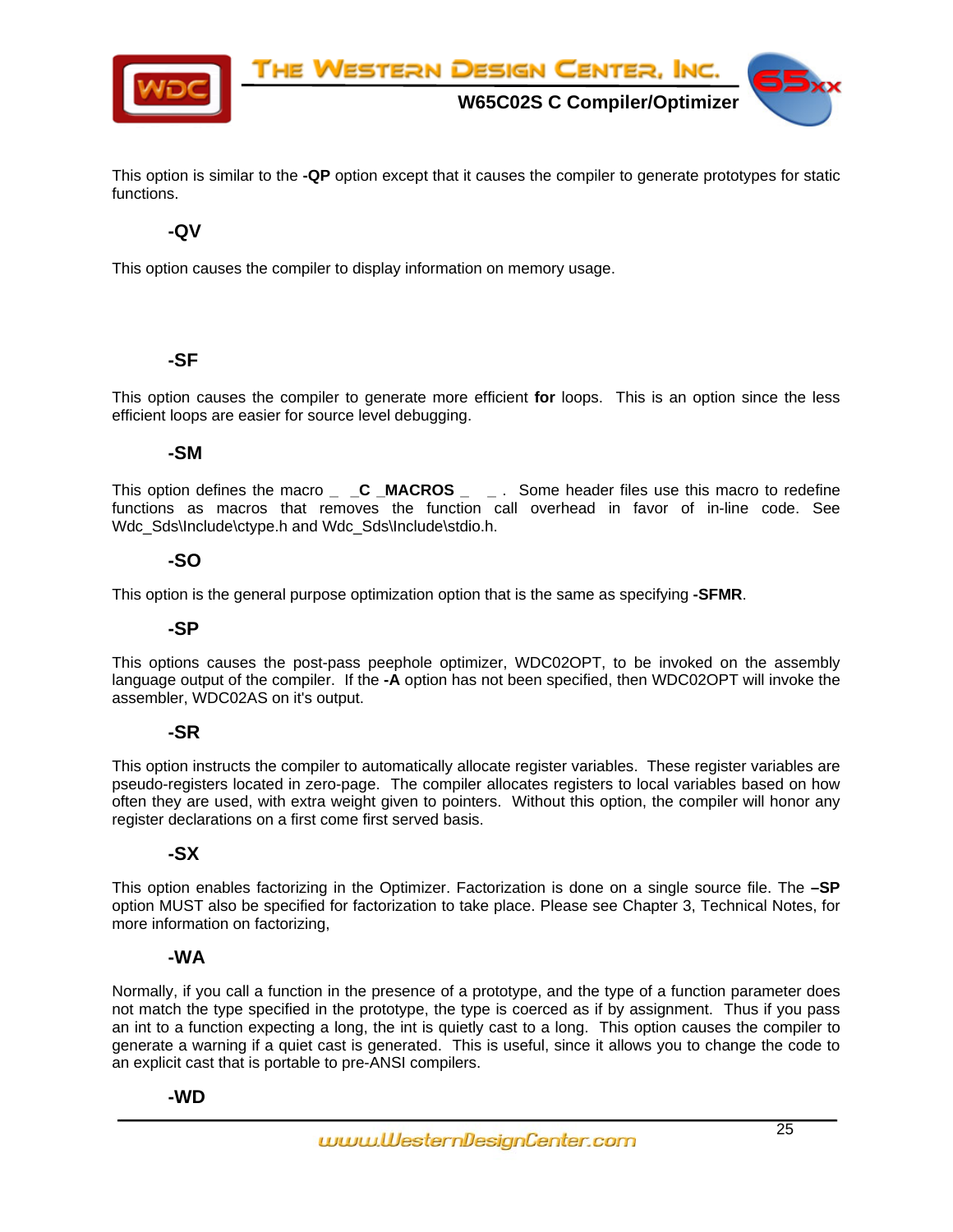

This option generates a warning if a function is defined using the old pre-ANSI style definition of the form:

```
int function(a,b) 
int a, b; 
{ }
```
instead of:

int function(int a, int b) { }

This is a useful tool for ``ANSI-izing'' your programs.

#### **-WE**

Normally warnings and errors generated by the program are displayed on the screen of the computer. If errors occur, the compiler stops without producing an object file. If only warnings occur, an object file is produced. This option converts all warnings into errors.

#### **-WL (Currently not available)**

This option is a short-hand way of specifying the **-WA**, **-WR** and **-WU** options. It is used to force the compiler to do maximum type checking.

#### **-WN**

This option suppresses warning messages for direct pointer to pointer conversions which do not contain an explicit cast, such as the following code fragment:

> int \*iptr; char \*cptr;

 $cptr = iptr;$ 

Because the ANSI standard defines that such direct conversions are illegal, the **-PA** (full ANSI) option will always generate an error for the above code. To eliminate the error when **-PA** is specified, the above could be changed to:

 $cptr = (char *)iptr;$ 

#### **-WO**

Under ANSI C, pointer-integer conversions are illegal, and are usually a problem when 16 bit ints are used. This option changes pointer-integer conversion errors into warnings, and has been included for compatibility with non-ANSI compliant compilers.

#### **-WP**

This is useful for determining if a header file is not being included. For example, if you use the *strlen()* function without including the file *string.h*, then **-WP** will generate a warning.

#### **-WQ**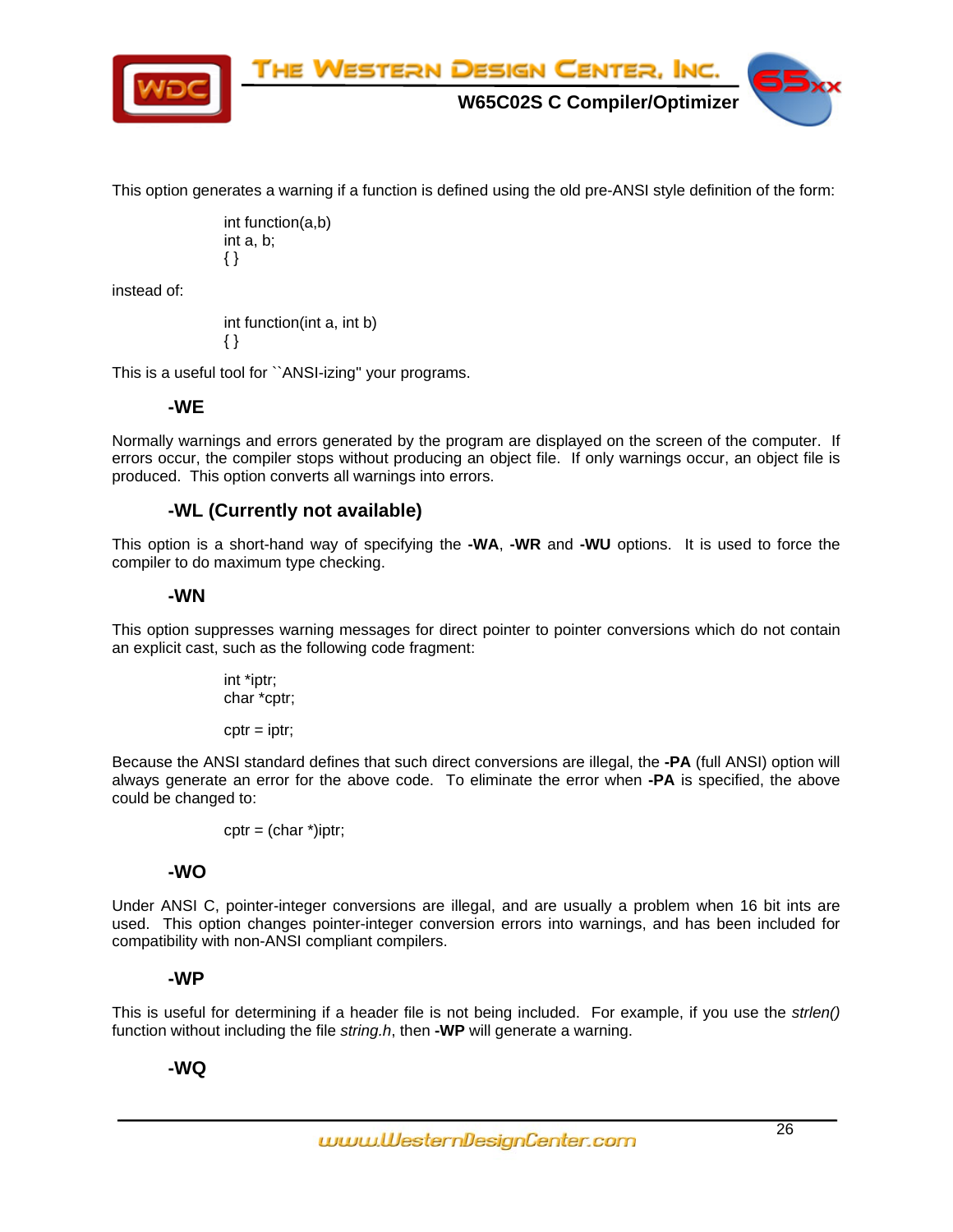

By default the compiler displays error messages on the screen. This option sends them in an abbreviated form to the file *WDC.ERR*.

#### **-WR**

Normally, a function is declared without a type, which implies that it returns an int. However, if there are any return statements, explicit or implicit, that do not return a value or that return a value whose type disagrees with the type of the function, then a warning is generated for the return statements. Thus, the function:

> foo() { printf("hello world\n"); }

would generate a warning since it should have been defined:

void foo ()

since there is no value returned. The warning would be on the } which is an implicit return statement.

#### **-WS**

This option causes all warning messages to be suppressed.

#### **-WU**

Since the compiler has the entire tree of the function in memory, it can detect that a variable has been declared but has not been used. This option directs the compiler to check for such variables and generate a warning for each that is not used. For example, the function:

```
void foo() 
{ 
          int j; 
          printf("hello world!\n"); 
}
```
would generate a warning that *j* is not used in the function.

#### **-WW**

Normally, the compiler will pause after encountering five errors and ask if compilation should continue. This option indicates that the compiler should not pause and should continue to the end of compilation.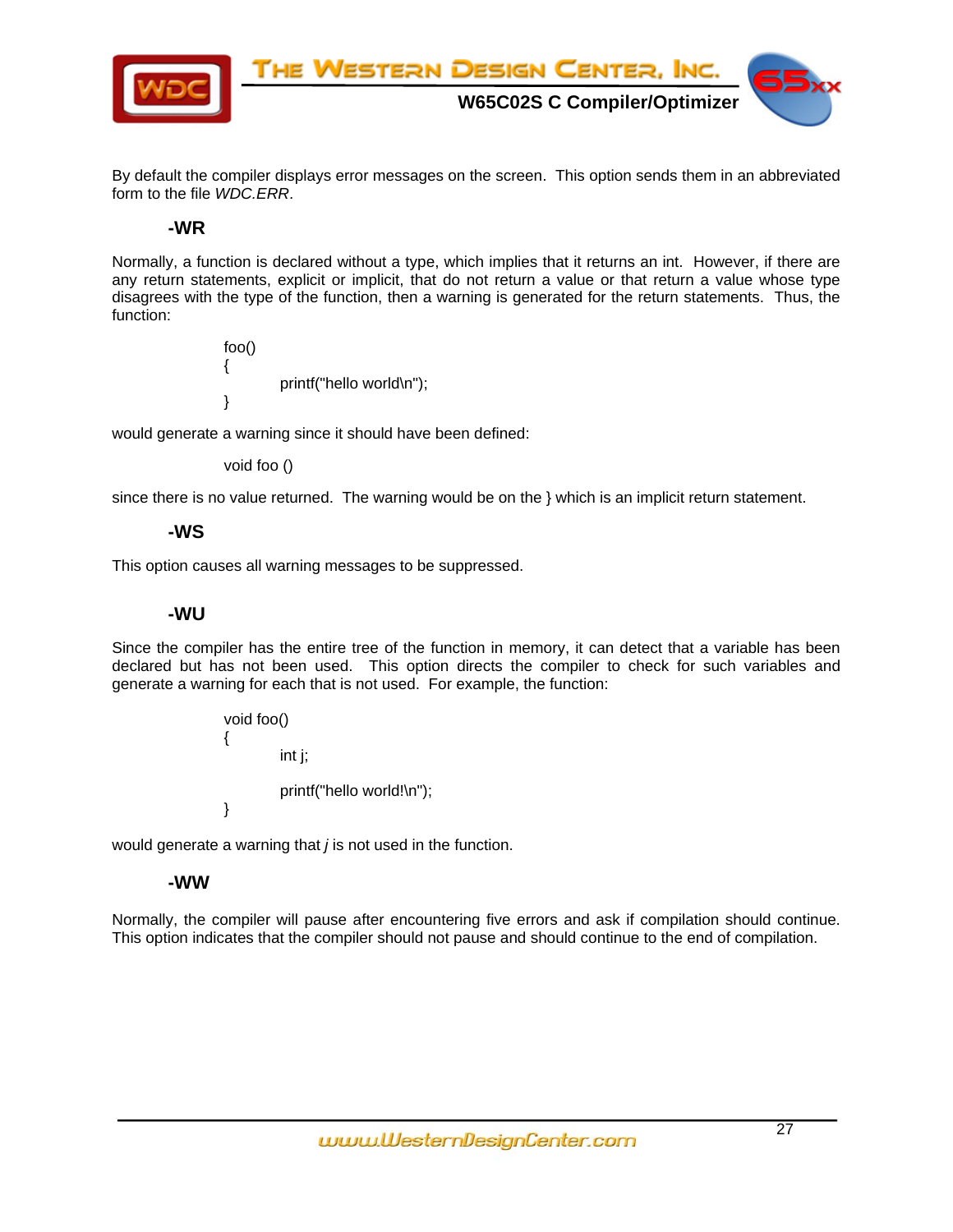<span id="page-27-0"></span>

**W65C02S C Compiler/Optimizer**

#### **CHAPTER 3 Technical Notes**

This section contains information about the implementation of the compiler for the W65C02S processor.

### **Pseudo-Registers**

The 65C02 has very limited resources for generating code from a compiled language like C. To facilitate the code generation and to generate programs that are as small as possible, the code generated by the compiler uses a set of zero-page memory locations as a set of pseudo-registers. These registers implement full 16 bit stack and frame pointers, compiler temporary registers, floating point registers and user-defined register variables. The use of user-defined register variables in particular can greatly reduce the size and increase the speed of program execution. The primary cost for these pseudo-registers occurs when a function is called and when a function returns. When a function is called, the arguments are pushed onto the machine stack and a JSR is executed to the function start address. At the function start address is a JSR to the csav routine followed by four bytes of data. The csav routine is an assembly language routine that performs a number of function startup actions. First, it uses the in-line data, to determine the number of arguments on the stack, the amount of stack space to allocate for automatic storage and the amount of user register space used within this function. Second, it adjusts the pseudostack pointer and saves the old pseudo-stack pointer, the old frame pointers and the return address on the pseudo-stack. Third, it copies the arguments from the machine stack to the pseudo-stack. Fourth, it saves any user-registers that will be used by the function. Finally, it pushes the address of the cret routine onto the machine stack and jumps to the address after the in-line data. All code generated by the compiler makes use of the pseudo-frame pointers to access automatic variables and arguments passed to the function. The code also uses and zero-page user register variables allocated.

**NOTE**: Because of the interdependence between the compiler support library functions, the code generated by the compiler and the debugger, the locations used for pseudo-registers must be consistent. To guarantee this consistency, any changes made to zero-page pseudo-register allocation must be made to both the *WDC\_SDS\INCLUDE\ZPAGE.INC* and *WDC\_SDS\BIN\WDC02CC.CFG* files and the libraries must be rebuilt.

#### **Pseudo-Stack Frame**

The pseudo-stack frame created by the *csav* routine has the following structure:

```
******************** 
  copy of args
   from machine
     stack
   ( N bytes )******************** 
* # of bytes of
* user registers * 
  ( see below )
   ( 1 \text{ byte } )******************** 
* local frame ptr * 
  (2 \text{ bytes})********************
```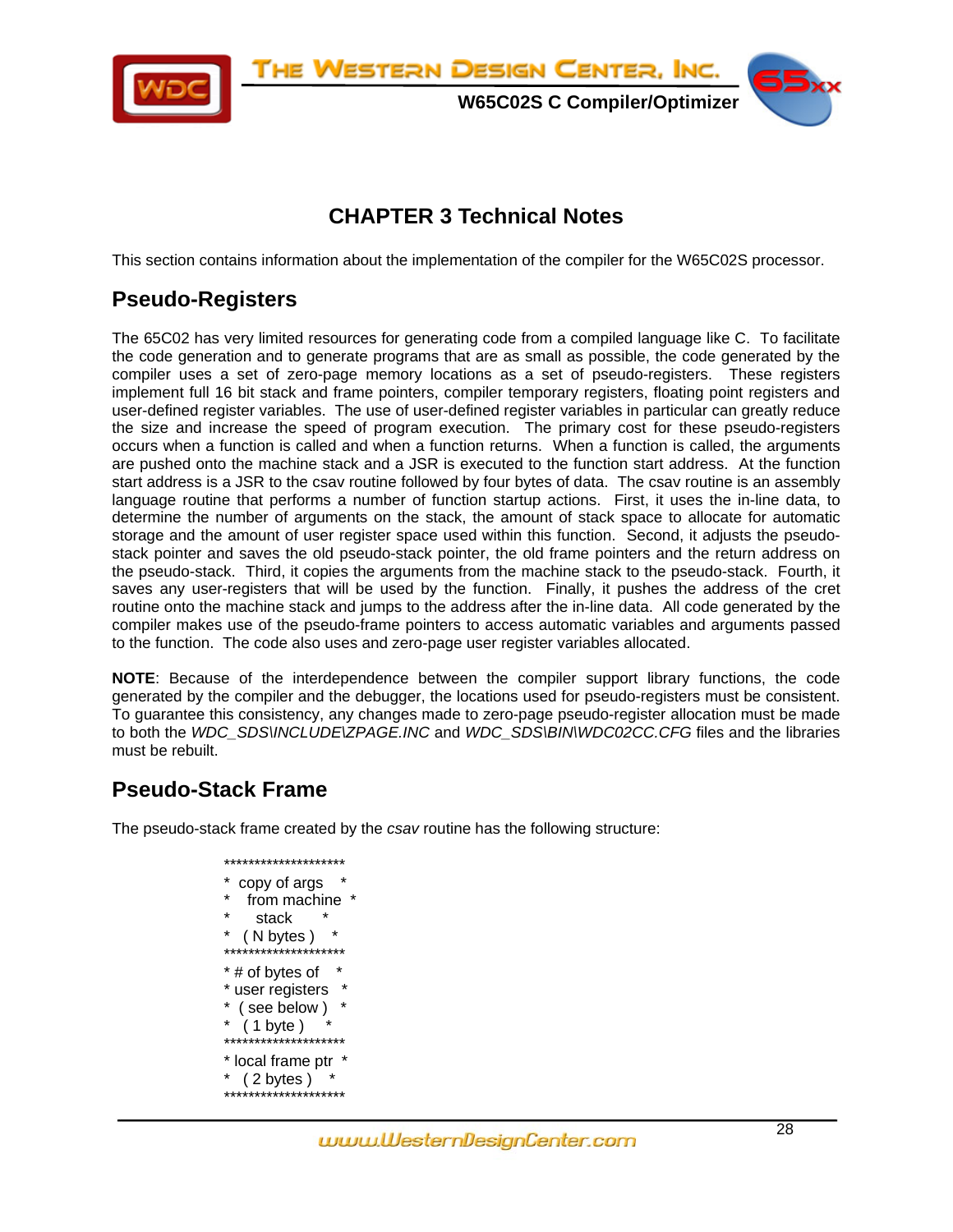<span id="page-28-0"></span>

#### **Function Calls and Argument Passing**

When a function is called with arguments, there are two different methods that can be used to restore the stack to its original condition. The more traditional C method is to have the calling function pop the arguments after the function call returns. A more efficient method is to have the function that is called pop the arguments before returning. This method is more efficient since the code to pop arguments occurs once, instead of each place that the function is called. There are two drawbacks to this approach. First, if a variable number of arguments are passed (printf() for example), there is no way for the called function to know how many arguments to pop since it may vary from call to call. Second, if the wrong number of arguments is passed, the stack pointer becomes inconsistent which almost always results in a program error. Both of these problems are completely avoided by the use of function prototypes. If a function prototype declares a function to have a variable number of arguments, the compiler automatically loads the accumulator with the number of bytes of arguments to pop off the stack. The function itself must be declared with a variable number of arguments so that it knows to use extra data when popping arguments. The use of prototypes also avoids the second problem by always guaranteeing that the correct number and types of parameters are passed.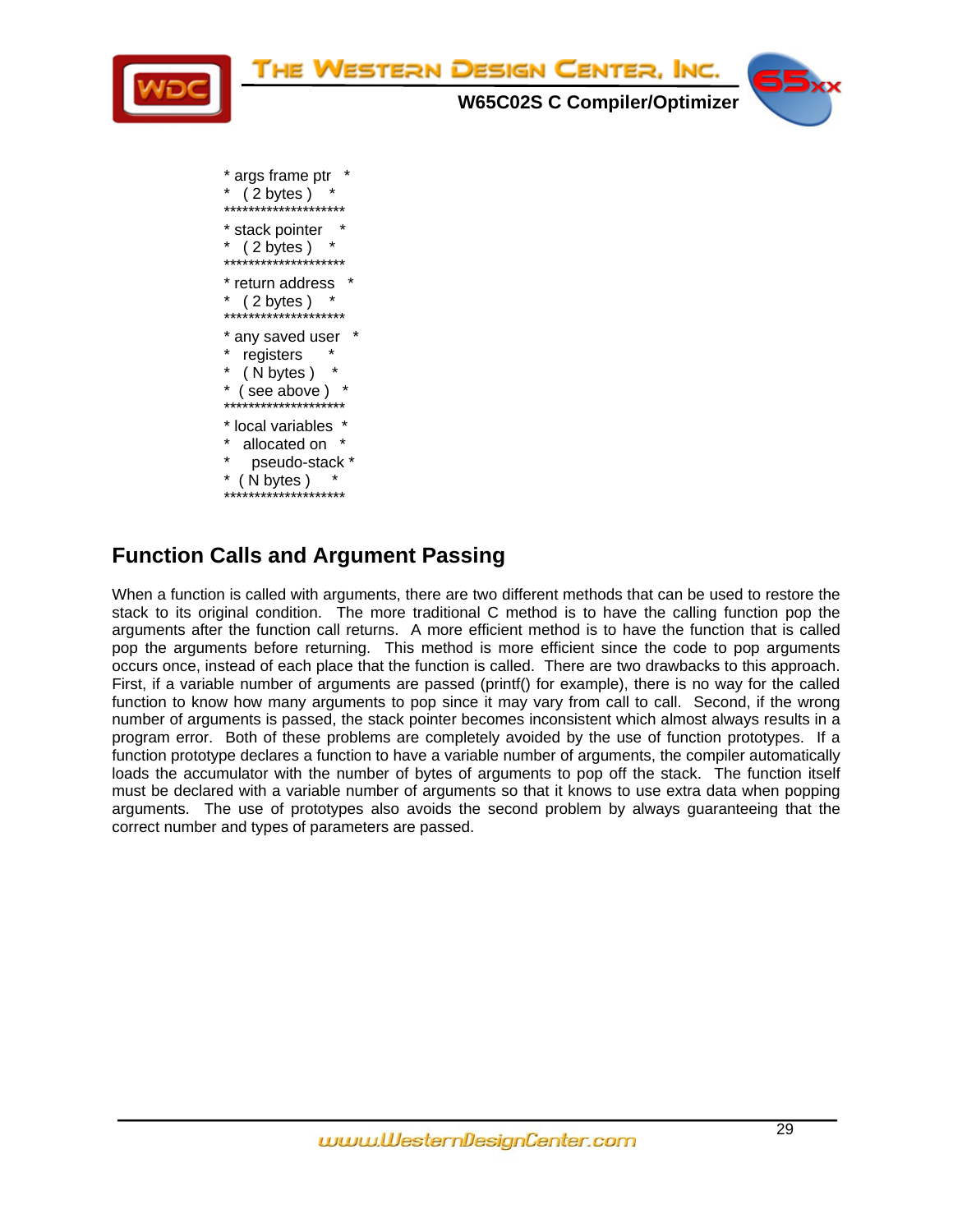<span id="page-29-0"></span>

#### **Function Arguments**

When calling a function the arguments are pushed onto the stack in reverse order, starting with the last argument. The last argument pushed is the first one listed in the function call. For example, when calling a function with two in arguments, the following shows the C version of the function call and the assembly language generated:

| ÿ | func(a, b); |       |
|---|-------------|-------|
|   | LDA         | $b+1$ |
|   | PHA         |       |
|   | LDA         | b     |
|   | PHA         |       |
|   | LDA         | a+1   |
|   | PHA         |       |
|   | LDA         | a     |
|   | PHA         |       |
|   | JSR         | func  |
|   |             |       |

If there are a variable number of arguments, after the last argument is pushed, the total number of argument bytes is loaded into the Accumulator. For example:

| ÿ | func(a, b); |      |
|---|-------------|------|
|   | LDA         | b+1  |
|   | PHA         |      |
|   | LDA         | b    |
|   | <b>PHA</b>  |      |
|   | LDA         | a+1  |
|   | PHA         |      |
|   | LDA         | a    |
|   | PHA         |      |
|   | lda         | #4   |
|   | JSR         | func |
|   |             |      |

#### **Function Return Value**

Functions called by a C function and C functions themselves return values in the R0 pseudo-register as defined in the ZPAGE.INC header file. Floating point return values are returned in FP0.

#### **Startup Code**

In the WDC\_SDS\LIBSRC\S65C02 directory, there is an example assembly language startup file called *STARTUP.ASM*. This file is designed to be customized for the particular program being designed. It contains a set of interrupt and reset vectors, initialization code sets the machine stack pointer and the pseudo-stack pointer, copies any initialized data from ROM to RAM, clears any uninitialized data to zero and calls the *main()* routine. A detailed description of a similar routine called *STARTUP.ASM* can be found in the Assembly Language Development Manual.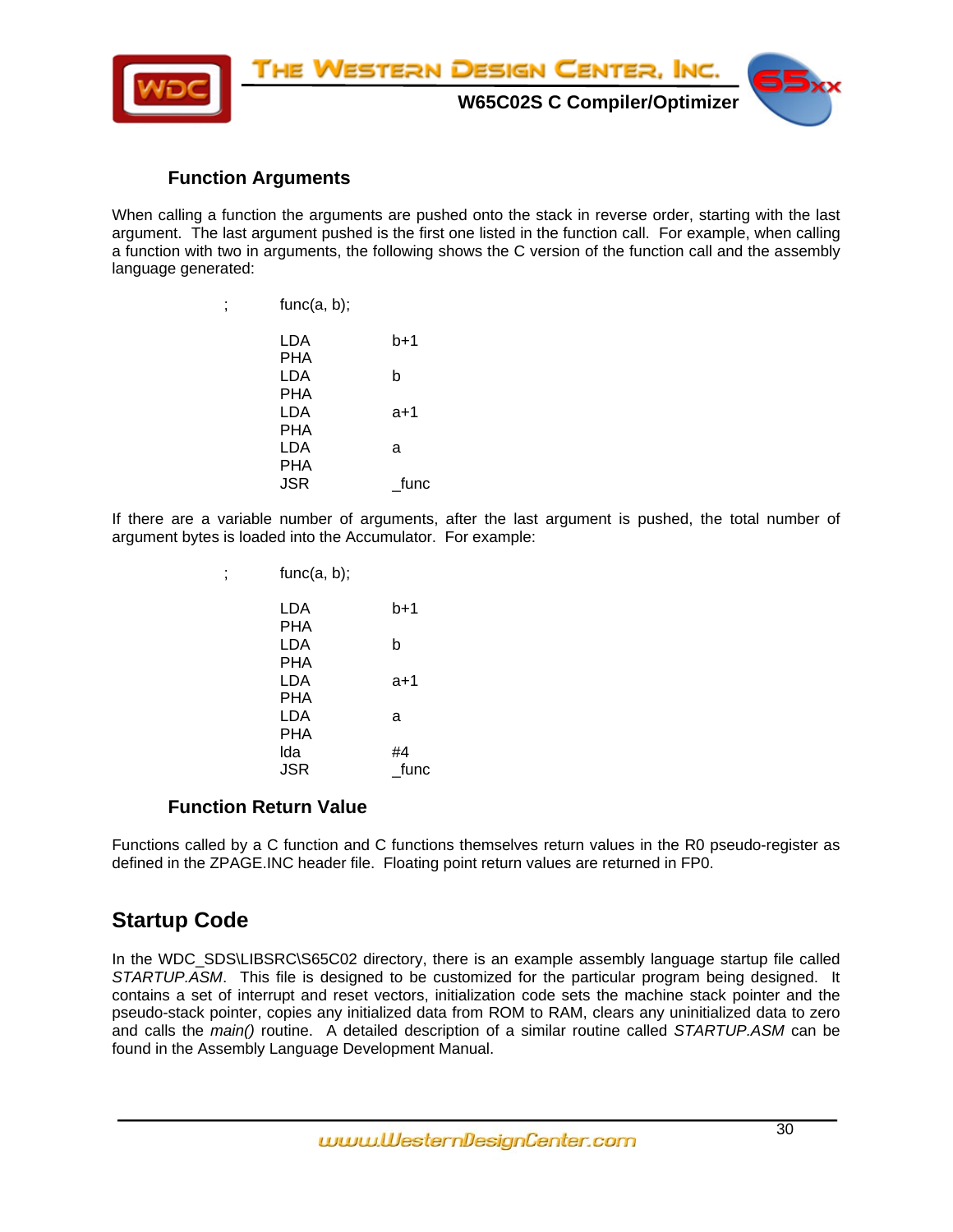<span id="page-30-0"></span>

#### **Identifier Name Prefixes**

The compiler automatically generates a prefix for all global symbols. This prefix is in the form of a leading underscore for all global symbols. By convention, library functions that are used directly by the compiler begin with a tilde character.

#### **Memory Management**

The 65C02 memory is organized as a single 64K bank which may need to be broken into sections to accommodate holes in the memory map. The problem with breaking a program and its data into sections is that there needs to be a way to indicate which functions and data are placed in which section. Currently, the compiler generates three sections, CODE, DATA, and UDATA, for program code, initialized data and uninitialized data. An additional section, KDATA, is generated for constant data and/or string data if the appropriate option is specified. Using #pragmas or compiler options, these can be changed to any section name desired. Then the location of the section in memory can be specified at link time or within the pragma or option itself. This provides total control over the location of each function and data item in memory.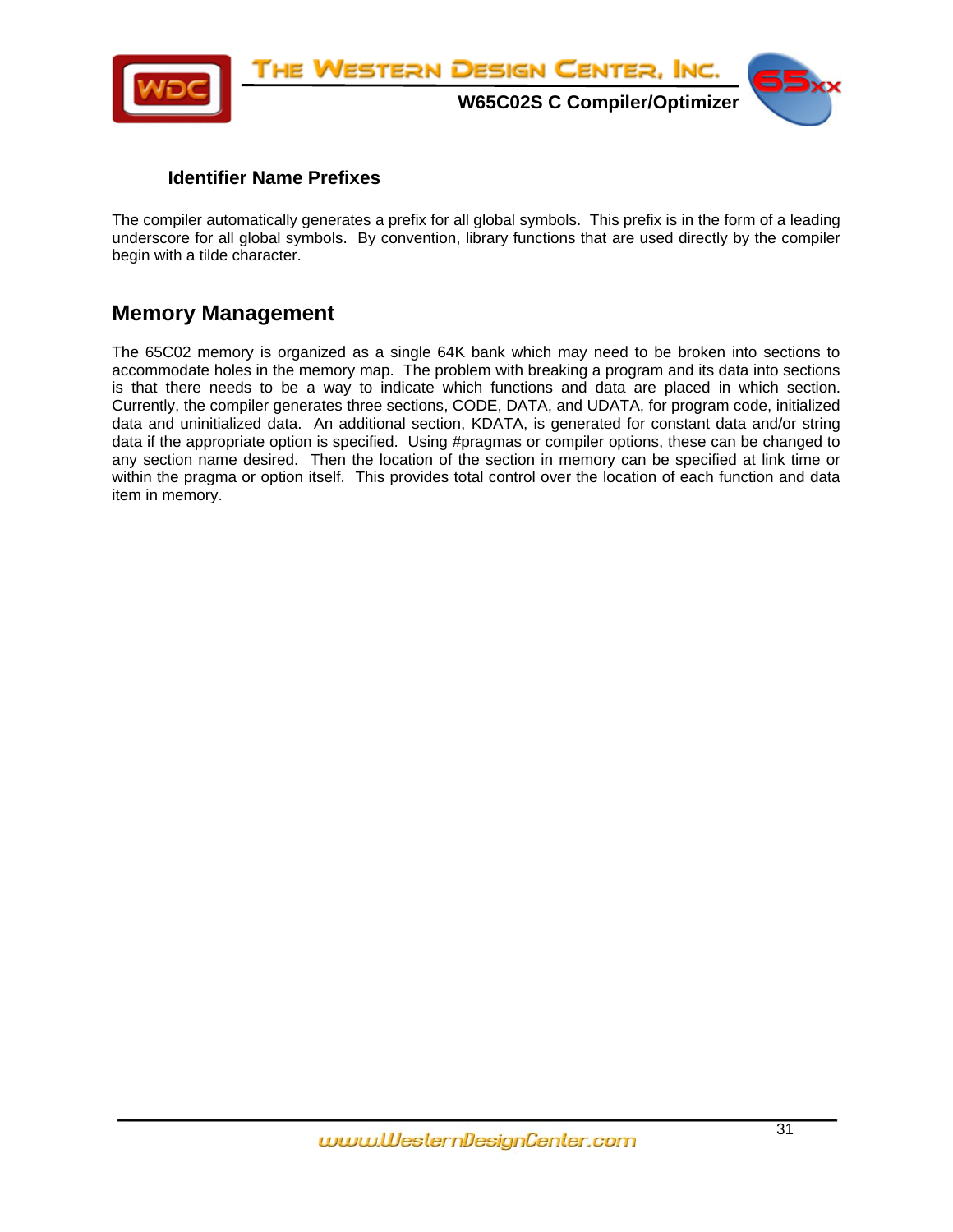<span id="page-31-0"></span>

**W65C02S C Compiler/Optimizer**



#### **CAVEATS**

#### **Floating Point Considerations**

#### **All operations are assumed to be "double".**

The compare, subtraction, multiplication, etc. are treated as "double" operations. The constants are converted to "doubles". If you follow the constants with an f, as in 0.0f, it will do a single precision compare or subtract. If the constant is a double, (which it is by default), then the operations used are promoted to double as well.

Manual optimization of double to float can be accomplished. The "f" modifier can be used to generate faster and perhaps smaller code. Be especially watchful for compound equivalencies, i.e.  $+=, =, etc...$ 

Example #1: (where x is a float) if  $(x<0.0)$  can also be written as: if  $(x<0.0f)$  or if  $(x<(f$ loat $)0.0)$ The addition of the "f" forces the compiler to stay in floating point mode.

The transcendental functions can also be rewritten to stay mostly in floating point, so as to be about three (3) times faster.

Example #2:  $X$  += 0.1234567; should be written as  $x+=0.1234567f$ ;

#### **Section Pragma**

The SECTION pragma is used to redefine one of the names of the predefined sections used by the compiler. The default section names and their use are:

> CODE - all program code DATA - all initialized data UDATA - all uninitialized data KDATA - all initialized, non-modifiable data

By default, the compiler only uses the first three. Constant initialized data is treated as modifiable initialized data unless the **-MU** option has been specified. This option places all initialized data that has been qualified as not being modifiable in the CONST section which defaults to KDATA. Strings are handled separately and by default are placed in the DATA section. If the **-MV** option is specified, then strings are placed in the STRING section which also defaults to the KDATA section. The syntax of the SECTION pragma is:

#pragma SECTION TYPE=name[,qualifier[,...]]

The type names recognized by the pragma and their default values are:

| TYPE   | <b>DEFAULT</b> | <b>QUALIFIER</b>        |
|--------|----------------|-------------------------|
| CODE   | <b>CODE</b>    | <b>OFFSET</b>           |
| DATA   | DATA           | <b>REF ONLY</b>         |
| UDATA  | <b>UDATA</b>   |                         |
| CONST  | <b>DATA</b>    | unless `-MU' then KDATA |
| STRING | <b>DATA</b>    | unless `-MV' then KDATA |
|        |                |                         |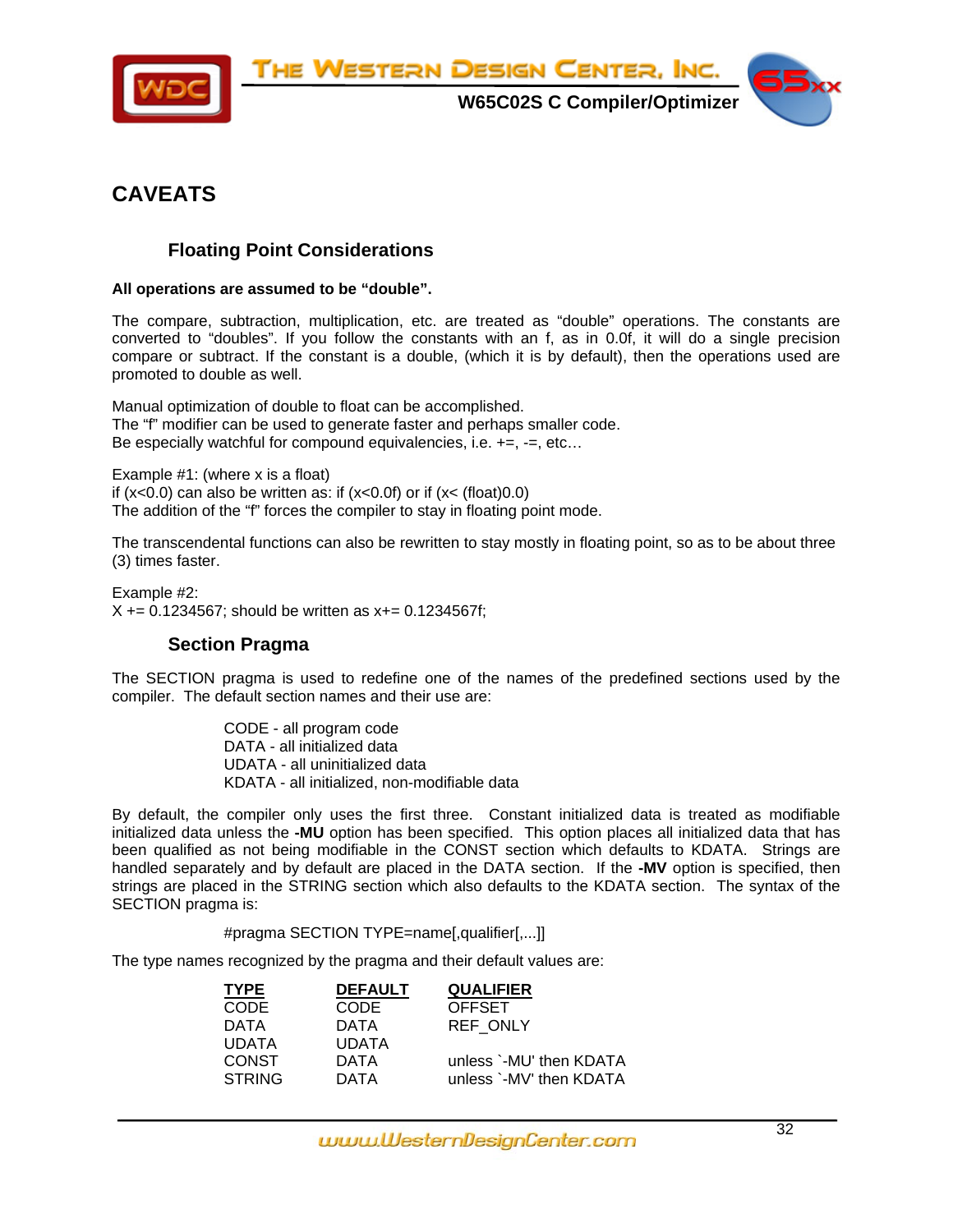<span id="page-32-0"></span>

The qualifiers are the same as those for the SECTION directive in the assembler. The compiler will generate a SECTION directive the first time that a new section name is defined. Any extra qualifiers will be copied exactly to the SECTION directive in the assembly language output file. See the SECTION directive in the Assembly Language manual for more information.

#### **Consts and Strings**

Two options are available for manipulating constant data and strings. Constant data is any initialized data declared using the *const* keyword. Normally both are just considered part of initialized data and are not handled any differently. By using the **-MU** option, constant data will be placed in what the compiler considers the CONST section. This section defaults to the KDATA section at the assembly level. To change the CONST section, use the *section* #pragma statement.

```
#pragma section CONST=yournamehere
```
Similarly, using the **-MV** compiler option will place strings in the compiler STRING section. This section also defaults to KDATA.

#### **In-Line Assembly Code**

Assembly language statements can be embedded within C source code by surrounding the assembly code with the statements **#asm** and **#endasm**. Embedded assembler code should make no assumptions about the contents of the registers.

For example,

#define NUM 3 void test(void) { #asm lda #%%NUM sta \$c0 #endasm }

Since **#asm** and **#endasm** are pre-processor directives, the lines between would normally be considered white space by the compiler. To avoid this, a null statement is generated for the parser. Support is also provided to access predefined macros, file scope static identifiers, and global variables. To access these from within a **#asm** block, precede the identifier name with %%. When passing output to the assembly language file, the compiler checks for the pattern *% %symbol*. When found, it checks to see if *symbol* matches any pre-defined macros and replaces it with the actual macro value. If a macro is not found, it next checks for variable name matches following the standard C scoping rules. If found, the proper variable name is substituted. For global variables, the appropriate `\_' character is prepended to the global symbol name.

The following directives can be used before and after in-line assembly statements:

#### **asmstart** and **asmend**

The Optimizer will treat any lines that are in between these two directives as comments.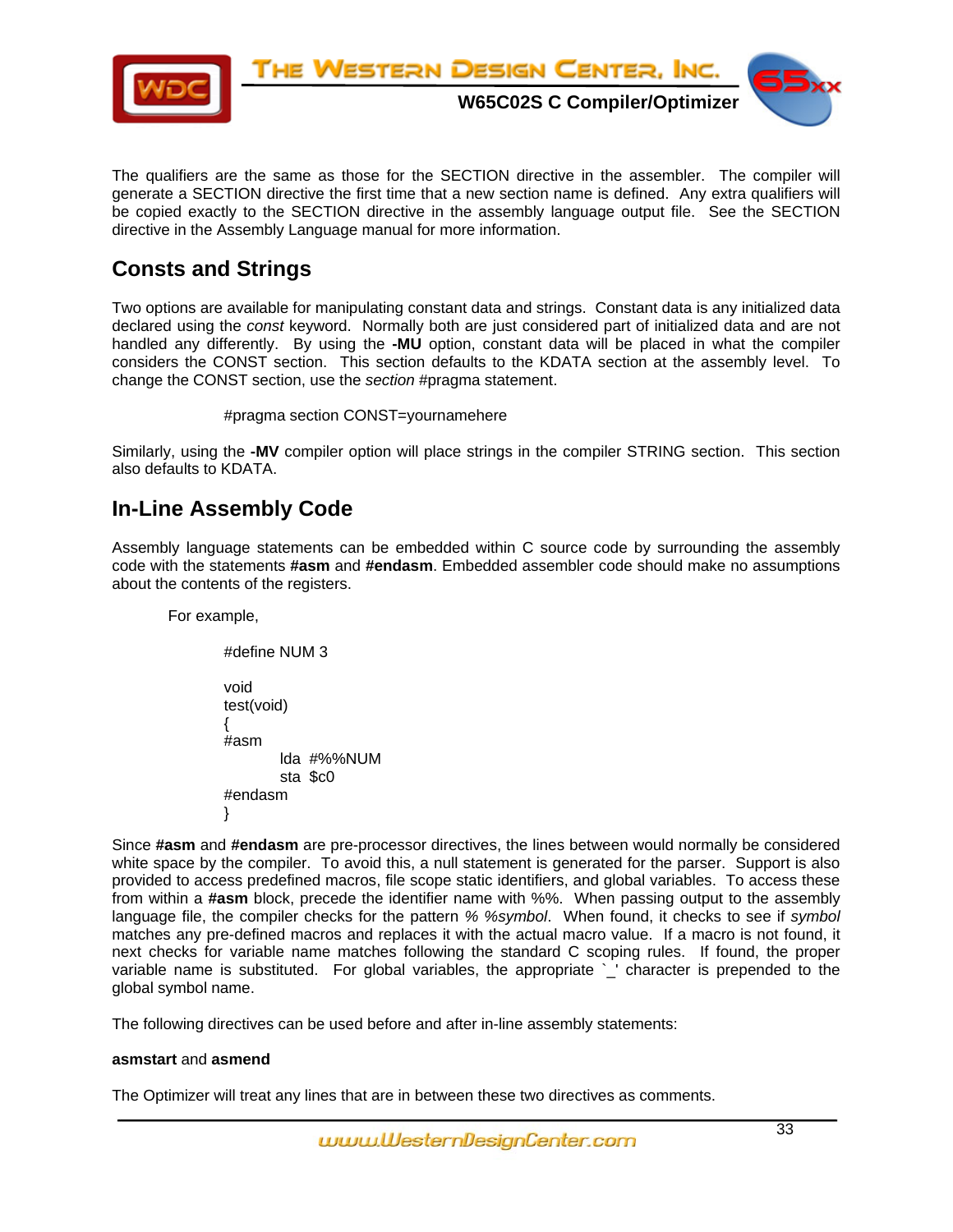<span id="page-33-0"></span>

#### **ASM Keyword**

The compiler now supports an *asm* keyword. The statement following the keyword is passed to the output file directly and is not interpreted by the compiler except for macro substitution. The statement must be terminated by a `;'. Multiple statements, each terminated by a `;' may be enclosed within braces. Variables may be referenced by name using the `%%' convention discussed under the #asm preprocessor directive. Labels must be followed by a colon.

Example

#define VALUE 20 #define COUNT 100 void test( void ) { asm cli; asm { lda #%%VALUE; ldx #%%COUNT; mylab: sta >\$1000,X; dex; bne mylab; } #define clrmem asm { lda #%%VALUE; ldx #%%COUNT; \ loop: sta >\$1000,X; dex; bne loop; } clrmem; }

#### **Other Preprocessor Features**

#### **Predefined Names**

 $\Box$  DATE  $\Box$  A string literal containing the date of compilation, in the form of "Mmm:dd:yyyy". \_ \_TIME\_ \_ A string literal containing the time of compilation, in the form of "hh:mm:ss".  $\_$  STDC $\_$  The constant 1. It is intended that this identifer be defined to be 1 only in standardconforming implementations.

#### **#line**

The #line directive changes the contents of  $\rule{1em}{0.15mm}$   $\phantom{0}$  LINE\_ \_ and  $\rule{1em}{0.15mm}$   $\phantom{0}$   $\phantom{0}$  FILE\_ \_, which are predefined identifiers in the compiler. The \_ \_LINE\_ \_ identifier contains the line number of the currently compiled line code. The FILE identifier is a string that contains the name of the source being compiled. The general form for #line is

#line *number* "*filename"*

where number is any positive integer and becomes the new value of  $\angle$   $\angle$  LINE $\angle$   $\angle$ , and the optional filename is any valid file identifier, which becomes the new value of the \_\_FILE\_\_. #line is primarily used for debugging and special applications.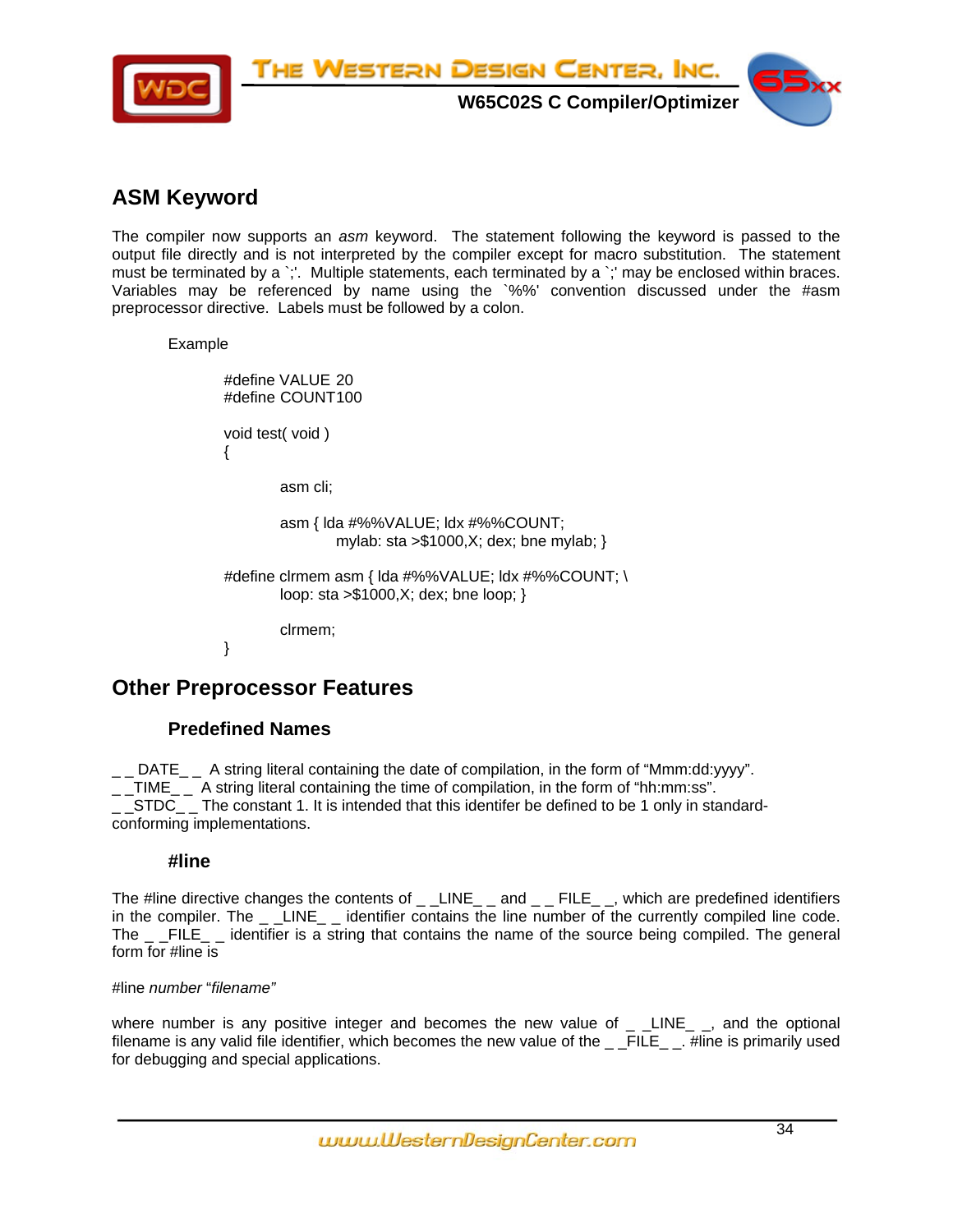<span id="page-34-0"></span>

#### **Producing Optimum Code**

There are many things that can greatly improve the quality of the code generated by the compiler. The most important is to use unsigned ints and chars whenever possible. Signed chars and ints require many more instructions when sign extending or comparing. As a result chars are unsigned by default and you must use the `signed' keyword to get signed chars.

#### **Optimizer**

This version of the compiler comes with a post-pass-peephole optimizer called WDC02OPT. This optimizer operates on the assembly language output of the compiler and performs a number of optimizations that generally save about 10 percent on code size depending on the program. To invoke the optimizer, use the **-SP** option. If **-SP** is used in conjunction with **-A**, the output file will contain the optimized assembly language. Note that the optimizer makes assumptions about the format of the assembly language output of the compiler and will not operate properly on hand-written assembly language programs.

The following optimizer options support the corresponding compiler options:

- **-L** Call the assembler with the listing option
- **-LW** Call the assembler with the wide listing option.

**-K** Causes the path name specifying the name of the listing file to be placed in the reserved word  $\_$  FILE  $\_$ .

#### **Floating Point**

The compiler supports IEEE single and double precision floating point variables and arithmetic. No option is necessary to access the floating point feature. All floating point operations with the exception of assignment are performed by assembly language routines using two pseudo-registers located in zeropage. These assembly language routines are located in a special floating point library along with the standard mathematical library routines. Please see the library CHAPTER for the names and linking conventions. The floating point library also contains versions of **printf** and **scanf** that work with floating point values.

#### **Referencing I/O**

Hardware addressing of I/O can be done from 'C' in many ways. The following examples we compiled as the Small Memory Model.

The #define has advantages that it can easily address across page boundaries. One of the fastest & least amount of code generated is:

```
For 8 bit I/O you can use 
#define comx ((volatile uchar *)0x200003) // used for indexed addressing 
 x = *comx:
This produces the code: 
 sep #$20 
 lda >2097155 ;This is a long addressing mode (32 bit) 
sta <L3+x 1
 rep #$20 
To index 
conv[2] = 0x02;
```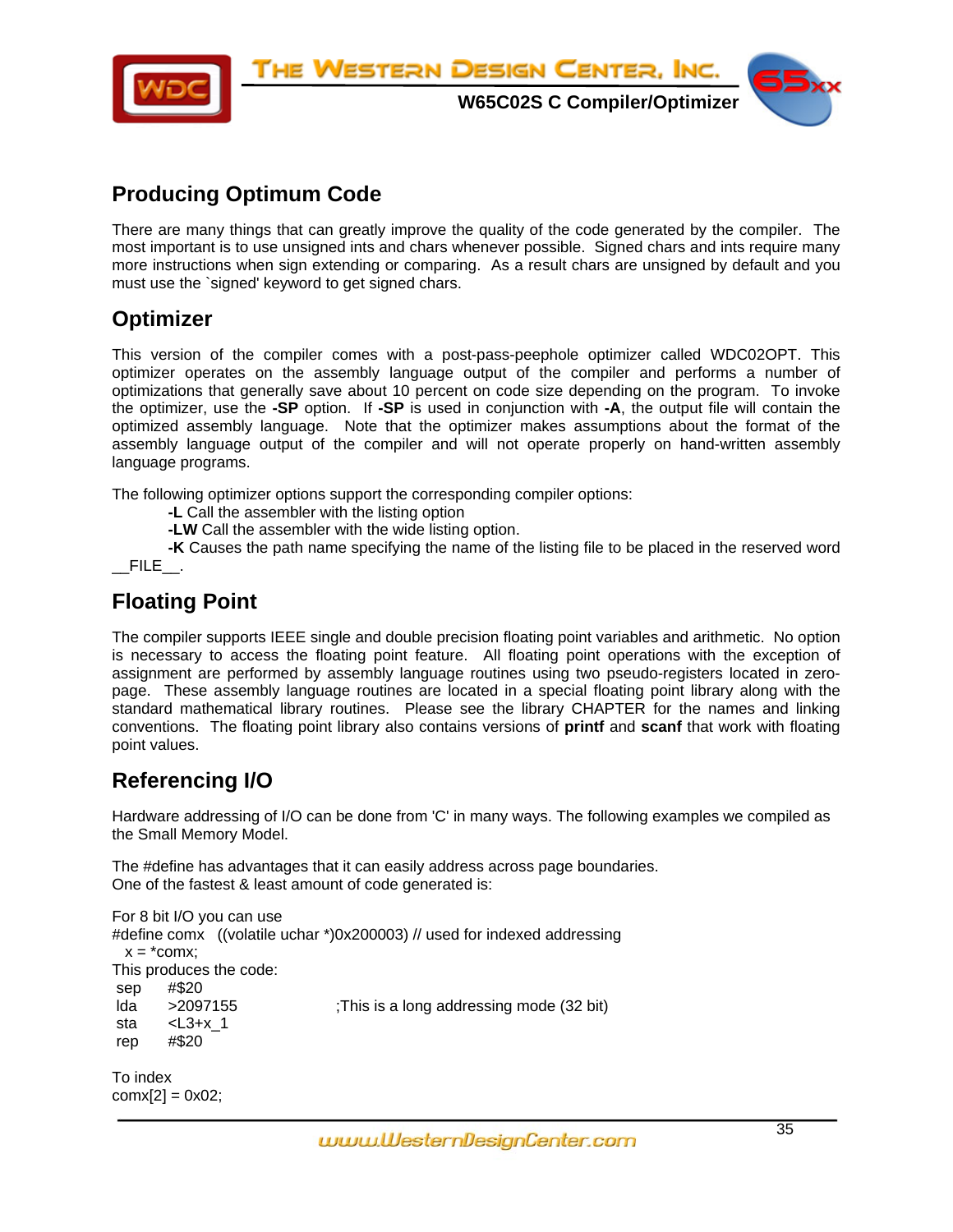

**W65C02S C Compiler/Optimizer**



This produces the code: longa off sep #\$20 lda #\$2 sta >2097157  $comx[0] = 0x31; //Xmit char '1'$ This produces the code: lda #\$31 sta >2097155 longa on rep #\$20 Therefore to address a structure for a UART, one way could be to: #define comx ((volatile uchar \*)0x200003) // used for indexed addressing #define RECV 0 #define IER 1 //Interrupt Enable Register #define ISR 2 //Interrupt Status Register #define LCR 3 //Line Control Register #define MCR 4 //Modem Control Register #define LSR 5 //Line Status Register #define MSR 6 //Modem Status Register #define SPR 7 //Scratchpad Register to address the Scratchpad Register would be:  $conv[SPR] = 0x00;$ Standard Addressing modes for 'C' product larges & slower code because all references are indirect (i.e. pointers) For 8 bit I/O you can use volatile unsigned char \*rtc2\_year = (unsigned char \*)0xA080;  $\frac{1}{2}$ x=\*rtc2\_year; //Read data from Address This produces the code: lda |\_\_rtc2\_year sta <R0 sep #\$20 lda (<R0) sta <L3+x\_1 rep #\$20 For 16 bit I/O you can use volatile int \*hw16\_multiplier = (int \*)0xA080;  $\frac{1}{10}$ \*hw16\_multiplier =  $y$ ; This produces the code: lda |\_\_hw16\_multiplier sta <R0 lda <L3+y\_1 sta (<R0) For 32 bit I/O you can use volatile long \*hw32\_multiplier = (long \*)0xA080; // \*hw32 multiplier =  $z$ ; This produces the code: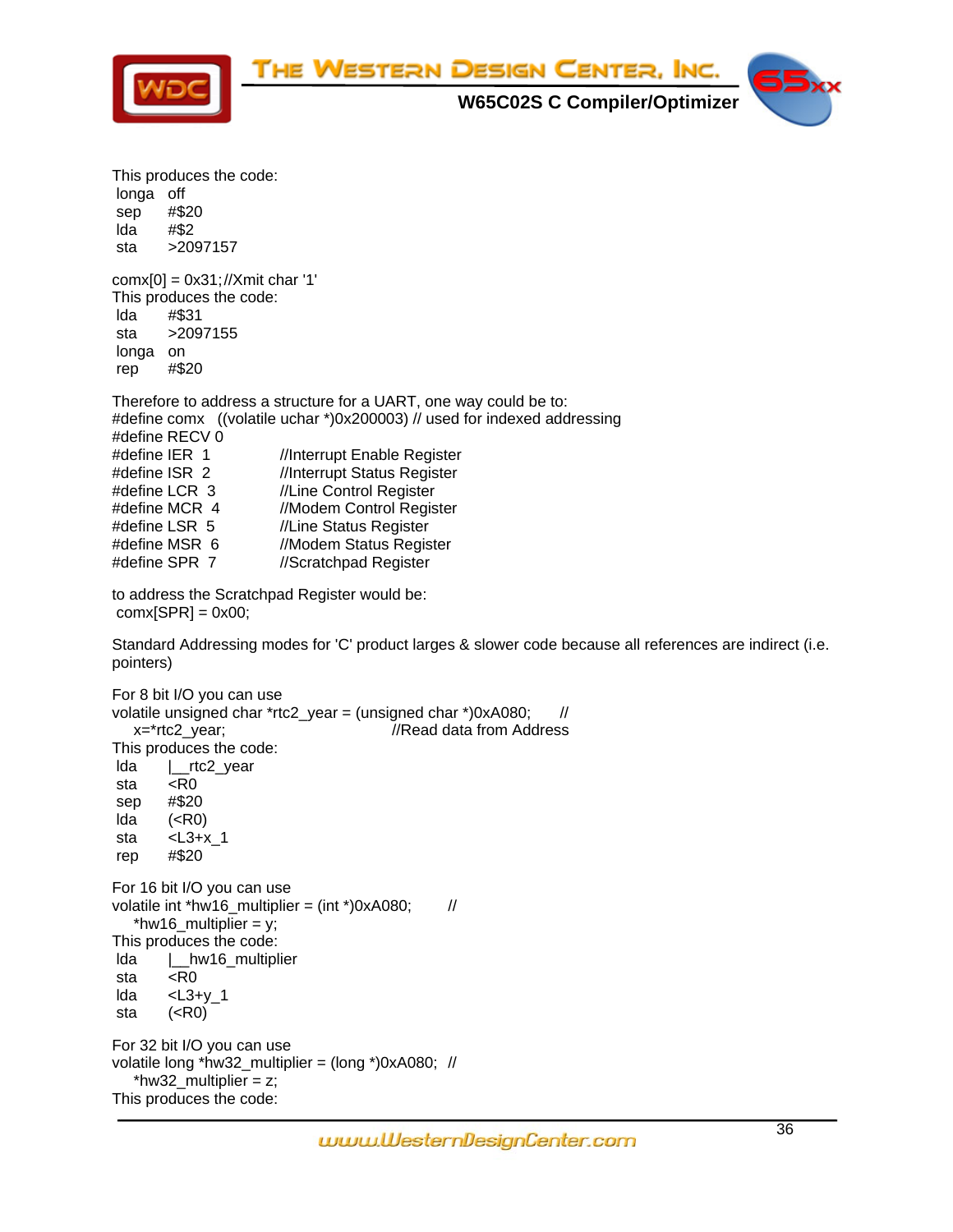

 lda |\_\_hw32\_multiplier sta <R0 lda <L3+z\_1 sta (<R0) lda <L3+z\_1+2 ldy #\$2

Another example of referencing I/O using the pre-processor:

#define VIA\_BASE F0H #define IO\_VIA\_DDRBNH (VIA\_BASE+2) #define io\_and\_port2(port, mask, twenty) asm{ php; longa off; sep twenty; lda port; and mask; sta port; plp;} io\_and\_port2(IO\_VIA\_DDRBNH, #\$72, #\$20)

## **Prototyping Functions**

The W65C816 C Compiler supports the new definitions of declaring parameters. If the old style declaration is used, an error will occur. For Example;

```
OLD STYLE: 
//Prototype 
VOID foo (float f); 
. 
. 
VOID foo (f) 
float f; 
{ 
.
} 
The above will produce an error and needs to be replaced by the newer style, as shown below. 
//Prototype 
VOID foo (float f); 
. 
. 
VOID foo (float f)
```

```
{ 
. 
}
```
## **Variable Name Length**

The maximum number of characters used in a variable name is 64 characters. After the first 64 characters, the internal variable name is truncated.

# **Debugging**

The linker does not generate any information of static variables declared inside a function. This is because a static variable defined may be declared in more than one function. Thus, the compiler simply generates an internal label for it and allocates space for it.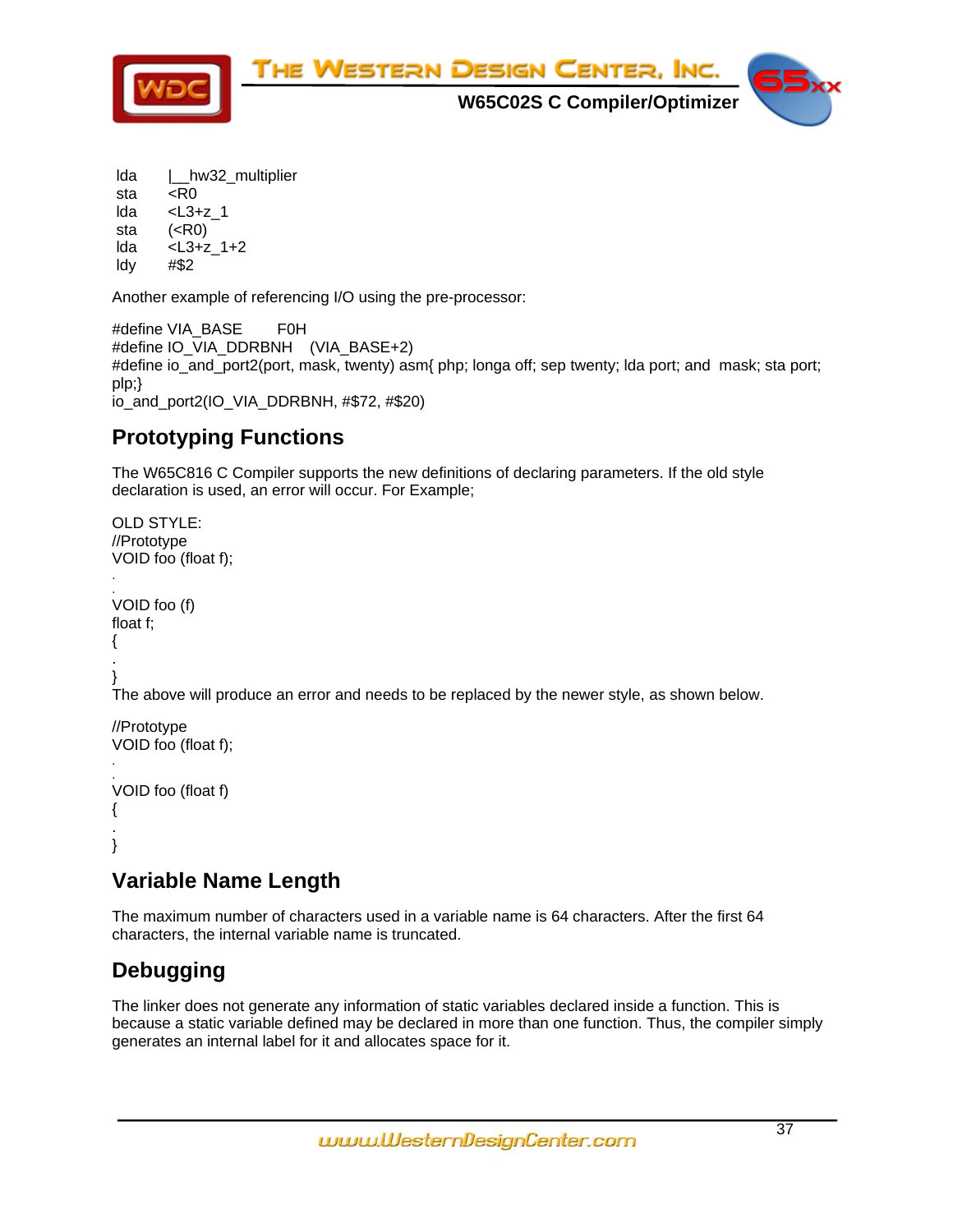

## **Assembling Compiler Output Considerations**

DO NOT use the  $-q$  option when assembling the output from the compiler. The  $-q$  option is only to be used when you want debug information from an assembly language file. Using the –g option to assemble the output from the compiler will cause an error in the symbol file.

The following example will generate an error in the generated symbol file:

WDC816CC.EXE –at –ms –mu –mv –bs –sop –wl –wr –wd WDC816AS.EXE -g -l -DDEBUG

### **Volatile Qualifiers**

Please note that local variables CANNOT be declared as volatile inside a function body. To declare a variable as volatile inside a function body, it must be static. This is a limitation of the compiler.

Declaring a variable as volatile OUTSIDE a function body, (global scope): volatile unsigned char char\_volatile;

Declaring a variable as volatile INSIDE a function body, (static local variable); static volatile unsigned char char\_volatile

The following WILL NOT work when declared INSIDE a function body, (local variable): volatile unsigned char char\_volatile

### **Path size Limitation**

The maximum allowable length of the path that follows the command WDC02CC is 256 characters.

### **Global Function and Variable Definition**

The C standard states that you cannot have a global variable and a function declared with the same name. If you do this, you will get the following error: Error 90: Symbol redeclared. The following is invalid code:

```
Unsigned char error; 
Void error() 
{ 
}
```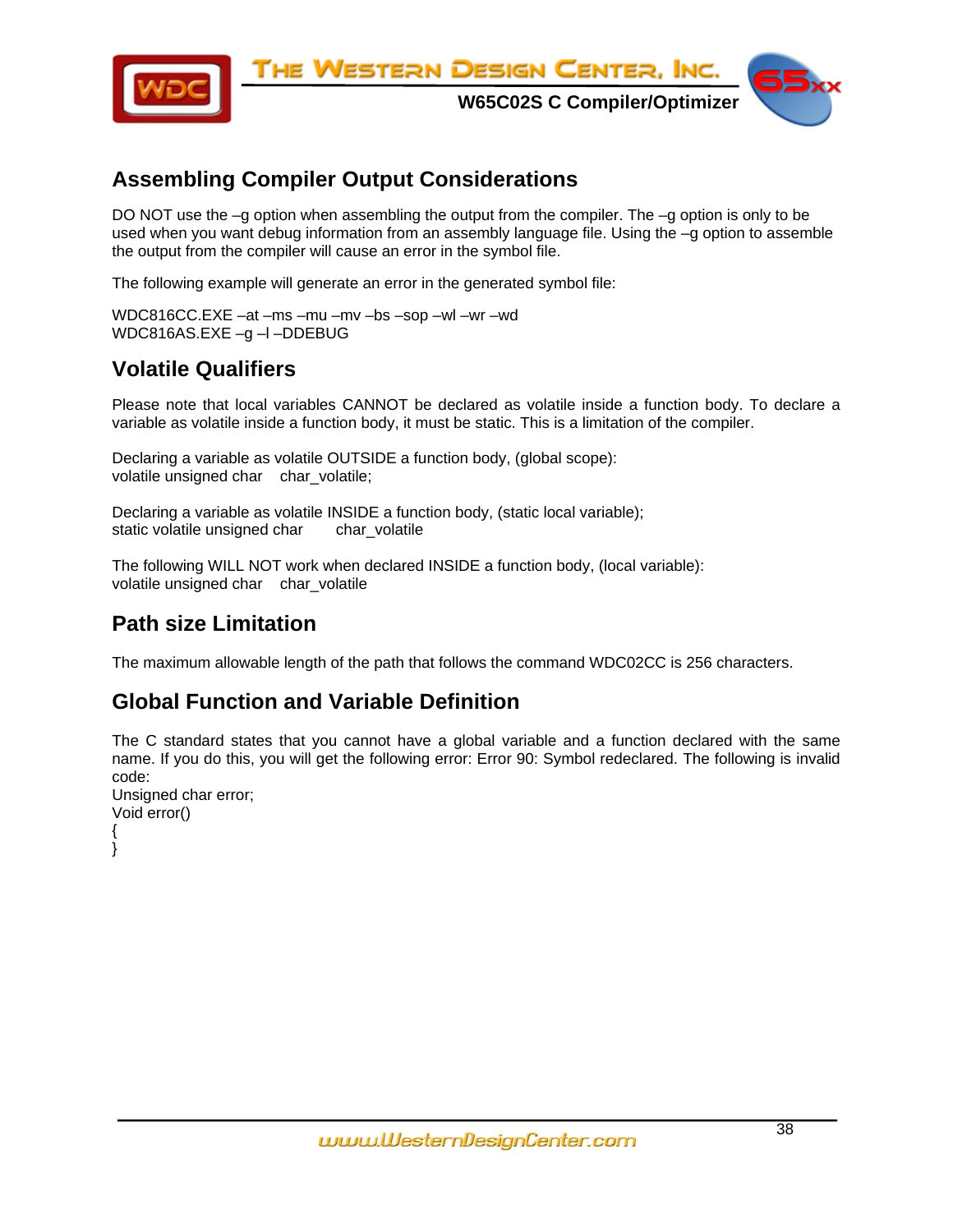

### **Factorization of Source Code**

When factorization is used, the Optimizer looks for repeated patterns in the compiler output. These patterns are replaced by a call to a subroutine, thus reducing the overall code size. It should be noted that while factorization may reduce the code size, cycle count may increase. Therefore it is up to the developer to decide which is more important for their application, speed or code size, and enable the factorization accordingly.

To enable factorization, you must include the following options on the command line: **-SX** AND **–SP**.

For example: WDC02CC –lt –bs –ms –sp –sx filename.c

will enable factorization on the compiler output of the source filename.c. It may be desirable to enable all optimizations for the source, thus you can specify **–SOPX** on the command line. Please see Chapter 2, Option Descriptions, for more information on the compiler options.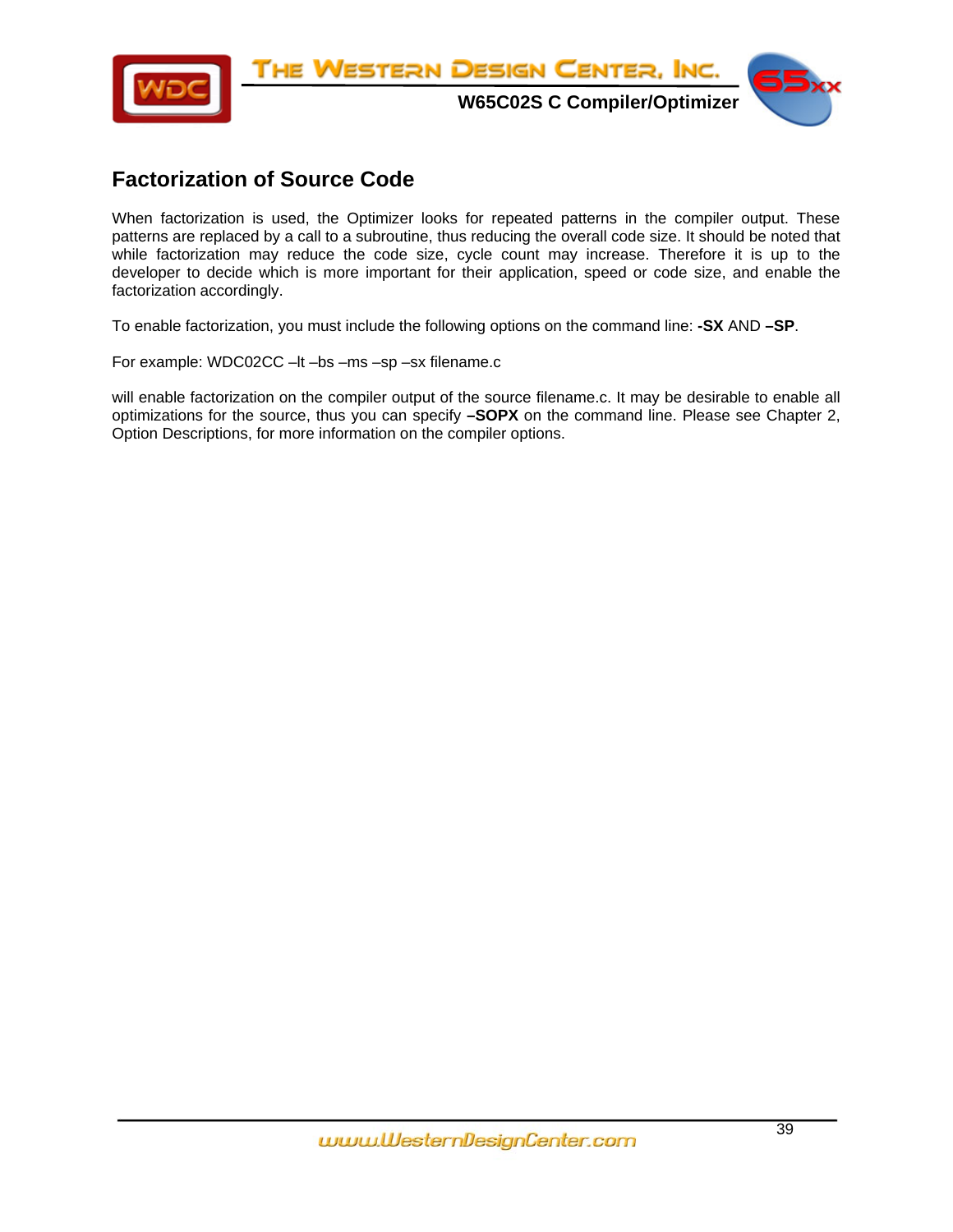



**W65C02S C Compiler/Optimizer**

# **CHAPTER 4 Libraries**

This CHAPTER describes the standard library functions provided with the WDC 65C02 C Development System.

### **Library Names**

There are two main libraries provided with the WDC 65C02 C Development System. The C.LIB contains all the standard C functions and some special functions need by compiler generated code for operations like multiply and divide. The M.LIB contains the standard floating point math functions and floating point emulation routines. If the **WDC \_LIB** environment variable has been set to point to the directory containing the library files, then the **-L** option can be used to access the libraries when linking. For example, the command:

WDCLN PROG.OBJ -LC

will look for functions in the library *C.LIB*. When linking with the floating point library, be sure to specify it before the standard library in the linker command line. This will insure that the proper version of printf and scanf are used. If floating point numbers do not print out at all, check to see if the libraries are in the proper order.

Example:

WDCLN PROG.OBJ -LM -LC

will look for functions in the libraries *M.LIB* and *C.LIB*.

**NOTE:** If the floating point library is not needed, do not link it as this will result in larger code size!

### **ANSI Functions**

For a list of the standard ANSI functions, in the form of function prototypes, that are supported by the W65cSDS, please refer to Appendix A.

### **Heap Functions**

The ANSI standard library includes functions for allocating, freeing and reallocating memory from a memory heap. The WDC C Development System supports a heap built on top of the *sbrk()* function. This function allocates memory from a heap area that is specified by the programmer. The beginning of the heap is specified by *declaring* and initializing the two variables, *heap \_start* and *heap \_end*. The *sbrk()* function begins by allocating memory starting at *heap \_start* and will continue to allocate until *heap \_end* is reached.

For example:

void \*heap\_start = (void \* )0xa000, \*heap\_end = (void \* )0xd000;

This example allocates 0x3000 bytes of space starting at 0xa000. The ANSI functions that use the heap are *malloc*, *calloc*, *realloc*, and *free*. The *sbrk* function is not an ANSI function.

To have the heap start at the end of the "Unitialized Data" area, use the following statements:

extern char **END** UDATA: void \*heap\_start = ( void \* )&\_END\_UDATA, \*heap\_end = ( void \* )( &\_END\_UDATA + nnn );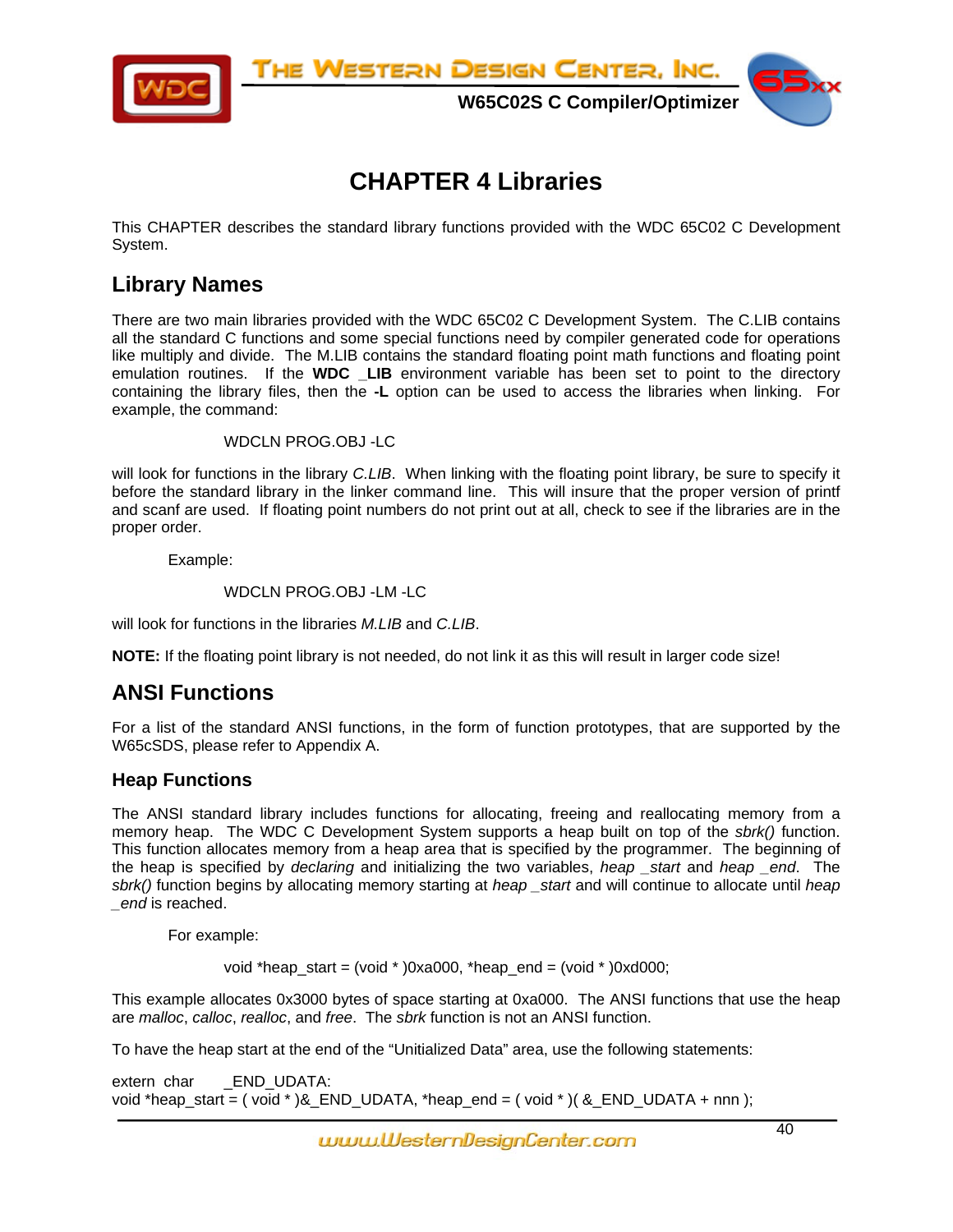THE WESTERN DESIGN CENTER, INC.



**W65C02S C Compiler/Optimizer**



# **APPENDIX A WDC Supported C Functions**

The following is a list of the standard ANSI functions in the form of function prototypes. These functions are listed by the header file in which they are defined.

#### **Assert.h**

 assert - Debugging macro void \_assert(char \*, char \*, unsigned int);

#### **Ctype.h**

Character tests and conversions, some are also macros

 $int$  int isalnum(int c); - test for letter or digit  $int$  int isalpha(int  $c$ ); - test for alphabetic int isascii(int  $_c$ ); - test for < 0x80 int iscntrl(int \_c); - test for control character int isdigit(int \_c); - test for digit int isgraph(int  $_c$ ); - test for non-printable chars  $int$  int islower(int  $c$ ); - test for lower case letter int isprint(int  $\lfloor$ c); - test for printable chars int ispunct(int \_c); - test for punctuation character int isspace(int \_c); - test for space (0x09 to 0x0d or 0x20) int isupper(int \_c); - test for upper case letter int isxdigit(int \_c); - test for hex digit (0..9 or a..f or A..F) int toupper(int  $c$ ); - convert to upper case (if a letter) int tolower(int \_c); - convert to upper case (if a letter) int toascii(int \_c); - convert to ascii (remove sign)

#### **Errno.h**

Error code definitions and table returned by the errno() function.

 extern char \*sys\_errlist[ ]; - pointer to system standard error list extern int sys\_nerr; - variable of system standard errors

#### **Fcntl.h Low Level I/O**

int creat(const char \*\_name, int \_mode); int open(const char \* \_name, int \_mode); int close(int); size\_t read(int, void \*, size\_t); size t write(int, void \*, size t); long lseek(int, long, int); int unlink(const char \*); void exit(int code); void \_abort(void);

#### **Float.h**

Floating point definitions for values of constants. (Ranges of max/min & standard floating point values for math symbols.)

**Io.h**  Not Defined by WDC.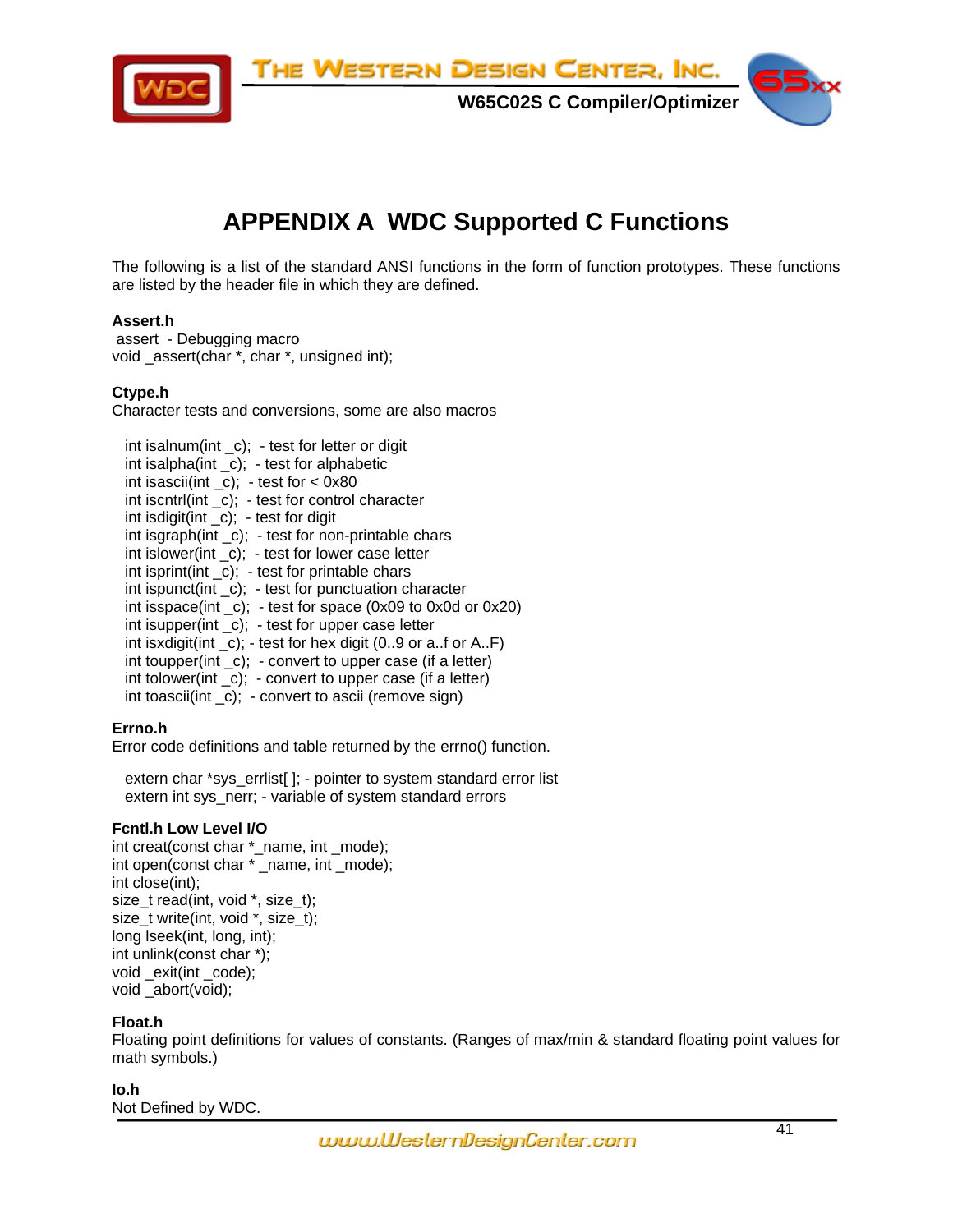THE WESTERN DESIGN CENTER, INC.



**W65C02S C Compiler/Optimizer**



#### **Limits.h**

Limits that apply to variable "types". i.e. unsigned short variable value range.

#### **Locale.h**

How Time,Date and Currency are formatted in other countries

Setlocale - selects the appropriate programs locale LC\_ALL, etc. char \*setlocale(int category, const char \* locale);

#### **NON-ANSI**

struct lconv \*localeconv(void); - sets the components of an object with type struct lconv with values appropriate for the formatting of numeric quantities (monetary and otherwise) according to the rules of the current locale.

#### **Math.h**

Math Functions

 double acos(double); - inverse cosine double asin(double); - inverse sine double atan2(double, double); - inverse tangent of y/x double atan(double); - inverse tangent double atof(const char \*); - ASCII to binary Floating point equivalent double ceil(double); - smallest integer >= argument (as double) double cos(double); - cosine double cosh(double); - hyperbolic cosine double cotan(double); - cotangent double exp(double); - exponential double fabs(double); - double floating point to absolute (Assembly Language) double floor(double); - largest integer <= argument double fmod(double, double); - floating modulus double frexp(double, int \*); - returns mantissa of floating point number as a normalized fraction in the range [0.5,1.0] (Assembly Language) double ldexp(double, int); - calculates X times 2 raised to the exp power double log10(double); - base ten logarithm double log(double); - natural logarithm double modf(double, double \*); - return integer and fractional parts of number double pow(double, double); - x raised to the power of y power - See pow. (These are equated, therefore they are interchangeable) double sin(double); - sine double sinh(double); - hyperbolic sine double sqrt(double); - square root double tan(double); - tangent double tanh(double); - hyperbolic tangent

#### **NON-ANSI**

 double ran( void ); - REAL pseudo-random number generation uniformly distributed on (0.0 to 1.0) [This program was written by W. J. Cody, Jr., as part of the ELEFUNT test package.]

 double randl( double ); - REAL pseudo-random number logarithmically distributed on (1,exp(x)). [This program was written by W. J. Cody, Jr., as part of the ELEFUNT test package.]

void sran(long ); - seed for ran and randl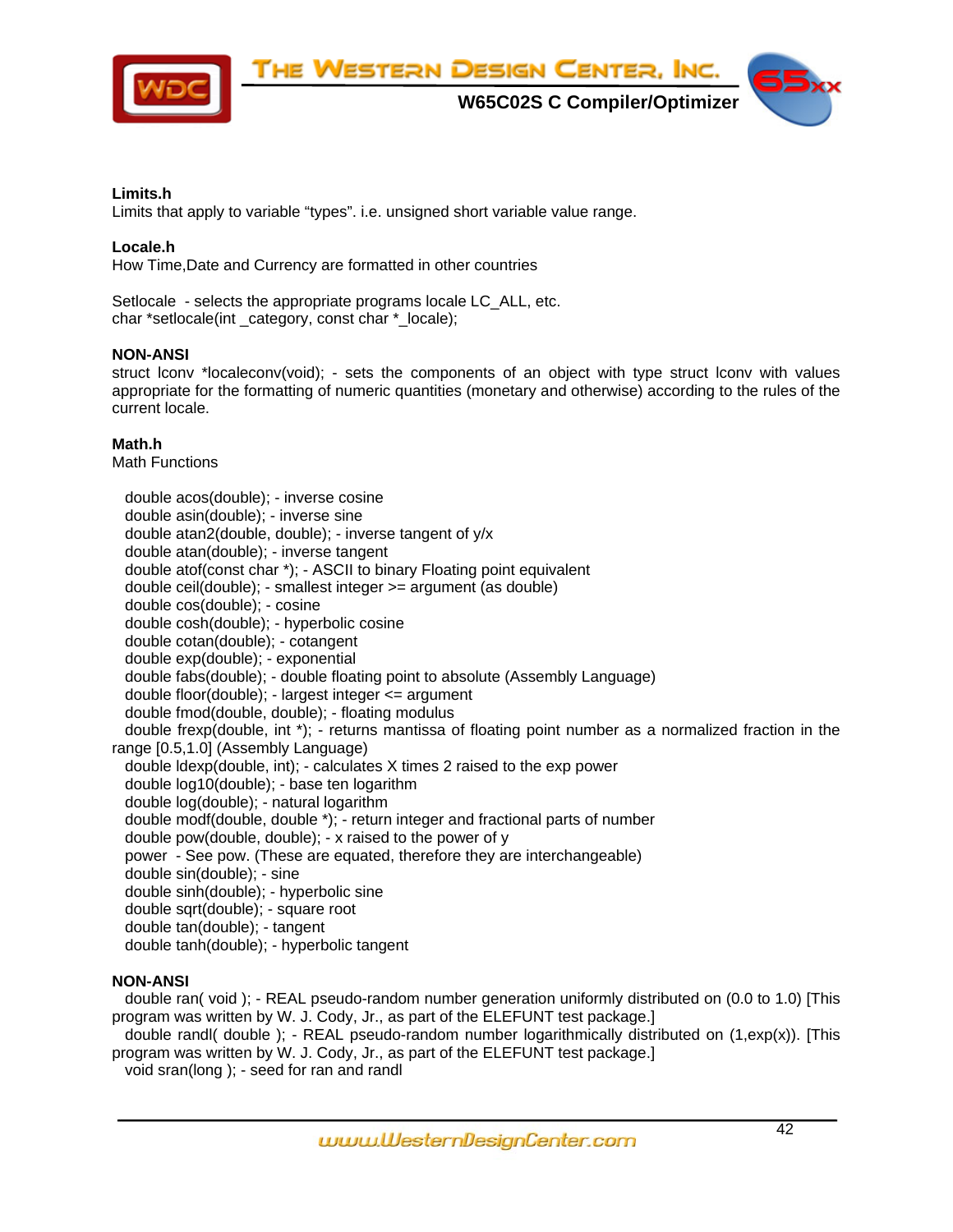

#### **Setjmp.h (Not Yet Implemented)**

Jump functions

 int setjmp(jmp\_buf \_env); - save context void longjmp(jmp\_buf \_env, int \_val); - jump to location saved in setjmp

#### **Signal.h (Not Yet Implemented)**

Defines the conditions for error traps.

 void (\*signal(int \_sig, void (\*\_func)(int)))(int); - make function a signal handler int raise(int sig); - generate signal

#### **Stdarg.h**

Defines for using variable number of arguments for functions

va\_arg(char \*ap,type) where type is int,char,long,float,etc… - Variable number of Arguments va\_end(char \*ap) - Variable number of Arguments End va start(char \*ap, char \*parmN) - Variable number of Arguments Start of Definitions

#### **Stddef.h**

Many common constants, identifiers, typedefs, and variables.

#### **Stdio.h**

Higher level I/O Functions.

```
 void clearerr(FILE *_stream); - reset error conditions on a file 
  int fclose(FILE *_stream); - close a file (file pointer) 
 int feof(FILE * stream); - check for end of file (file pointer)
 int ferror(FILE * stream); - return error status for a file
  int fflush(FILE *_stream); - write file buffers to a file 
 int first file \frac{1}{2} and \frac{1}{2} intermediate the character from a file
 int fgetpos(FILE *_stream, fpos_t *_pos); - return current file position 
 char *fgets(char *_s, int _n, FILE *_stream); - read string from selected file 
 FILE *fopen(const char * filename, const char * mode); - open a file
  int fprintf(FILE *_stream, const char *_format, ...); - write a formatted line to a file 
  int fputc(int _c, FILE *_stream); - write a single character to a file 
  int fputs(const char *_s, FILE *_stream); - write string to selected file 
 size_t fread(void *_ptr, size_t _size, size_t _nmemb, FILE *_stream); - read from file using file pointer
  FILE *freopen(const char *_filename, const char *_mode, FILE *_stream); - reopen a file 
 int fscanf(FILE * stream, const char * format, ...); - get a formatted line from a file
 int fseek(FILE *_stream, long int _offset, int _whence); - seek to position using file pointer
 int fsetpos(FILE *_stream, const fpos_t *_pos); - position file to a location previously returned by fgetpos
  long int ftell(FILE *_stream); - return current file position 
 size_t fwrite(const void *_ptr, size_t _size, size_t _nmemb, FILE *_stream); - write to a file with item size
& item count 
  int getc(FILE *_stream); - get character from a file 
  int getchar(void); - get character from stdin (also a macro in stdio.h) 
  char *gets(char *_s); - read string from stdin 
  void perror(const char *_s); - maps the error number in the integer expression errno to an error 
message 
 int printf(const char * format, ...); - write a formatted line to a stream
  int putc(int _c, FILE *_stream); - write a character to a file
```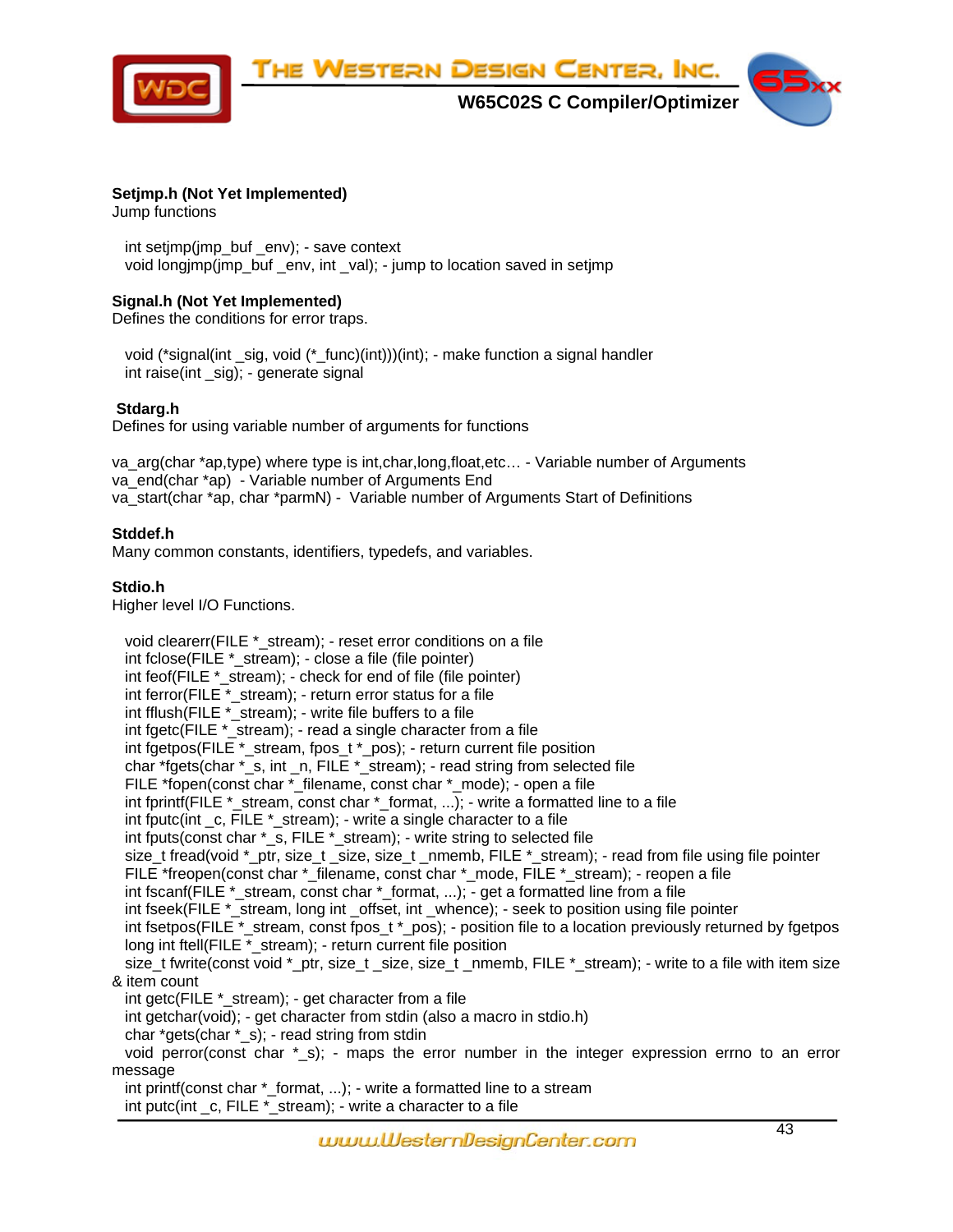

int putchar(int c); - write a character to stdout (also a macro in stdio.h)

 int puts(const char \*\_s); - write string to stdin int remove(const char \*\_filename); - causes the file whose name is the string pointed to by filename to be no longer accessible by that name int rename(const char \*\_old, const char \*\_new); - causes the file whose name is the string pointed to by old to be henceforth known by the name given by the string pointed to by new void rewind(FILE \*\_stream); - position a file to the beginning int scanf(const char \*\_format, ...); - get a formatted line from a stream void setbuf(FILE \*\_stream, char \*\_buf); - set the address of the buffer for a file int setvbuf(FILE \*\_stream, char \*\_buf, int \_mode, size\_t \_size); - set the address and size of the buffer for a file int sprintf(char  $*$  s, const char  $*$  format, ...); - equivalent to fprintf, except that the arguments specifies an array into which the generated output is to be written int sscanf(const char \*\_s, const char \*\_format, ...); - equivalent to fscanf, except that the argument specifies a string from which the input is to be obtained, rather than from a stream FILE \*tmpfile(void); - creates a temporary binary file that will automatically be removed when it is closed or at program termination char \*tmpnam(char \*\_s); generates a string that is a valid file name and is not the same as the name of an existing file int ungetc(int \_c, FILE \*\_stream); - reverse of getc int vfprintf(FILE \*\_stream, const char \*\_format, char \*\_arg); - equivalent to fprintf, with the variable argument list replaced by arg, which has been initialized by the va\_start macro int vprintf(const char  $*$  format, char  $*$  arg); - equivalent to fprintf, with the variable argument list replaced by arg int vsprintf(char \*\_s, const char \*\_format, char \*\_arg); vsprintf - equivalent to sprintf, with the variable argument list replaced by arg, which has been initialized by the va\_start macro **NON-ANSI**  int  $filbut(FILE^*)$ ; - internal function int  $flsbuf(FILE^*$ , int); - internal function flushes the specified stream **Stdlib.h**  Commonly used Library Functions. void abort(void); - abnormal termination int abs(int  $\jmath$ ); - absolute value of integer int atexit(void (\*\_func)(void)); - set function to call during exit double atof(const char \*\_nptr); - convert ascii to floating point int atoi(const char \*\_nptr); - convert a string to an integer long int atol(const char \*\_nptr); - convert a string to a long integer void \*bsearch(const void \*\_key,const void \*\_base,size\_t \_nmemb,size\_t \_size,int (\*\_compar)(const void \*,const void \*)); - performs a binary search on the elements of a sorted array in order to locate an element that contains a specific value void \*calloc(size\_t \_nmemb, size\_t \_size); - allocate with size, count div\_t div(int \_numer, int \_denom); - Divide and return both quotient and remainder void exit(int \_status); - normal exit & close files void free(void  $*_{ptr}$ ); - causes the space pointed to by ptr to be deallocated, that is, made available for further allocation void ftoa(double \_val, char \*\_buf, int, int); - convert floating point to ascii

long int labs(long int \_j); - long absolute value

 ldiv\_t ldiv(long int \_numer, long int \_denom); - long divide and return both quotient and remainder void \*malloc(size\_t \_size); - allocate with block size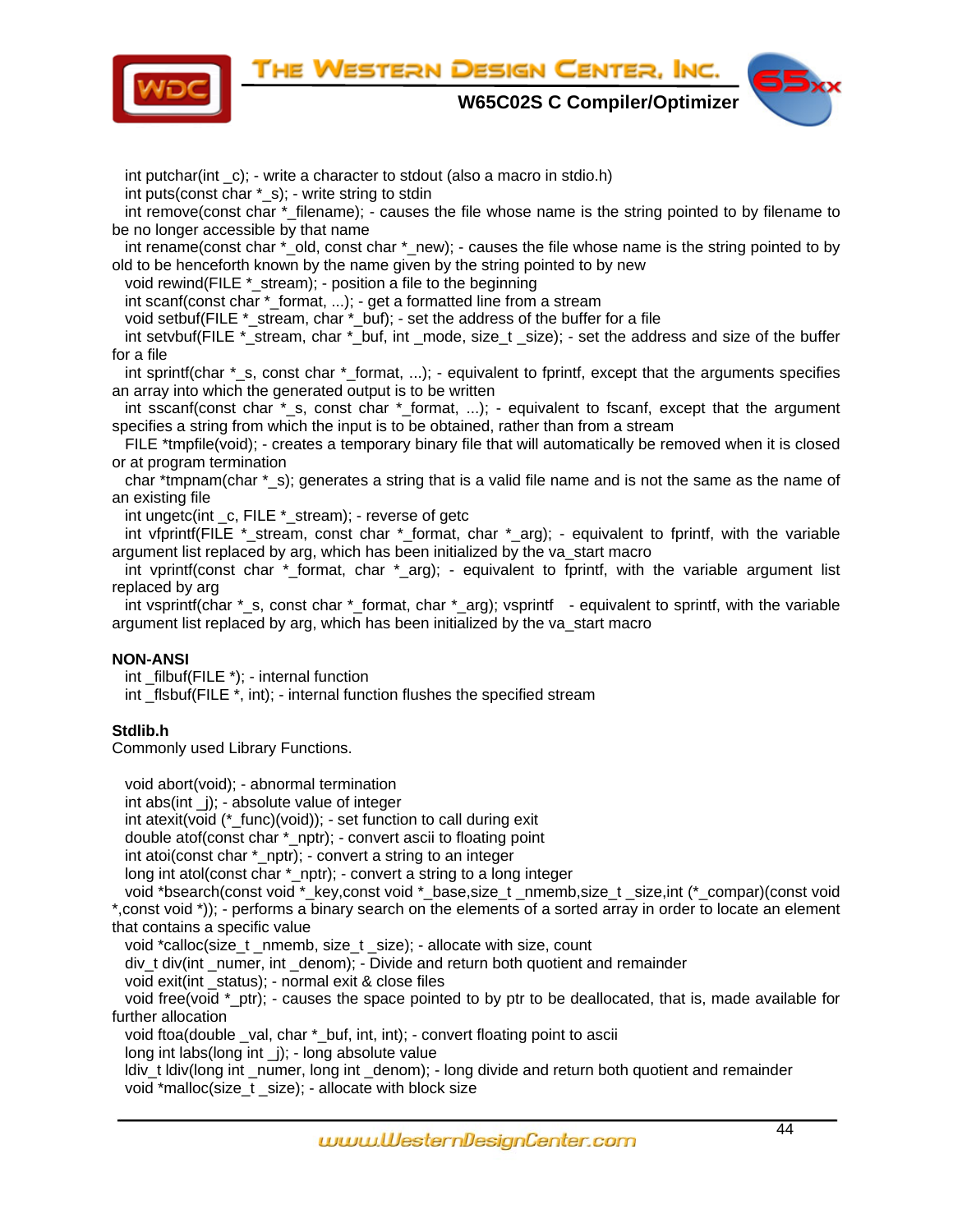THE WESTERN DESIGN CENTER, INC.



**W65C02S C Compiler/Optimizer**



int mblen(const char  $*$  s, size t n); - determines the number of bytes comprising the multibyte character pointed to by s

size\_t mbstowcs(wchar\_t \*\_pwcs, const char \*\_s, size\_t \_n); - converts a sequence of multibyte characters that begins in the initial shift state from the array pointed to by s into a sequence of corresponding codes and stores not more than n codes into the array pointed to by pwcs

 int mbtowc(wchar\_t \*\_pwc, const char \*\_s, size\_t \_n); - stores the code in the object pointed to by pwc void qsort(void \*\_base, size\_t \_nmemb, size\_t \_size, int (\*\_compar)(const void \*, const void \*)); - sorts an array of nmemb objects, the initial member of which is pointed to by base

int rand(void); - integer random numbers  $(0 - 32565)$ 

void \*realloc(void \*\_ptr, size\_t \_size); - expand memory block

void srand(unsigned int \_seed); - seed integer random number generator

long int strtol(const char \* nptr, char \*\* endptr, int base); - convert a string to a long integer

unsigned long int strtoul(const char \*\_nptr, char \*\*\_endptr, int \_base); - convert a string to an unsigned long integer

double strtod(const char \*\_nptr, char \*\*\_endptr); - convert a string to a double

 int system(const char \*\_string); - passes the string pointed to by string to the host environment to be executed by a "command processor" in an implementation- defined manner

size\_t wcstombs(char  $*_s$ , const wchar\_t  $*_p$ wcs, size\_t \_n); - converts a sequence of codes that correspond to multibyte characters from the array pointed to by pwcs into a sequence of multibyte characters that begins in the initial shift state and stores these multibyte characters into the array pointed to by s

 int wctomb(char \*\_s, wchar\_t \_wchar); - determines the number of bytes needed to represent the multibyte character corresponding to the code whose value is wchar

#### **NON-ANSI**

 void far \*farcalloc(unsigned long \_nmemb, unsigned long \_size); function allocates space for an array of nmemb objects, each of whose size is size. The space is initialized to all bits zero

void farfree(void far \*\_ptr); - space pointed to by ptr to be deallocated

 void far \*farmalloc(unsigned long \_size); - allocates space for an object whose size is specified by size and whose value is indeterminate.

 void far \*farrealloc(void far \*\_ptr, unsigned long \_size); - changes the size of the object pointed to by ptr to the size specified by size

long double strtold(const char \*\_nptr, char \*\*\_endptr); - converts ASCII string to Long Double representation

#### **String.h**

String conversion Functions and Memory Functions

```
 void *memchr(const void *_s, int _c, size_t _n); - search memory for character 
 int memcmp(const void *_s1, const void *_s2, size_t _n); - compare memory 
void *memcpy(void *_dst, const void *_src, size_t _n); - copy memory, byte access, allows overlap
void *memmove(void * dst,const void * src, size t n); - move memory, byte access, allows overlap
 void *memset(void *_s, int _c, size_t _n); - fill a block of memory with a character 
 char *strcat(char *_dst, const char *_src); - string concatenate 
 strchr - search string for character 
 int strcmp(const char *_s1, const char *_s2); - compare strings 
 char *strcpy(char *_dst, const char *_src); - copy string 
size t strcspn(const char * s1, const char * s2); - search for character not in set
char *strerror(int errnum); - maps the error number in errnum to an error message string
 size_t strlen(const char *_s); - return length of a string 
 char *strncat(char *_dst, const char *_src, size_t _n); - string concatenate, check for length limit 
 char *strchr(const char *_s, int _c); - search string for last occurance of character 
int strncmp(const char *_s1, const char *_s2, size_t _n); - compare strings for limited length
```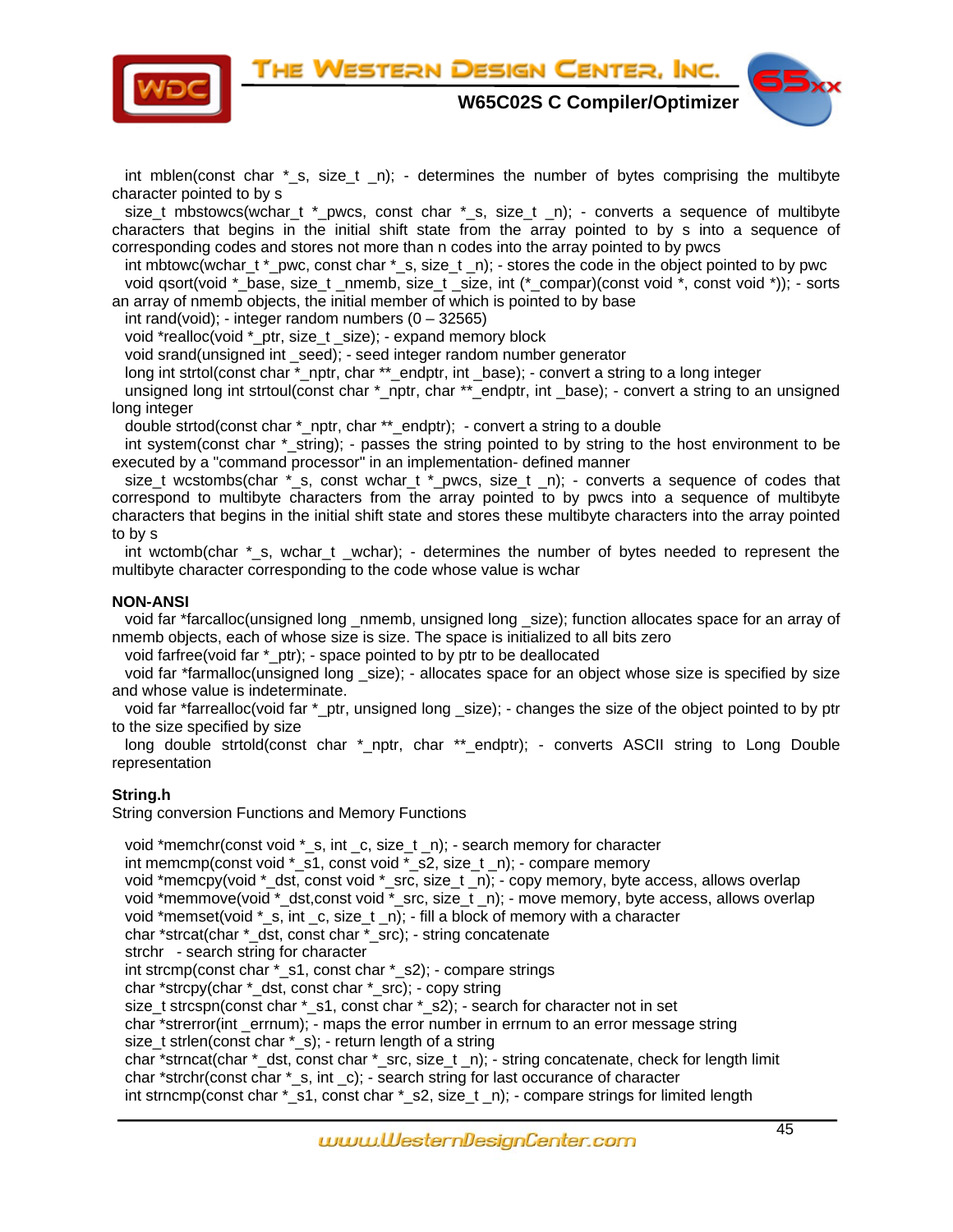



**W65C02S C Compiler/Optimizer**



char \*strncpy(char \* dst, const char \* src, size t  $\overline{n}$ ); - copy string, limited length char \*strpbrk(const char \*\_s1, const char \*\_s2); - search for character in set char \*strrchr(const char \*\_s, int \_c); - locate the last occurrence of a character in a string size\_t strspn(const char \*\_s1, const char \*\_s2); - search for character not in set char \*strstr(const char \*\_s1, const char \*\_s2); - search for one string in another char \*strtok(char \*\_s1, const char \*\_s2); - split string into tokens

#### **NON-ANSI**

 char \*index(char \*\_s, int \_c); - search string for character void \*memccpy(void \*\_dst, const void \*\_src, int \_c, size\_t \_n); - copy memory & stop on character match char \*rindex(char \*\_s, int \_c); - search string for last occurance of character

 int strcoll(const char \*\_s1, const char \*\_s2); - string collation – See Locale char \*strdup(char  $*_$ s); - make copy of a string in the heap

size\_t strxfrm(char  $*$ \_s1, const char  $*$ \_s2, size\_t \_n); - string transformation – See Locale

void swapmem(void  $*$ \_s1, void  $*$ \_s2, size\_t \_n); - Swap the blocks of memory addressed by s1 and s2.

#### **Time.h**

Time and date conversion functions

 clock\_t clock(void); - return execution time for current task time\_t mktime(struct tm \*\_timeptr); - convert time as a structure to seconds time\_t time(time\_t \*\_timer); - get current time in seconds char \*asctime(const struct tm \*\_timeptr); - convert binary time to a character string char \*ctime(const time\_t \*\_timer); - current time and date as a character string struct tm \*gmtime(const time\_t \*\_timer); - convert time in seconds to structure (Greenwich) struct tm \*localtime(const time t \* timer); - convert time in seconds to structure (local time zone) size\_t strftime(char \*\_s, size\_t \_maxsize, const char \*\_format, const struct tm \*\_timeptr); - ascii time/date according to format string

double difftime(time\_t\_time1, time\_t\_time2); - difference between to times

#### **Zardos.h**

Zardos defines. (Compiler version, structures, and source level debug information.)

#### **Zpage.inc**

Page Zero temporary memory allocation for Functions and Floating point variables for the W65c02 and W65c134.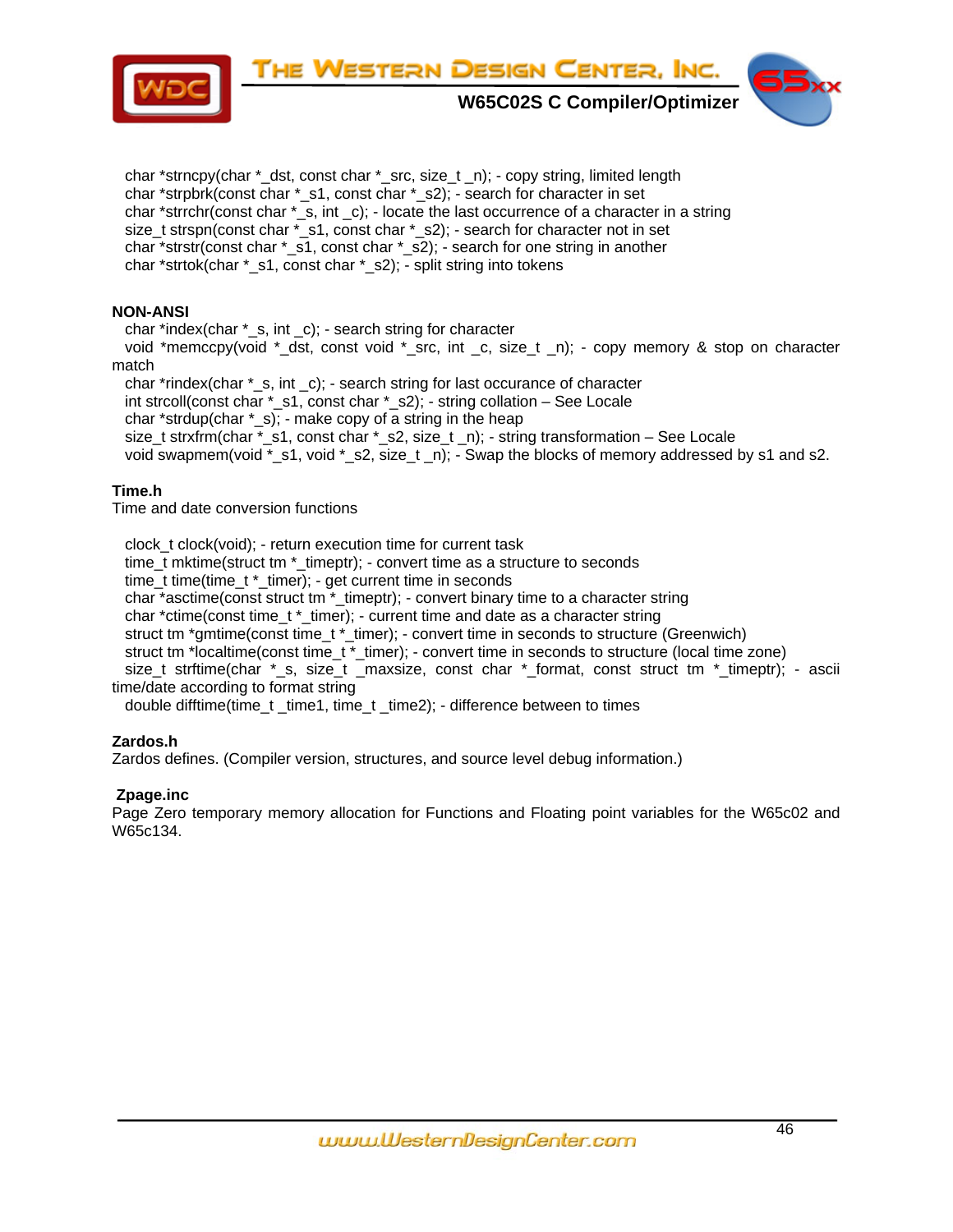THE WESTERN DESIGN CENTER, INC.



**W65C02S C Compiler/Optimizer**

# **APPENDIX B Description of Compiler Error Messages**

1: bad digit in octal constant

The only numerals permitted in the base 8 ( octal ) counting system are zero through seven. In order to distinguish between octal, hexadecimal, and decimal constants, octal constants are preceded by a zero. Any number beginning with a zero must not contain a digit greater than seven. Octal constants look like this: 01, 027, 003. Hexadecimal constants begin with 0x (e.g., 0x1, 0xAA0, 0xFFF).

#### 2: obsolete

Error codes interpreted as obsolete do not occur in the current version of the compiler. Some simply no longer apply due to the increased adaptability of the compiler. Other error codes have been translated into full messages sent directly to the screen.

#### 3: unterminated string

All strings must begin and end with double quotes ("). This message indicates that a double quote has remained unpaired.

#### 4: argument type mismatch

This warning is given if the argument specified in a function call does not match that of the function's prototype. Although the warning is given, the argument will be converted to the appropriate type before being passed. To avoid the warning, the argument can be preceded by a type cast to the appropriate type.

#### 5: invalid type for function

Functions may be declared to return any scalar type as well as certain aggregate types such as structures. Functions are not allowed to return arrays. All definitions or declarations of a function or a function pointer that return an array will generate this error message. For example:

#### **char ( \*f )()[];**

#### 6: inappropriate arguments

The declaration list for the formal parameters of a function stands immediately before the left brace of the function body, as shown below. Undeclared arguments default to **int**, though it is usually better practice to declare everything. Naturally, this declaration list may be empty, whether or not the function takes any arguments at all. No other inappropriate symbols should appear before the left ( open ) brace.

```
badfunction( arg1, arg2 ) 
shrt arg1; // misspelled or invalid keyword 
double arg2; 
{ // function body 
} 
goodfunction( arg1, arg2 ) 
float arg1; 
int arg2; // this line is not required 
{ // function body
```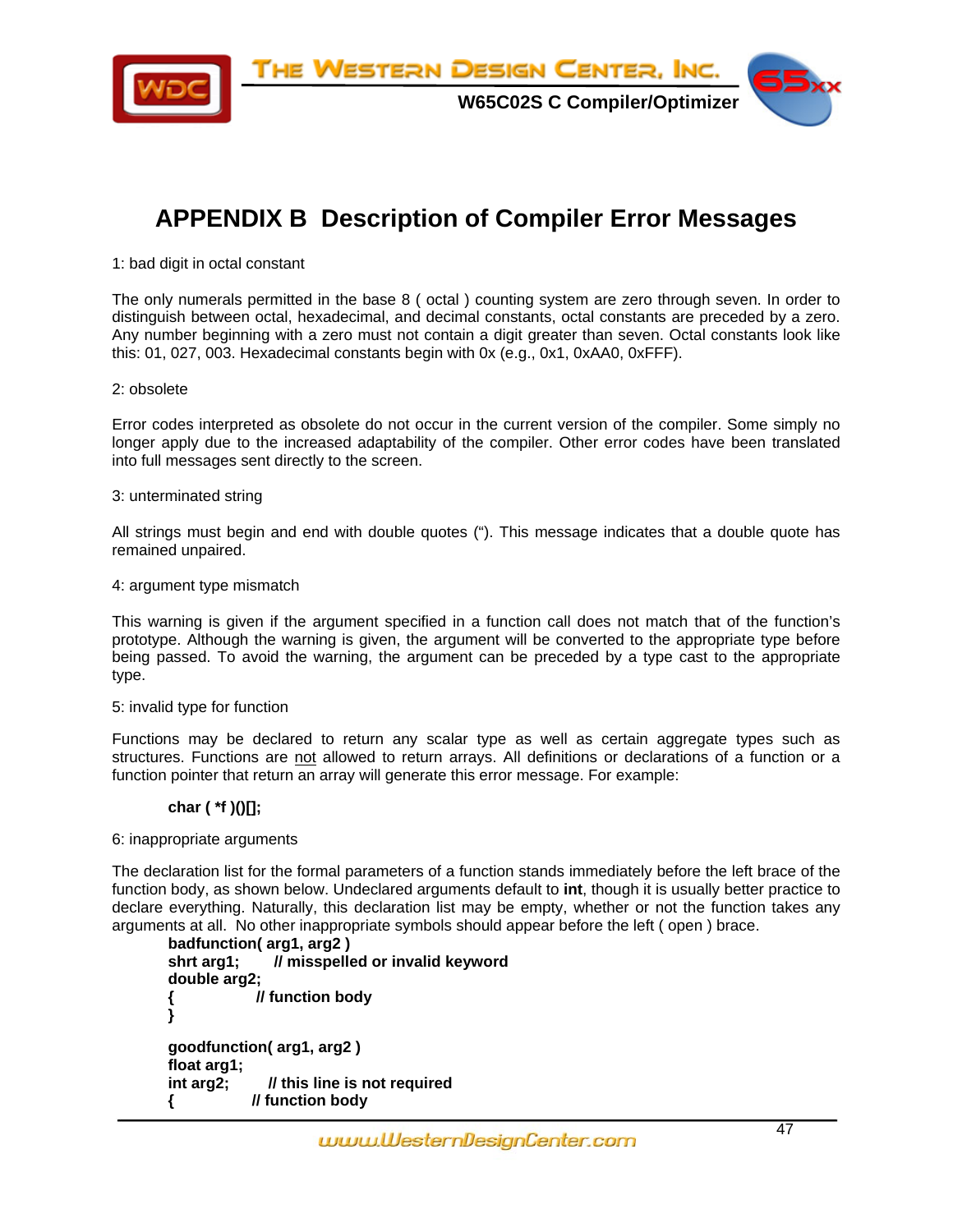

**}**  7: bad declaration syntax

A common cause of this error is the absence of a semicolon at the end of a declaration. The compiler expects a semicolon to follow a variable declaration unless commas appear between variable names in multiple declarations.

**int i, j; // correct char c d; // error 7 char \*s1, \*s2 // error 7 detected here float k;** 

Sometimes the compiler may not detect the error until the next program line. A missing semicolon at the end of a **#include**'d file will be detected back in the file being compiled or in another **#include** file. This is a good example of why it is important to examine the context of the error rather than to rely solely on the information provided by the compiler error message(s).

8: syntax error in typecast

The syntax of the cast operator must be carefully observed. A common error is to omit a parenthesis:

 **i = 3 \* ( int number ); // incorrect usage i = 3 \* (( int )number ); // correct usage** 

9: invalid operand of & ( address of )

This error is given if the program attempts to take the address of something that does not have an address associated with it.

 **#define FOUR 4 char \*addr;** 

 **addr = &FOUR; // error 9, can't take address of a constant** 

10: array size must be positive integer

The dimension of an array must be greater than zero. A dimension less than or equal to zero becomes 1 by default. As can be seen from the following example, a dimension of zero is not the same as leaving the brackets empty.

| char badarray[0];        | // meaningless |
|--------------------------|----------------|
| extern char goodarray[]; | // good        |

Empty brackets are used when declaring an array that has been defined ( given a size and storage in memory ) somewhere else ( that is, outside the current function or file). In the above example, **goodarray** is external. Function arguments should be declared with a null dimension:

```
 func( s1, s2 ) 
 char s1[], s2[]; 
 { 
 …
```
11: obsolete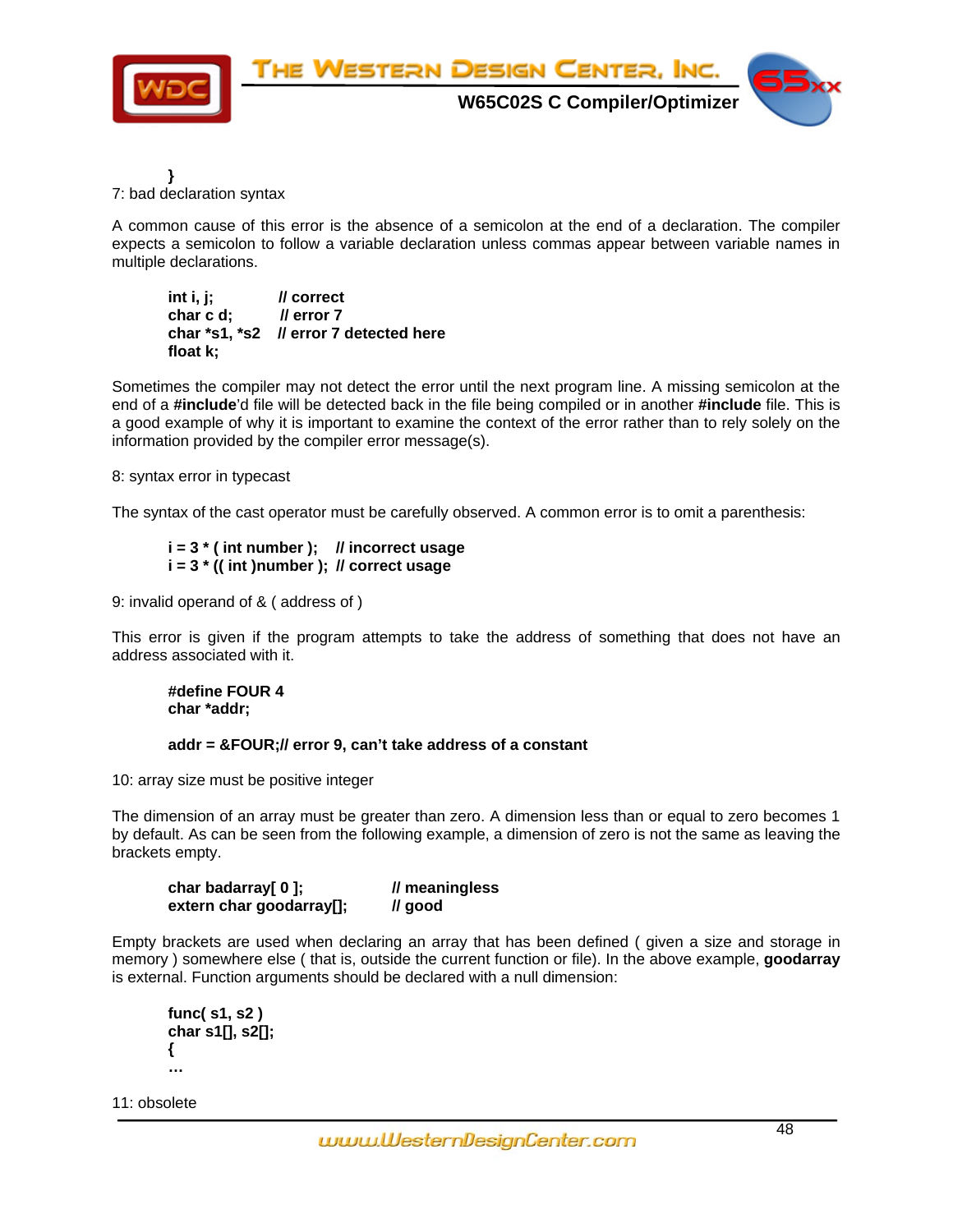

#### 12: invalid pointer reference

This error message will occur if pointer indirection is attempted on a type which cannot physically represent a pointer value. The only types, other than pointers themselves, which can hold pointer values, are **int**, **short**, and **long** ( as well as their unsigned counterparts). All other C types will generate this error. For example,

 **char c;** 

$$
{}^{\star}c=5;
$$

will generate this error.

13: obsolete

14: obsolete

15: storage class conflict

Only automatic variables and function parameters can be specified as **register**.

This error can be caused by declaring a **static register** variable. While structure members cannot be given a storage class at all, function arguments can be specified only as **register**.

A **register int** *i* declaration is not allowed outside a function – it will generate error 89 (see below).

16: data type conflict

The basic data types are not numerous, and there are not many ways to use them in declarations. The possibilities are listed below.

This error code indicates that two incompatible data types were used in conjunction with one another. For example, while it is valid to say **long int I**, and **unsigned int j**, it is meaningless to use **double int k** or **float char c**. In this respect, the compiler checks to make sure that **int**, **char**, **float** and **double** are used correctly.

| data type                       | interpretation         | size(bytes) |
|---------------------------------|------------------------|-------------|
| char                            | character              |             |
| int                             | integer                | 2           |
| unsigned/unsigned int           | unsigned integer       | 2           |
| short                           | integer                | 2           |
| unsigned short                  | unsigned integer       | 2           |
| long/long int                   | long integer           | 4           |
| unsigned long/unsigned long int | unsigned long integer  | 4           |
| float                           | floating point number  | 4           |
| long float/double               | double precision float | 8           |

#### 17: internal

This error message should not occur. It is a check on the internal workings of the compiler and is not known to be caused by any particular piece of code.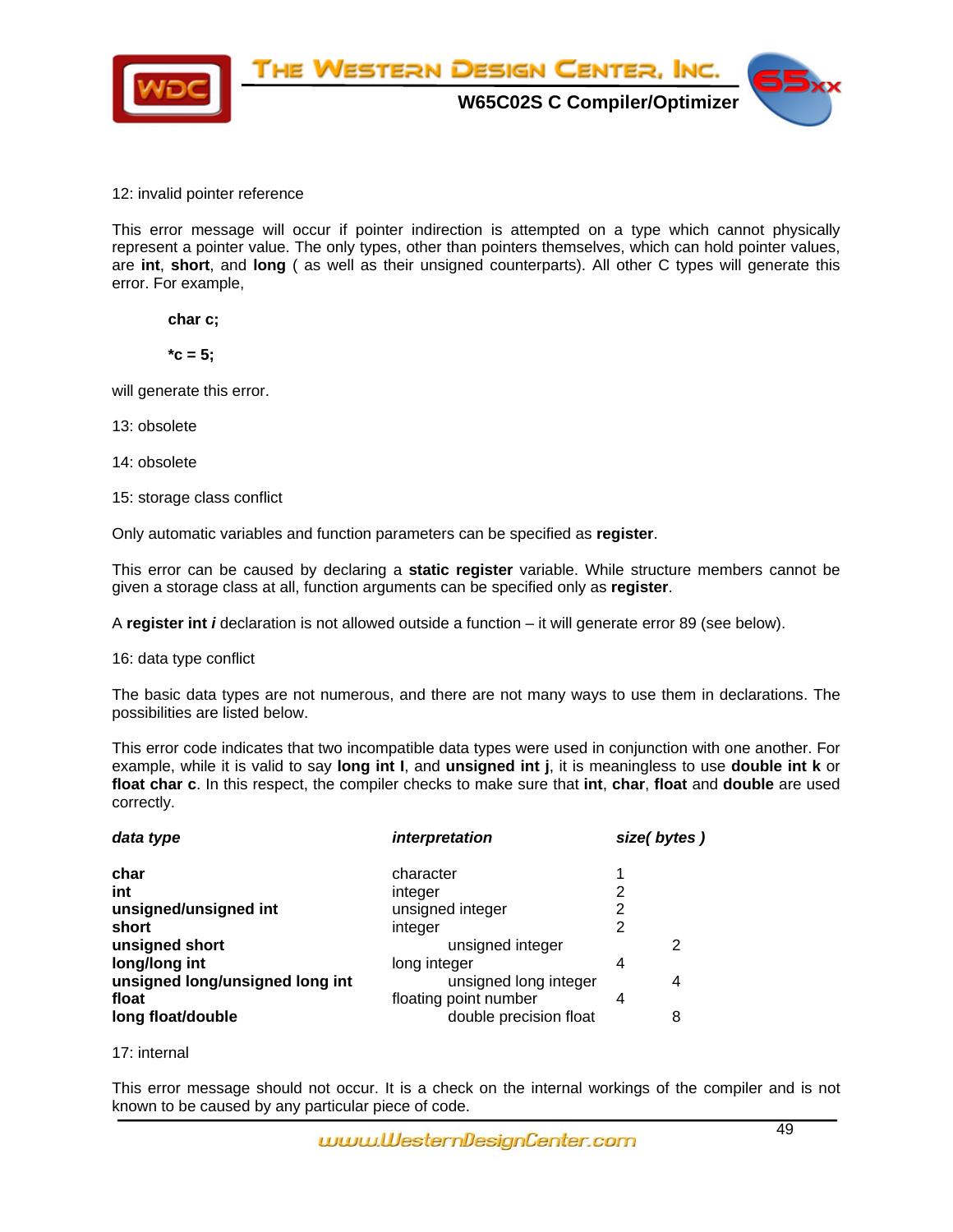

18: data type conflict

This message indicates an error in the use of the **long** or **unsigned** data type. **long** can be applied as a qualifier to **int** and **float**. **unsigned** can be used with **char**, **short**, **int** and **long**.

| long i;           | $\mathcal{U}$ a long int |
|-------------------|--------------------------|
| long float d;     | // a double              |
| unsigned u;       | // an unsigned int       |
| unsigned char c;  |                          |
| unsigned long I;  |                          |
| unsigned float f; | $\prime\prime$ error 18  |

19: bad syntax

This error occurs if the **#line** preprocessor directive is followed by something other than a numeric constant or macro that expands to one.

 **#line 100 "filename" // correct**  #line "filename"

20: structure redeclaration

This message informs you that you have tried to redefine a **structure**.

21: missing }

The compiler requires a comma after each member in the list of fields for a structure initialization. After the last field, it expects a right (close) brace.

For example, this program fragment will generate error 21, since the initialization of the structure named **emily** does not have a closing brace:

```
struct john { 
               int bone; 
               char license[ 10 ]; 
       } emily = { 
1,
               "23-4-1984";
```
22: syntax error in structure declaration

This error occurs in a structure declaration that is missing the opening curly brace or when the left curly brace is followed by a right curly brace with nothing but white space.

```
 struct // error 22, missing left curly brace 
        int a; 
        long b; 
 }
```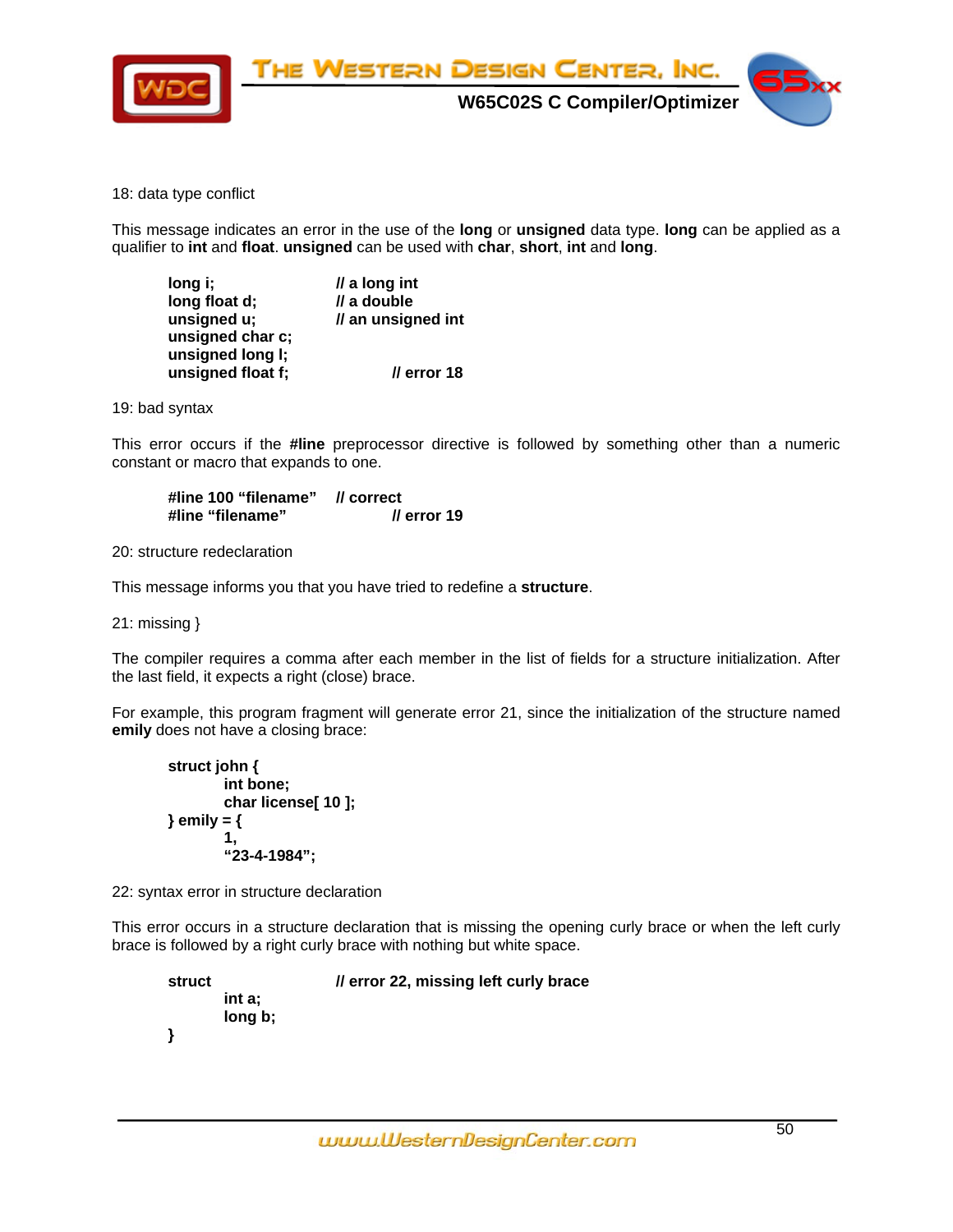

#### 23: syntax error in enum declaration

This error occurs in an **enum** specification that is missing the opening curly brace or when the left curly brace is followed by a right curly brace with nothing but white space.

#### **enum colors { } // error 23, nothing in enumerator list**

24: need right parenthesis or comma in arg list

The right parenthesis is missing form a function call. Every function call must have an argument list enclosed by parentheses even if the list is empty. A right parenthesis is required to terminate the argument list.

In the following example, the parentheses indicate that **getchar** is a function rather than a variable.

#### **getchar();**

This is the equivalent of

#### **CALL getchar**

which might be found in a more explicit programming language. In general, a function is recognized as a name followed by a left parenthesis.

With the exception of reserved words, any name can be made a function by the addition of parentheses. However, if a previously defined variable is used as a function name, a compilation error will result.

Moreover, a comma must separate each argument in the list. For example, error 24 will also result from this statement:

#### **funccall( arg1, arg2 arg3 );**

25: structure member name expected here

The symbol following the dot operator or the arrow must be valid. A valid name is a string of alphanumeric characters or underscores. It must begin with an alphabetic character ( a letter of the alphabet or an underscore). In the last line of the following example, **(salary)** is not valid because '(' is not an alphanumeric character.

| $empty = 8$ anderson;<br>empptr->salary = $12000$ ; | // these three lines    |
|-----------------------------------------------------|-------------------------|
| $(*empty).salary = 12000;$                          | // are                  |
| anderson.salary = $12000$ ;                         | // equivalent           |
| $empptr =$ & anderson.;                             | $\prime\prime$ error 25 |
| empptr- $= 12000$ ;                                 | $\prime\prime$ error 25 |
| anderson.(salary) = $12000$ ;                       | $\prime\prime$ error 25 |

26: must be structure/union member

The defined structure or union has no member with the name specified. If the **–s** option was specified, no previously defined structure or union has such a member either.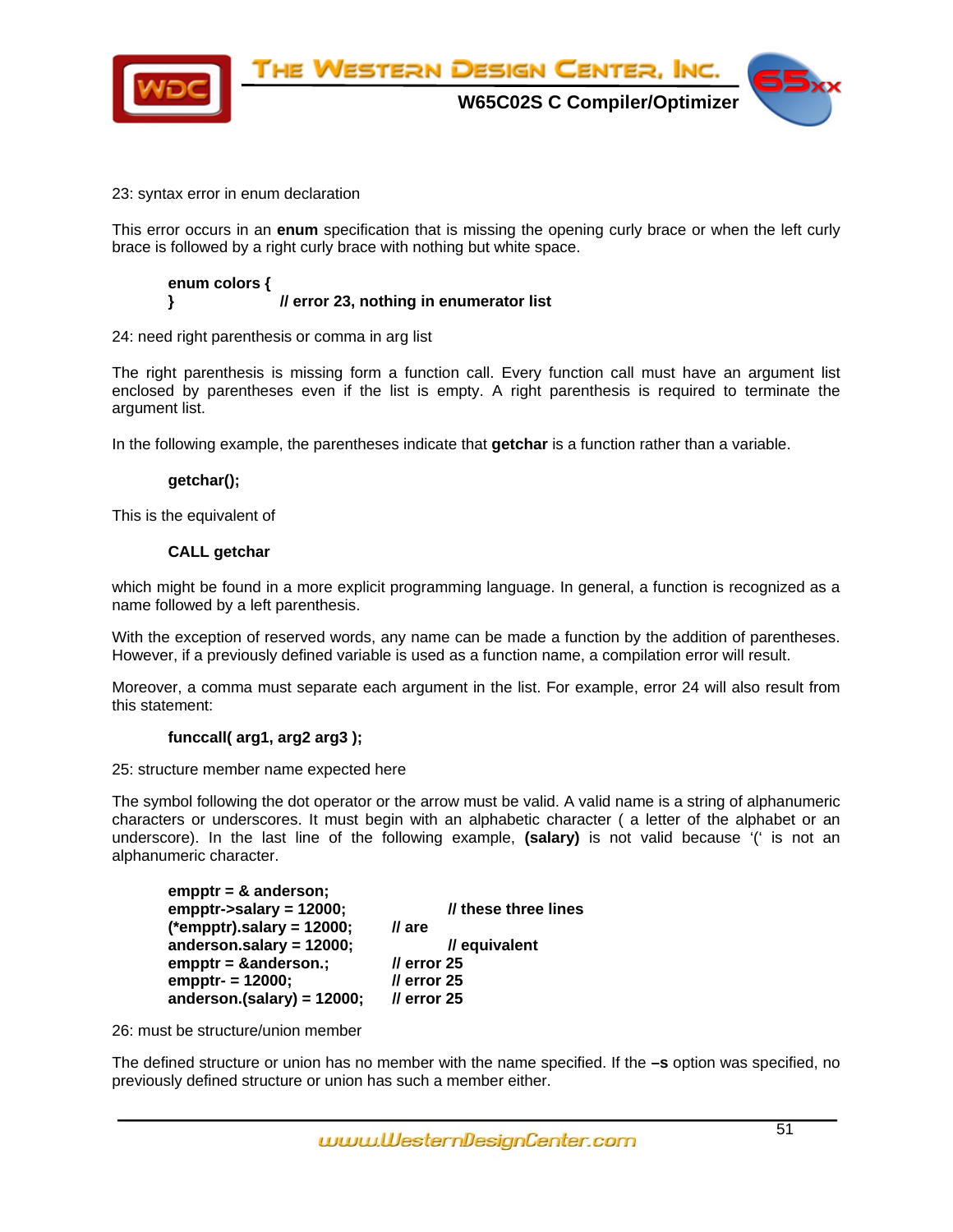

Structure members cannot be created at will during a program. Like other variables, they must be fully defined in the appropriate declaration list. Unions provide for variably typed fields, but the full range of desired types must be anticipated in the union declaration.

#### 27: invalid typecast

It is not possible to cast an expression to a function, a structure, or an array. This message may also appear if a syntax error occurs in the expression to be cast.

 **structure david { … } amy; amy = ( struct david )( expression ); // error 27** 

28: incompatible structures

C permits the assignment of one structure to another. The compiler will ensure that the two structures are identical. Both structures must have the same structure tag. For example:

 **struct david emily; struct david amy;** 

 **emily = amy;** 

29: invalid use of structure

Not all operators can accept a structure as an operand. Also, structures cannot be passed as arguments. However, it is possible to take the address of a structure using the ampersand $(8)$ , to assign structures, and to reference a member of a structure using the dot operator.

30: missing : in ? conditional expression

The standard syntax for this operator is:

#### *expression ? statement1 : statement2*

It is not desirable to use **?:** for extremely complicated expressions; its purpose lies in brevity and clarity.

31: call of non-function

Error 31 is generated by an expression that attempts to call a data item. The following code will generate an error 31:

 **int a; a();** 

Error 31 is often caused by an expression that is missing an operator. For example, Error 31 will be generated if the expression  $\mathbf{a}^* (\mathbf{b} + \mathbf{c})$  is coded as  $\mathbf{a} (\mathbf{b} + \mathbf{c})$ .

32: invalid pointer calculation

Pointers may be involved in three calculations. An integral value can be added to or subtracted from a pointer. Pointers to objects of the same type can be subtracted from one another and compared to one another. Since the comparison and subtraction of two pointers is dependent upon pointer size, both operands must be of the same size.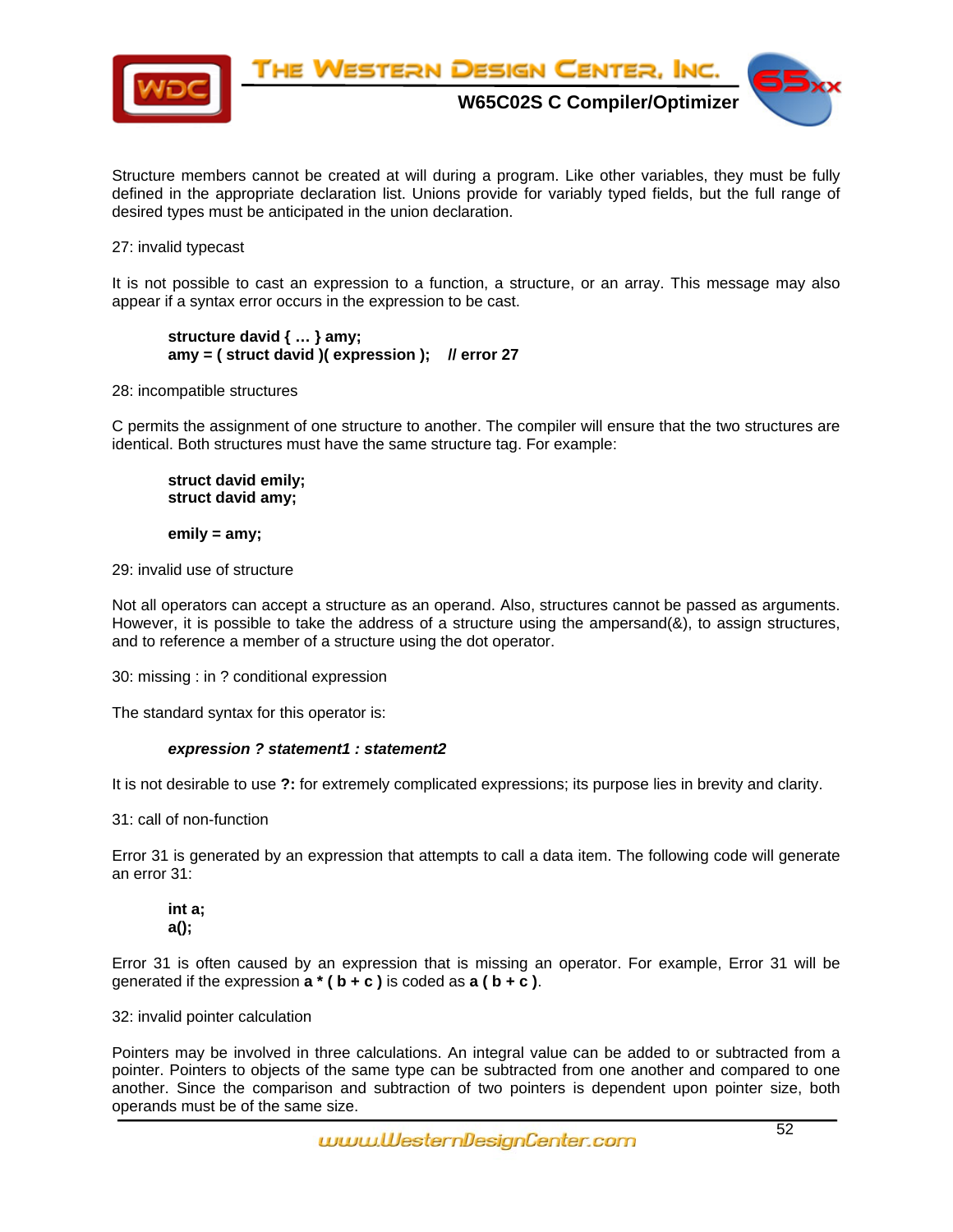

33: invalid type

The unary minus (-) and bit complement  $(\sim)$  operators cannot be applied to structures, pointers, arrays and functions. There is no reasonable interpretation for the following:

 **int function(); char array[12]; struct joey, alias;** 

 **a = -array; b = -alice; c = -function & WRONG;** 

34: undefined symbol

The compiler will recognize ony reserved words and names which have been previously defined. This error is often the result of a typographical error or due to an omitted declaration.

35: typedef not allowed here

Symbols which have been defined as types are not allowed within expressions. The exception to this rule is the use of **sizeof**(expression) and the cast operator. Compare the accompanying examples:

 **struct lucille { int i; } andrew; typedef double bigfloat; typedef struct lucille foo; j = 4 \* bigfloat f; // error 35 k = &foo; // error 35 x = sizeof( bigfloat );** 

 **y = sizeof( foo); // good** 

The compiler will detect two errors in this code. In the first assignment, a typecast was probably intended; compare error 8. The second assignment makes reference to the address of a structure type. However, the structure type is just a template for instances of the structure (such as **andrew**). It is no more meaningful to take the address of a structure type than any other data type, as in **&int**.

#### 36: obsolete

37: invalid or missing expression

This error occurs in the evaluation of an expression containing a unary operator. The operand either is not given or is itself an invalid expression.

Unary operators take just one operand; they work on just one variable or expression. If the operand is not simply missing, it fails to evaluate to anything its operator can accept. The unary operators are logical not (!), bit complement (~), increment (++), decrement (--), unary minus (-), typecast, pointer-to (\*), address-of (&), and **sizeof**.

38: obsolete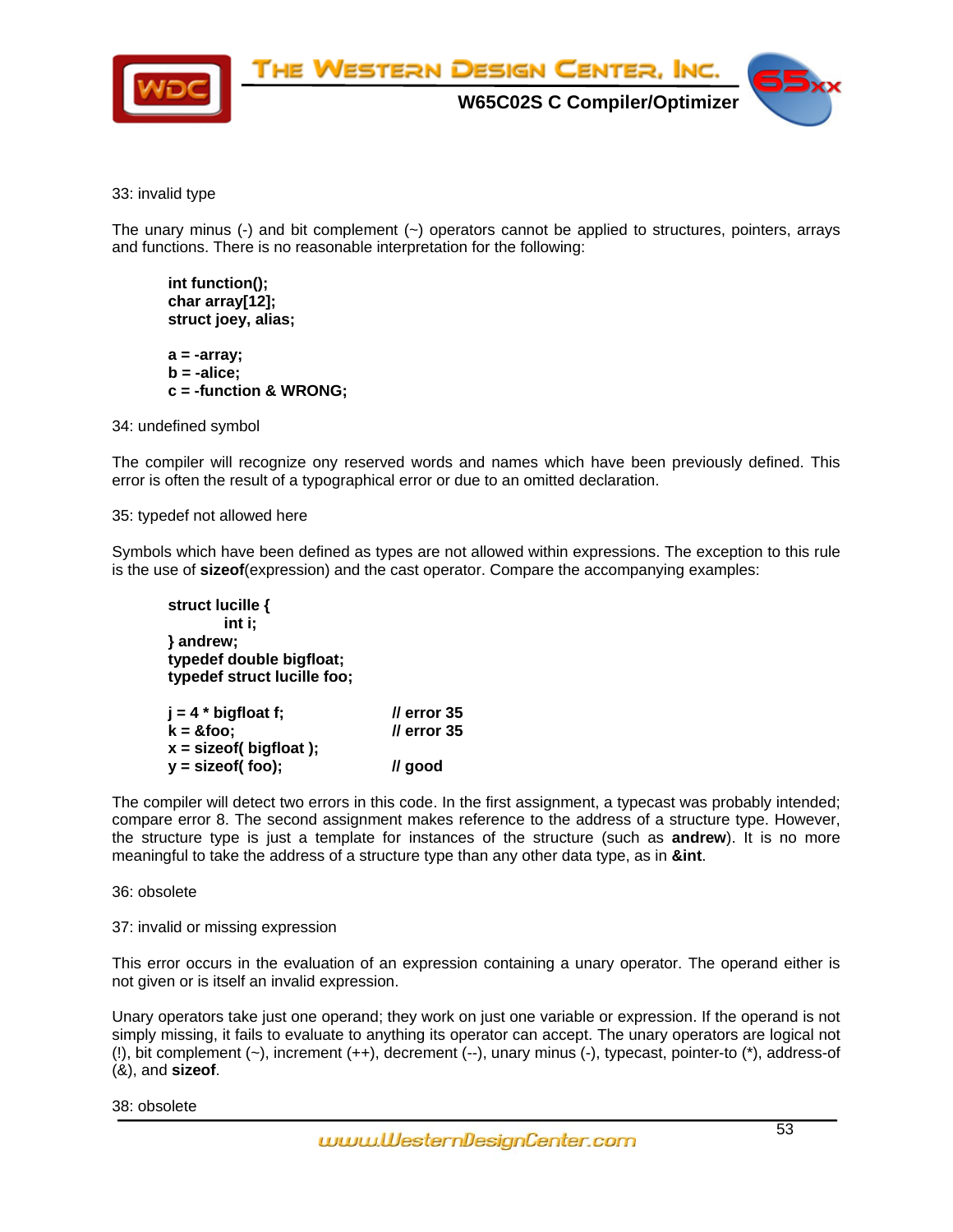

39: enum redeclaration

This error occurs when an **enum** identifier is used more than once in defining the value of enumeration constants.

```
 enum states { NY, CA, PA }; 
 enum states { IL, FL, NJ }; // error 39
```
40: internal error

41: initializer not a constant

In certain initializations, the expression to the right of the equal sign (=) must be a constant. Indeed, only automatic and register variables may be initialized to an expression. Such initializations are meant as a convenient shorthand to eliminate assignment statements. The initialization of statics and globals actually occurs at link-time, and not at run-time.

```
 { 
         int i = 3; 
         static int j = ( 2 + i ); // illegal 
 }
```
42: too many initializers

There were more values found in an initialization than array or structure members exist to hold them. Either too many values were specified or there should have been more members declared in the aggregate definition.

In the initialization of a complex data structure, it is possible to enclose the initializer in a single set of braces and simply list the members, separated by commas. If more than one set of braces is used, as in the case of a structure within a structure, the initializer must be entirely braced.

```
 struct { 
                   struct { 
                            char array[ 1 ]; 
                  } substruct; 
         } superstruct = 
         version 1: 
         { 
                   "aBDdefghij" 
         }; 
         version 2: 
         { 
                   { 
                            { 'a', 'b', 'c', …, 'i', 'j' } 
 } 
         };
```
In **version 1**, the initializers are copied byte-for-byte onto the structure **superstruct**.

Another likely source of this error is in the initialization of arrays with strings, as in:

 **char array[ 10 ] = "aBDdefghij";**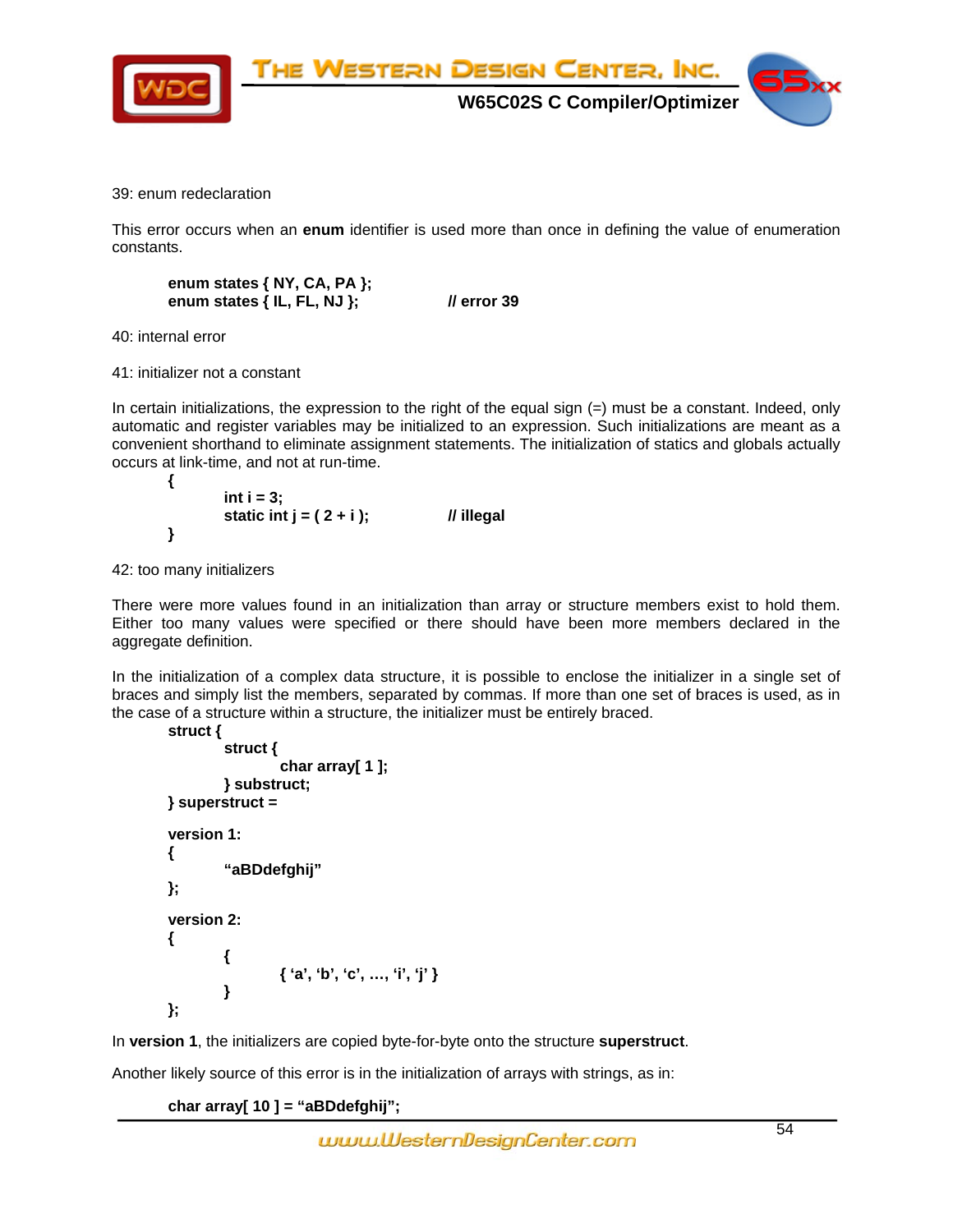

This will generate **error 42** because the string constant on the right is null-terminated. The null terminator ('\0' or 0x00) brings the size of the initializer to 11 bytes, which overflows the ten-byte array.

43: initialization of undefined structure

An attempt has been made to assign values to a structure which has not yet been defined.

 **struct david { … }; struct dog david = { 1, 2, 3 }; // error 43** 

44: missing right paren in declaration

This error occurs in the declaration of a function pointer when the right parenthesis is left out.

| int $(*$ fp $)();$ | <i>Il</i> error 44 |
|--------------------|--------------------|
| int $(*$ fp();     | <i>Il</i> error 44 |

45: bad declaration syntax

This error code is an all purpose means for catching errors in declaration statements. It indicates that the compiler is unable to interpret a word in an external declaration list.

46: missing closing brace

All the braces did not pair up at the end of compilation. If all the preceding code is correct, this message indicates that the final closing brace to a function is missing. However, it can also result from a brace missing from an inner block.

Keep in mind that the compiler accepts or regects code on the basis of syntax, so that an error is detected only when the rules of grammar are violated. This can be misleading. For example, the program below will generate **error 46** at the end even though the human error probably occurred in the **while** loop several lines earlier.

As the code appears here, every statement after the left brace in line 6 belongs to the body of the **while** loop. The compilation error vanishes when a right brace is appended to the end of the program, but the results during run time will be indecipherable because the brace should be placed at the end of the loop.

It is usually best to match braces visually before running the compiler. A C-oriented text editor makes this task easier.

```
 main() 
 { 
          int i, j; 
          char array[ 80 ]; 
          gets( array ); 
         i = 0; while ( array[ i ] ) { 
                    putchar( array[ i ] ); 
                    i++; 
                    for ( i=0; array[ i ]; i++ ) { 
                             for ( j=i+1; array[ j ]; j++ ) { 
                                       printf( "elements %d and %d are ", i, j ); 
                                       if ( array[ i ] == array[ j ] ) 
                                                 printf( "the same\n" );
```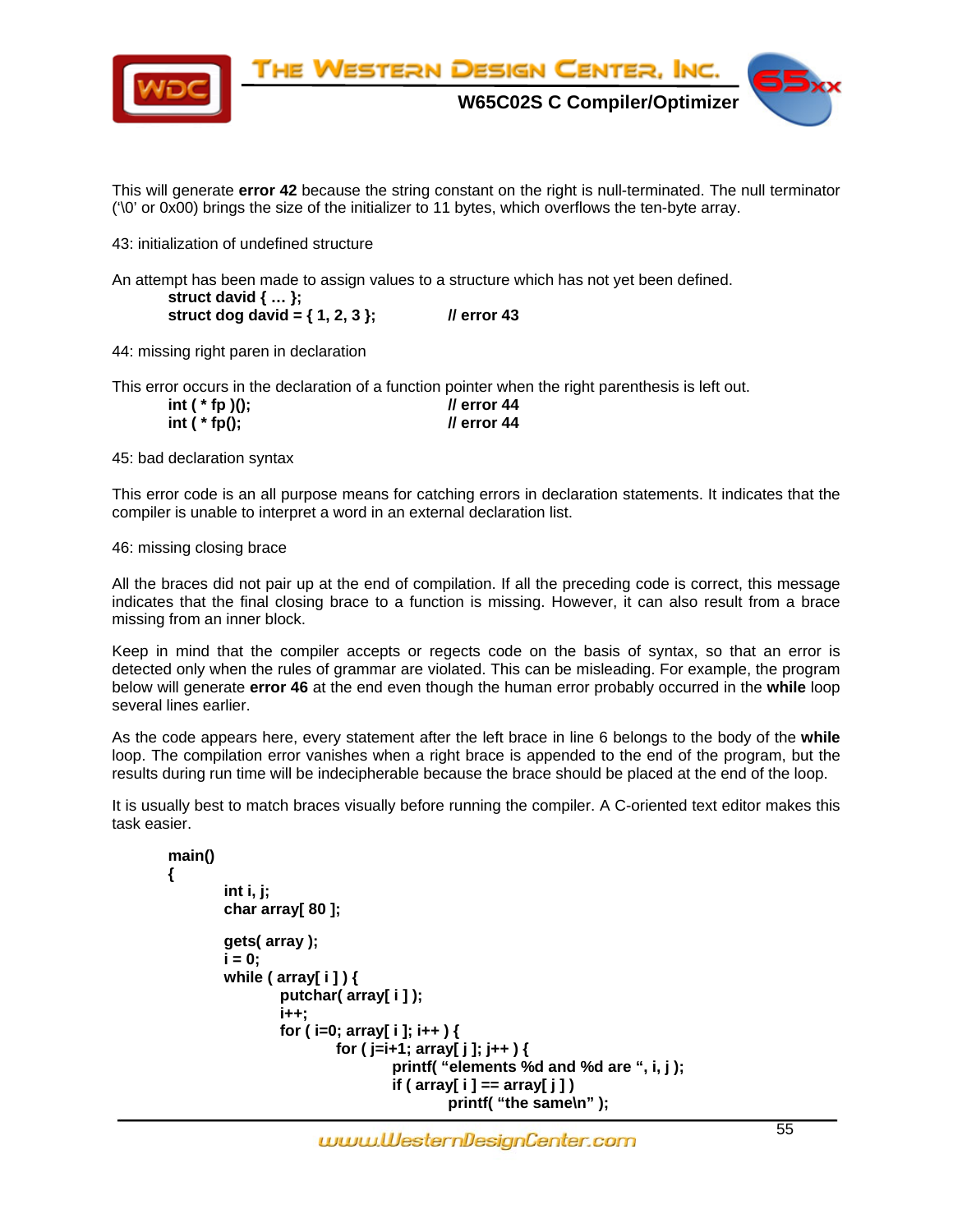

47: open failure on include file

When a file is **#included**, the compiler will look for it in a default area. This message will be generated if the file could not be opened. An open failure usually occurs when the included file does not exist where the compiler is searching for it. Note that a drive specification is allowed in include statement, but this diminishes flexibility somewhat.

48: invalid symbol name

This message is produced by the preprocessor, which is that part of the compiler which handles lines which begin with a pound sign (#). The source for the error is on such a line. A legal name is a string whose first character is an alphabetic (a letter of the alphabet or an underscore). The succeeding characters may be any combination of alphanumeric characters (alphabetics and numerals). The following symbols will produce this error code.

#### **2nd\_time, dont\_do\_this!**

49: multiply defined symbol

This message warns that a symbol has already been declared and that it is illegal to redeclare it. The following is a representative example:

#### **Int I, j, k, l;**

50: missing bracket

This error code is used to indicate the need for a parenthesis, bracket or brace in a variety of circumstances.

51: lvalue required

Only lvalues are allowed to stand on the left-hand side of an assignment. For example:

 **Int num;** 

#### **Num = 7;**

They are distinguished from rvalues, which can never stand on the left of an assignment, by the fact that they refer to a unique location in memory where a value can be stored. An lvalue may be thought of as a bucket into which an rvalue can be dropped. Just as the contents of one bucket can be passed to another, so can an lvalue, **y**, be assigned to another lvalue, **x**:

#### **#define NUMBER 512**

 **x = y;**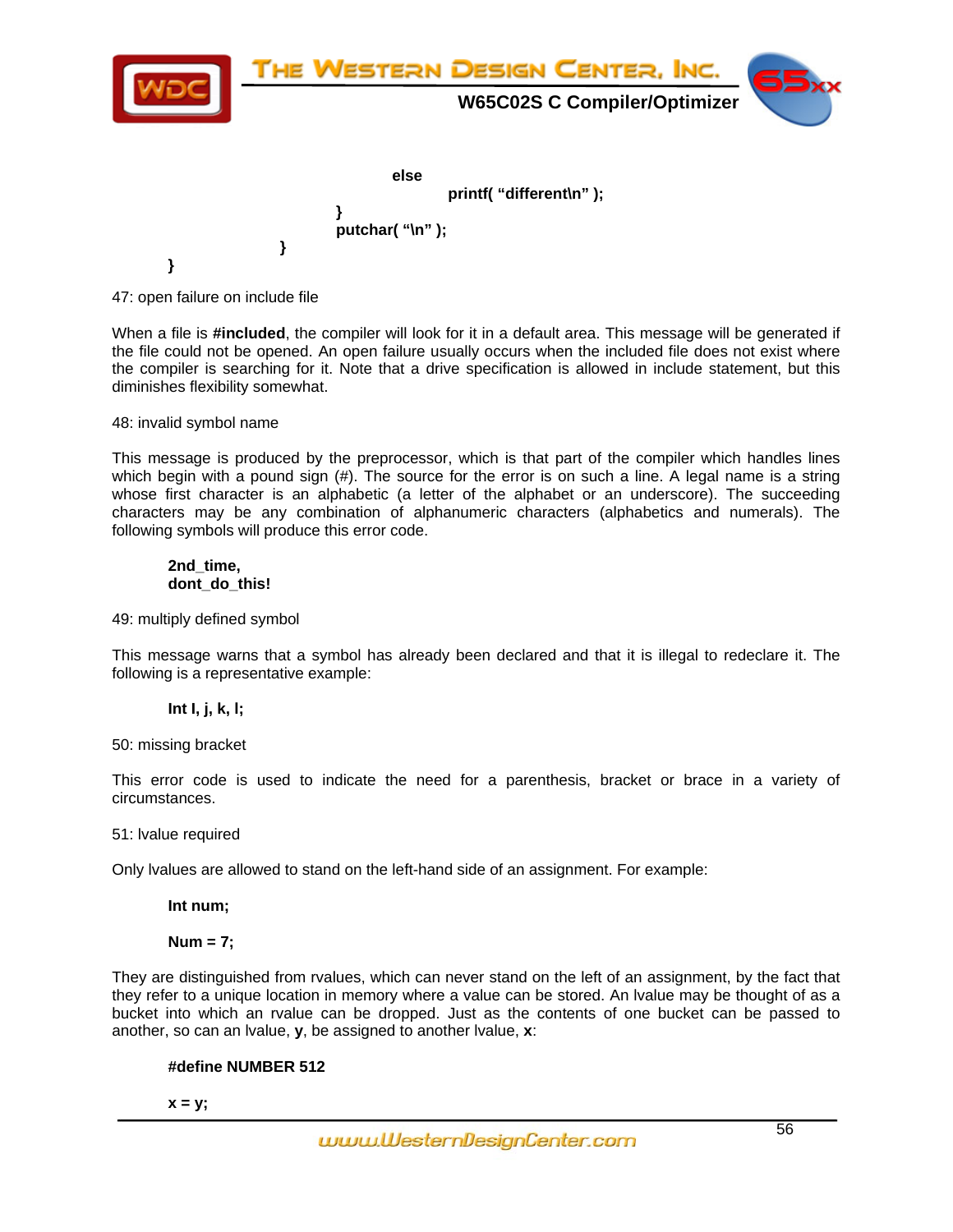

#### **1024 = z; // wrong, rvalues are reversed NUMBER = x; // wrong, NUMBER is an rvalue**

Some operators which require lvalues as operands are increment (**++**), decrement (**--**), and address-of (**&**). It is not possible to take the address of a register variable as was attempted in the following example:

 **register int i, j;** 

 $i = 3$ :  **j = &i;** 

52: obsolete

53: multiply defined label

On occasions when the **goto** statement is used, it is important that the specified label be unique. There is no criterion by which the computer can choose between identical labels. If you have trouble finding the duplicate label, use your text editor to search for all occurrences of the string.

54: obsolete

55: missing quote

The compiler found a mismatched double quote (") in a **#define** preprocessor command. Unlike brackets, quotes are not paired innermost to outermost, but sequentially. So the first quote is associated with the second, the third with the fourth, and so on. Single quotes (') and double quotes (") are entirely different characters and should not be confused. The latter are used to delimit string constants. A double quote can be included in a string by use of a backslash, as in this example:

 **"this is a string" "this is a string with an embedded quote: \". "** 

56: missing apostrophe

The compiler found a mismatched single quote or apostrophe (') in a **#define** preprocessor command. Single quotes are paired sequentially ( see error 55). Although quotes can not be nested, a quote can be represented in a character constant with a backslash:

#### **char c = '\'''; // c is initialized to a single quote**

57: obsolete

58: invalid # encountered

The pound sign (**#**) begins each command for the preprocessor: **#include**, **#define**, **#if**, **#ifdef**, **#ifndef**, **#else**, **#endif**, **#asm**, **#endasm**, **#line** and **#undef**. These symbols are strictly defined.

59: macro too long

Macros can be defined with a preprocessor command of the following form:

### **#define [***identifier***] [***substitution text***]**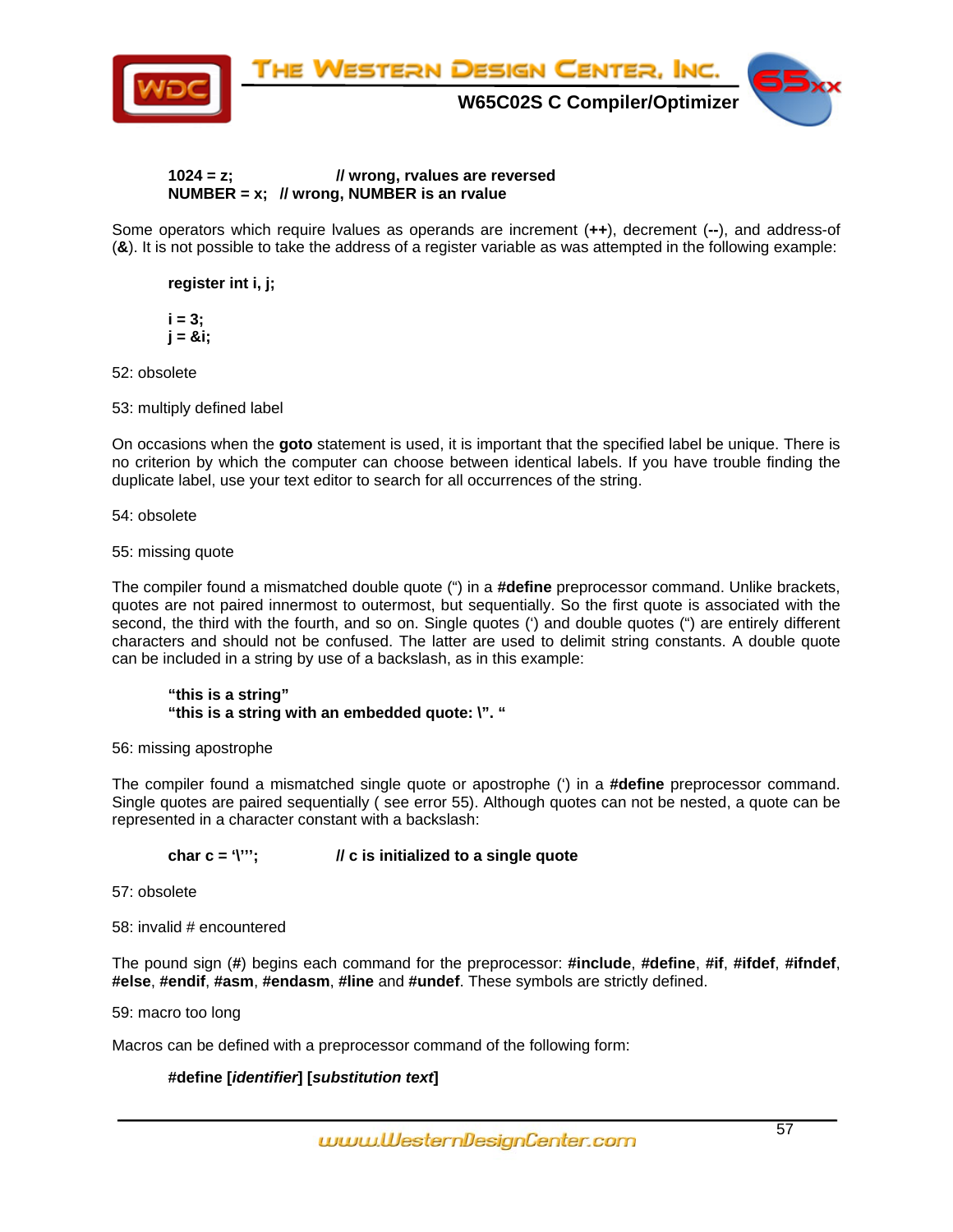

The compiler then proceeds to replace all instances of *identifier* with the *substitution text* that was specified by the **#define**.

This error code refers to the *substitution text* of a macro. Whereas ideally a macro definition may be extended for an arbitrary number of lines by ending each line with a backslash (\), for practical purposes the size of a macro has been limited to 255 characters.

60: loss of const/volatile info

This error occurs when passing the address of a variable that is declared as **const** and/or **volatile**.  **extern const volatile int clock\_time;** 

 **set\_time( &clock\_time ); // error 60** 

61: reference to undefined structures

This message comes in two forms:

- 1) As a warning, due to referencing an undefined structure member.
- 2) As an error, when trying to obtain the size of an undefined structure.

#### **a = sizeof( struct nodef ); // error 61 if nodef not defined**

62: function body must be compound statement

The body of a function must be enclosed by braces, even though it may consist of only one statement:

```
 function() 
 { 
            return 1; 
 }
```
This error can be caused by an error inside a function declaration list, as in:

```
 func( a, b ) 
       int a; chr b; 
        { 
 … 
       }
```
63: undefined label

A **goto** statement is meaningless if the corresponding label does not appear somewhere in the code. The compiler disallows this since it must be able to specify a destination to the computer.

It is not possible to go to a label outside the present function (labels are local to the function in which they appear). Thus, if a label does not exist in the same procedure as its corresponding **goto**, this message will be generated.

64: inappropriate arguments

When a function is declared (as opposed to defined), it is poor syntax to specify an argument list:

#### **function( string )**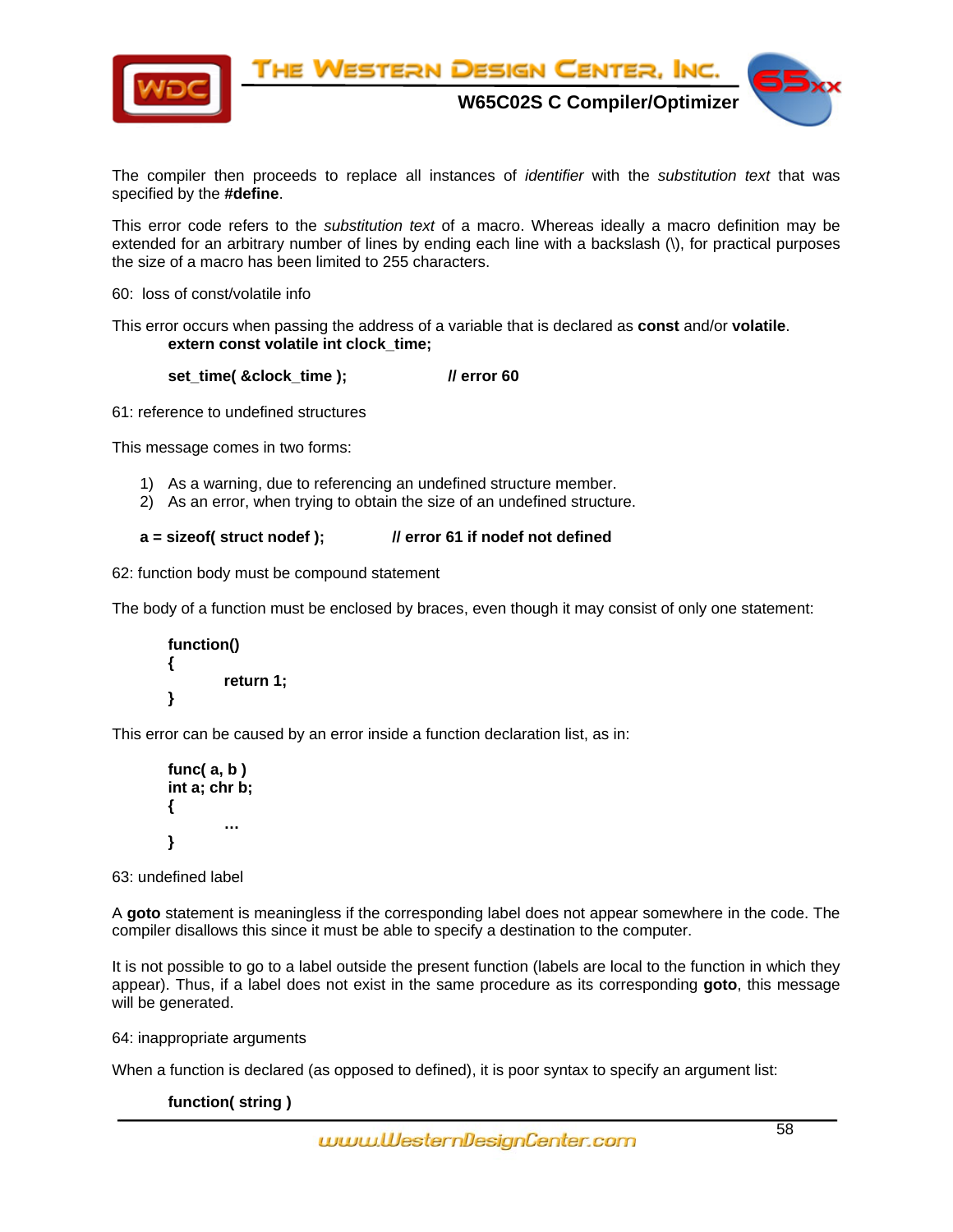

This error occurs in a function definition that contains an argument that is not a valid identifier.  **sub( a, 2b ) { // error 65 because identifiers can't begin with a // numeric character** 

66: expected comma

In an argument list, arguments must be separated by commas.

67: invalid else

An **else** was found which is not associated with an **if** statement. **Else** is bound to the nearest **if** at its own level of nesting. So **if-else** pairings are determined by their relative placement in the code and their grouping by braces.

$$
\mathsf{If} \left( \dots \right) \{ \\ \dots \\ \mathsf{if} \left( \dots \right) \{ \\ \dots \\ \} \mathsf{else} \mathsf{if} \left( \dots \right) \\ \dots \\ \} \\ \mathsf{else} \{ \\ \dots \}
$$

The indentation of the source text should indicate the intended structure of the code. Note that the indentation of the **if** and **else-if** means only that the programmer wanted both conditionals to be nested at the same level, in particular one step down from the presiding **if** statement. But it is the placement of braces that determines this for the compiler. The example above is correct, but probably does not conform to the expectations revealed by the indentation of the **else** statement. As shown here, the **else** is paired with the first **if**, not the second.

#### 68: bad statement syntax

The keywords used in declaring a variable, which specify storage class and data type, must not appear in an executable statement. In particular, all local declarations must appear at the beginning of a block, that is, directly following the left brace which delimits the body of a loop, conditional or function. Once the compiler has reached a non-declaration, a keyword such as **char** or **int** must not lead a statement; compare the use of the casting operator:

```
 func() 
 { 
           int i; 
          char array[ 12 ]; 
          float k = 2.03;
```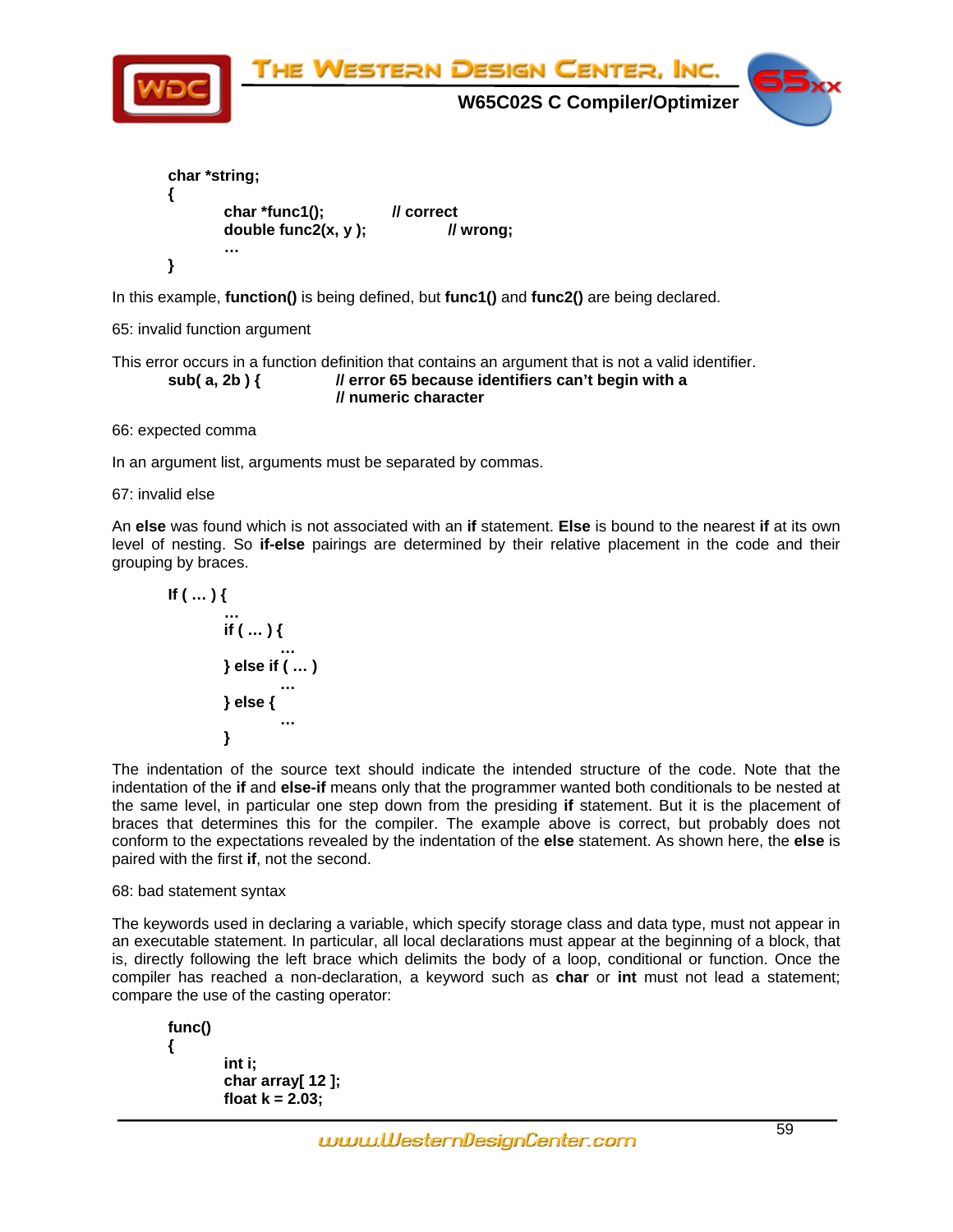

69: missing semicolon

A semicolon is missing from the end of an executable statement. This error code is similar to error code 7. It will remain undetected until the following line and is often spuriously caused by a previous error.

70: goto needs a label

Compare your use of **goto** with this example. This message says that you did not specify where you wanted to **goto** with **label**:

 **goto label; … label: …** 

It is not possible to **goto** just any identifier in the source code; labels are special because they are followed by a colon.

71: statement syntax error in do-while

The body of a **do-while** may consist of one statement or several statements enclosed in braces. A **while** conditional is required after the body of the loop. This is true even if the loop is infinite, as it is required by the rules of syntax. After typing in a long body, do not forget the **while** conditional.

72: statement syntax error in for

This error occurs when the first of the two semicolons that separate the three expressions found in a **for** loop condition are missing.

#### **for ( i=0 i; i++ ) { // error 72 due to missing semicolon**

73: statement syntax error in for body

This error occurs when the second of the two semicolons that separate the three expressions found in a **for** loop condition is missing.

#### **for ( i=0; i i++ ) { // error 73 due to missing semicolon**

74: expression must be integer constant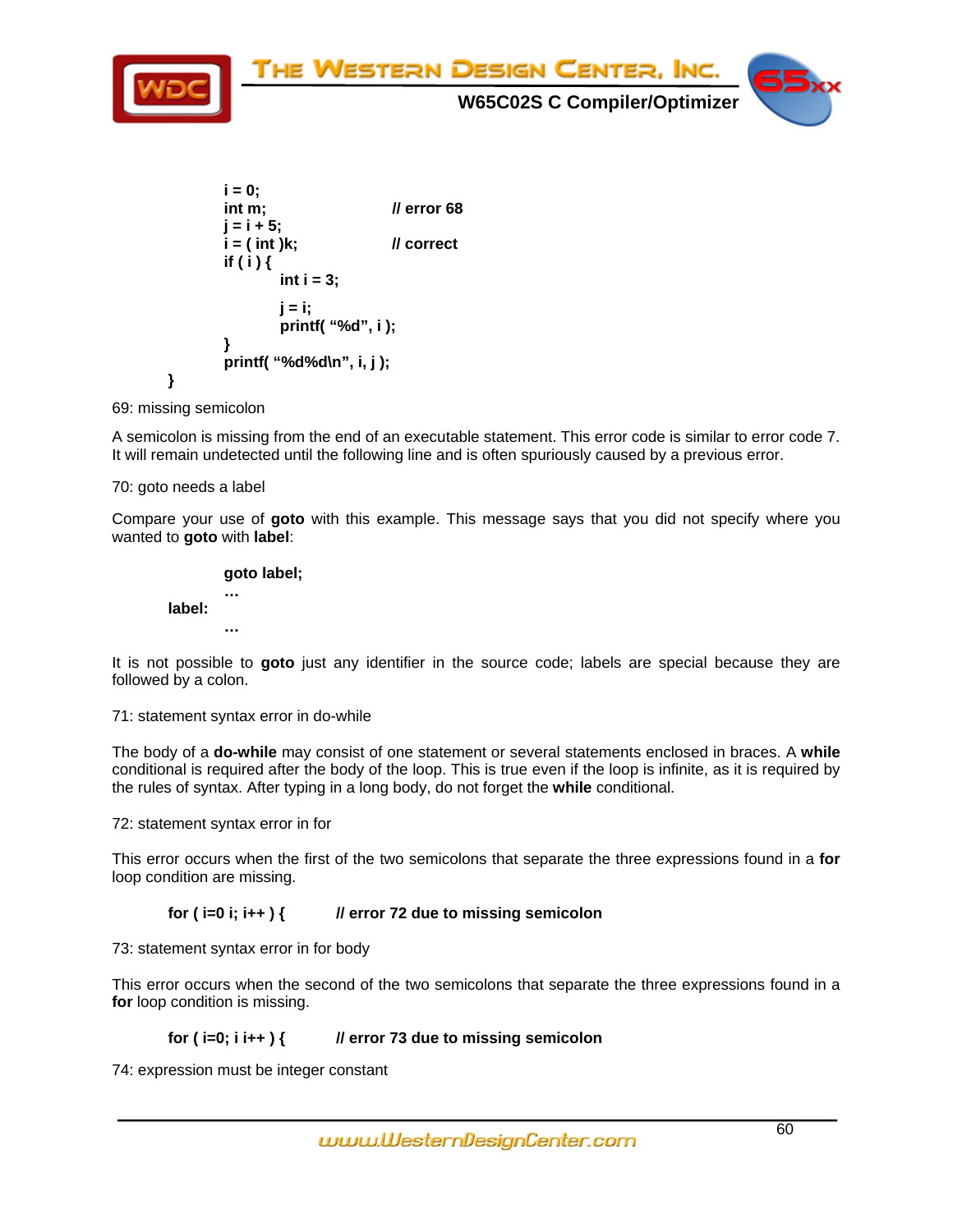

This error occurs when a variable occurs instead of an integer constant in declaring the size of an array, initializing an element in an **enum** list, or specifying a **case** constant for a **switch**.

#### 75: missing colon on case

This should be straightforward. If the compiler accepts a **case** value, a colon should follow it. A semicolon must not be accidentally entered in its place.

#### 76: obsolete

77: case outside of switch

The keyword, **case**, belongs to just one syntactic structure, the **switch**. If **case** appears outside the braces which contain a **switch** statement, this error is generated. Remember that all keywords are reserved, so that they cannot be used as variable names.

#### 78: missing colon on default

This message indicates that a colon is missing after the keyword, **default**. Compare with error 75.

#### 79: duplicate default

The compiler has found more than one **default** in a **switch**. **switch** will compare a variable to a given list of values. But it is not always possible to anticipate the full range of values which the variable may take. Nor is it feasible to specify a large number of cases in which the program is not particularly interested.

So C provides for a default case. The default will handle all those values not specified by a **case** statement. It is analogous to the **else** companion to the conditional, **if**. Just as there is one **else** for every **if**, only one default case is allowed in a **switch** statement. However, unlike the **else** statement, the position of a default is not crucial; a default can appear anywhere in a list of cases.

#### 80: default outside of switch

The keyword, **default**, is used just like **case**. It must appear with the brackets which delimit the **switch** statement.

#### 81: break/continue error

**break** and **continue** are used to skip the remainder of a loop in order to exit or repeat the loop. **break** will also end a **switch** statement. But when the keywords, **break** or **continue**, are used outside of these contexts, this message results.

#### 82: obsolete

83: too many nested includes

**#includes** can be nested, but this capacity is limited. The compiler will balk if required to descend more than ten levels into a nest.

#### 84: constant expression expected

This error occurs when an integer constant is missing, such as in initializing an element in an **enum** list, specifying a **case** constant for a **switch**, or for a **#if** preprocessor directive.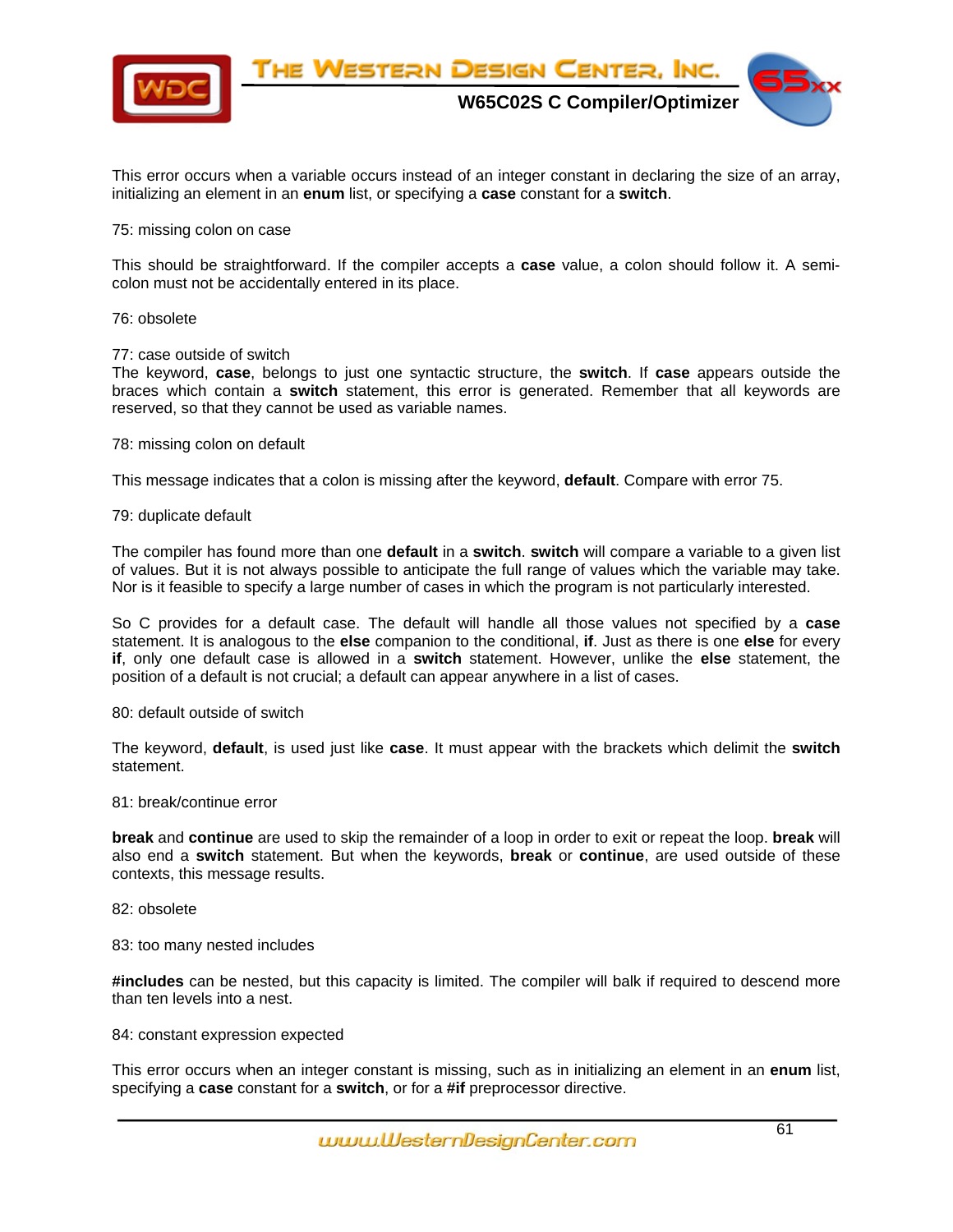

85: not an argument

The compiler has found a name in the declaration list that was not in the argument list. Only the converse case is valid, i.e., an argument can be passed and not subsequently declared.

86: null dimension in array

In certain cases, the compiler knows how to treat multidimensional arrays whose left-most dimensions are not given in its declaration. Specifically, this is true for an **extern** declaration and an array initialization. The value of any dimension which is not the left-most must be given.

| extern char array[][12];   | // correct |
|----------------------------|------------|
| extern char badarray[5][]; | // wrong   |

87: invalid character constant

Character constants may consist of one or two characters enclosed in single quotes, as **'a'** or **'ab'**. There is no analog to a null string, so '' (two single quotes with no intervening white space) is not allowed. Recall that the special backslash characters (**\b, \n, \t,** etc.) are singular, so that the following are valid: **'\n', '\na', 'a\n'**. **'aaa'** is invalid.

88: not a structure

Occurs only under compilation without the **–s** option. A name used as a structure does not refer to a structure, but to some other data type:

 **int i; i.member = 3; // error 88** 

89: invalid use of register storage class

A globally defined variable cannot be specified as a register. Register variables are required to be local.

90: symbol redeclared

A function argument has been declared more than once.

91: invalid use of floating point type

Floating point numbers can be negated (unary minus), added, subtracted, multiplied, divided and compared; any other operator will produce this error message.

92: invalid type conversion

This error code indicates that a data type conversion, implicit in the code, is not allowed, as in the following piece of code:

 **int i; float j; char \*ptr;** 

 **i = j + ptr;**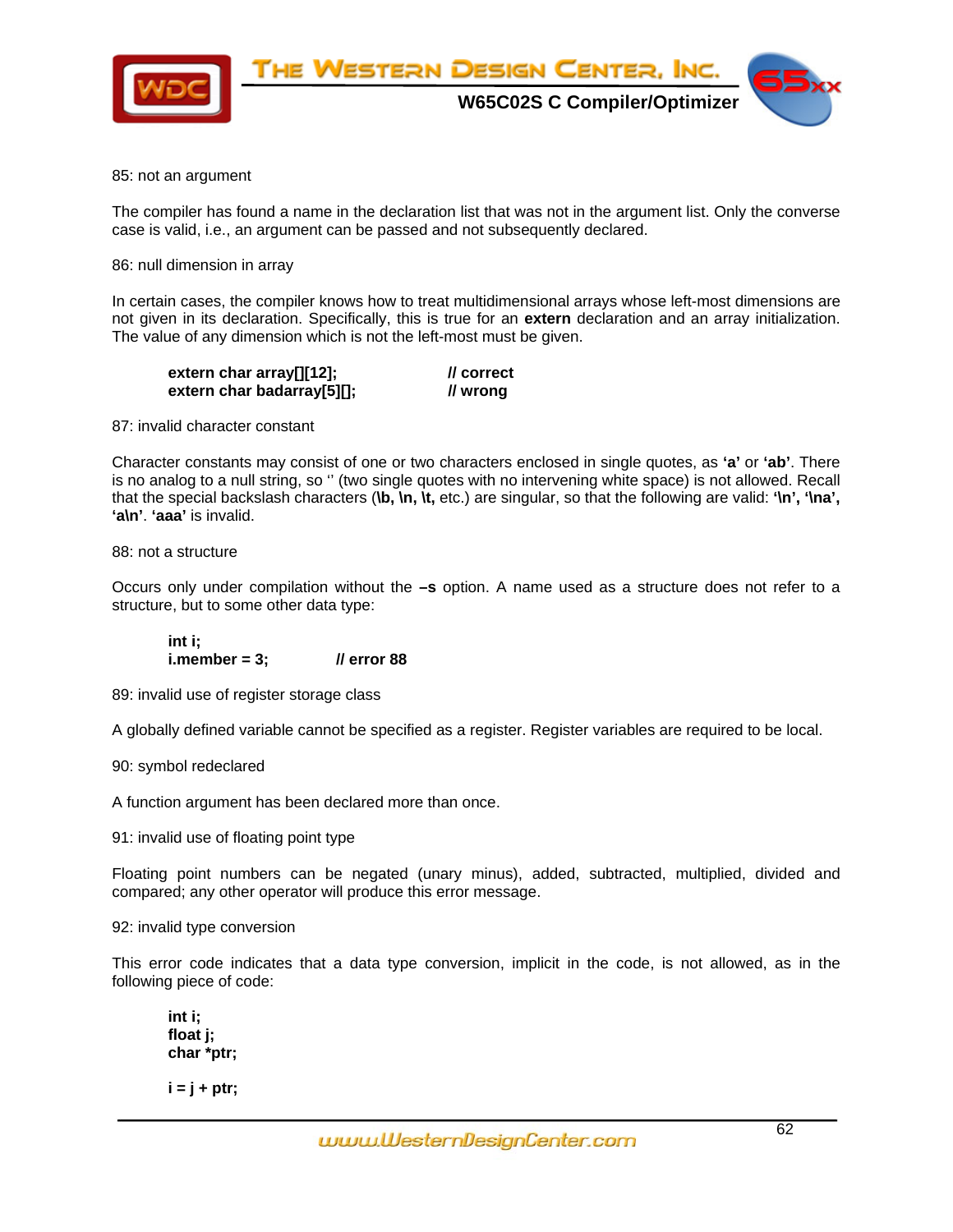

The diagram shows how variables are converted to different types in the evaluation of expressions. Initially, variables of type **char** and **short** become **int**, and **float** becomes **double**. Then all variables are promoted to the highest type present in the expression. The result of the expression will have this type also. Thus, an expression containing a **float** will evaluate to a **double**.

Types have the following hierarchy:

 **double float long unsigned int, short, char** 

This error can also be caused by an attempt to return a structure, since the structure is being cast to the type of the function, as in:

 **int func() { struct tag sam; return sam; }** 

93: invalid expression type for switch

Only a **char**, **int** or **unsigned** variable can be switched. See the example for error 74.

94: invalid identifier in macro definition

This error occurs in a macro definition that contains one or more arguments that are not valid *identifiers*.

| #define $add(a, 2b)$ ( $a+2b$ ) | // error 94 because identifiers can't |
|---------------------------------|---------------------------------------|
|                                 | // begin with a numeric character     |

95: obsolete

96: missing argument to macro

Not enough arguments were found in an invocation of a macro. Specifically, a "double comma" will produce this error.

 **#define reverse( x, y, z ) ( z, y, x )** 

 **func( reverse( i, , k ) );** 

97: too many arguments in macro definition

This error occurs in a macro definition that contains more than 32 arguments in its definition.

98: not enough args in macro reference

The incorrect number of arguments was found in an invocation of a previously defined macro. As the examples show, this error is not identical to error 96.

```
 #define exchange( x, y ) ( y, x )
```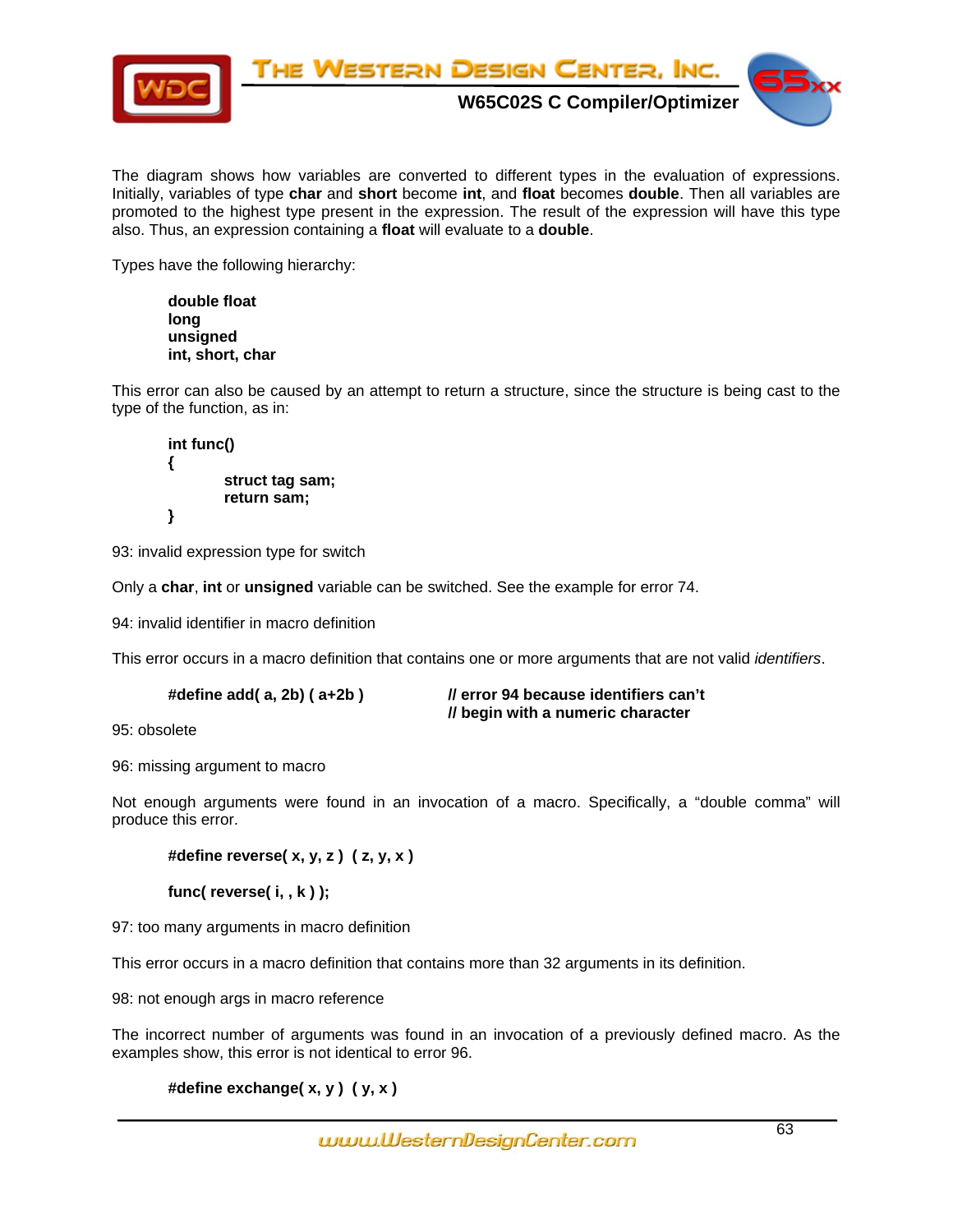

#### **func( exchange( i ) ); // error 98**

99: internal error

100: internal error

101: missing close parenthesis on macro reference

A right (closing) parenthesis is expected in a macro reference with arguments. In a sense, this is the complement of error 95; a macro argument list is checked for both a beginning and an ending.

#### 102: macro arguments too long

The combined length of a macro's argument is limited. This error can be resolved by simply shortening the arguments with which the macro is invoked.

103: #else with no #if

Correspondence between **#if** and **#else** is analogous to that which exists between the control flow statements, **if** and **else**. Obviously, much depends upon the relative placement of the statements in the code. However, **#if** blocks must always be terminated by **#endif**, and the **#else** statement must be included in the block of the **#if** with which it is associated. For example:

```
 #if ERROR 0 
         printf( "there was an error\n" ); 
 #else 
         printf( "no error this time\n" ); 
 #endif
```
**#if** statements can be nested, as below. The range of each **#if** is determined by a **#endif**. This also excludes **#else** from **#if** blocks to which it does not belong:

```
 #ifdef JAN1 
         printf( "happy new year!\n" ); 
 #if sick 
         printf( "I think I'll go home now\n" ); 
 #else 
         printf( "I think I'll have another\n" ); 
 #endif 
 #else 
         printf( "I wonder what day it is\n" ); 
 #endif
```
If the first **#endif** was missing, error 103 would result. And without the second **#endif**, the compiler would generate error 107.

104: #endif with no #if

**#endif** is paired with the nearest **#if**, **#ifdef** or **#ifndef** which precedes it. (See error 103.)

105: #endasm with no #asm

**#endasm** must appear after an associated **#asm**. These compiler-control lines are used to begin and end embedded assembly code. This error code indicates that the compiler has reached a **#endasm** without having found a previous **#asm**. If the **#asm** was simply missing, the error list should begin with the assembly code (which are undefined symbols to the compiler).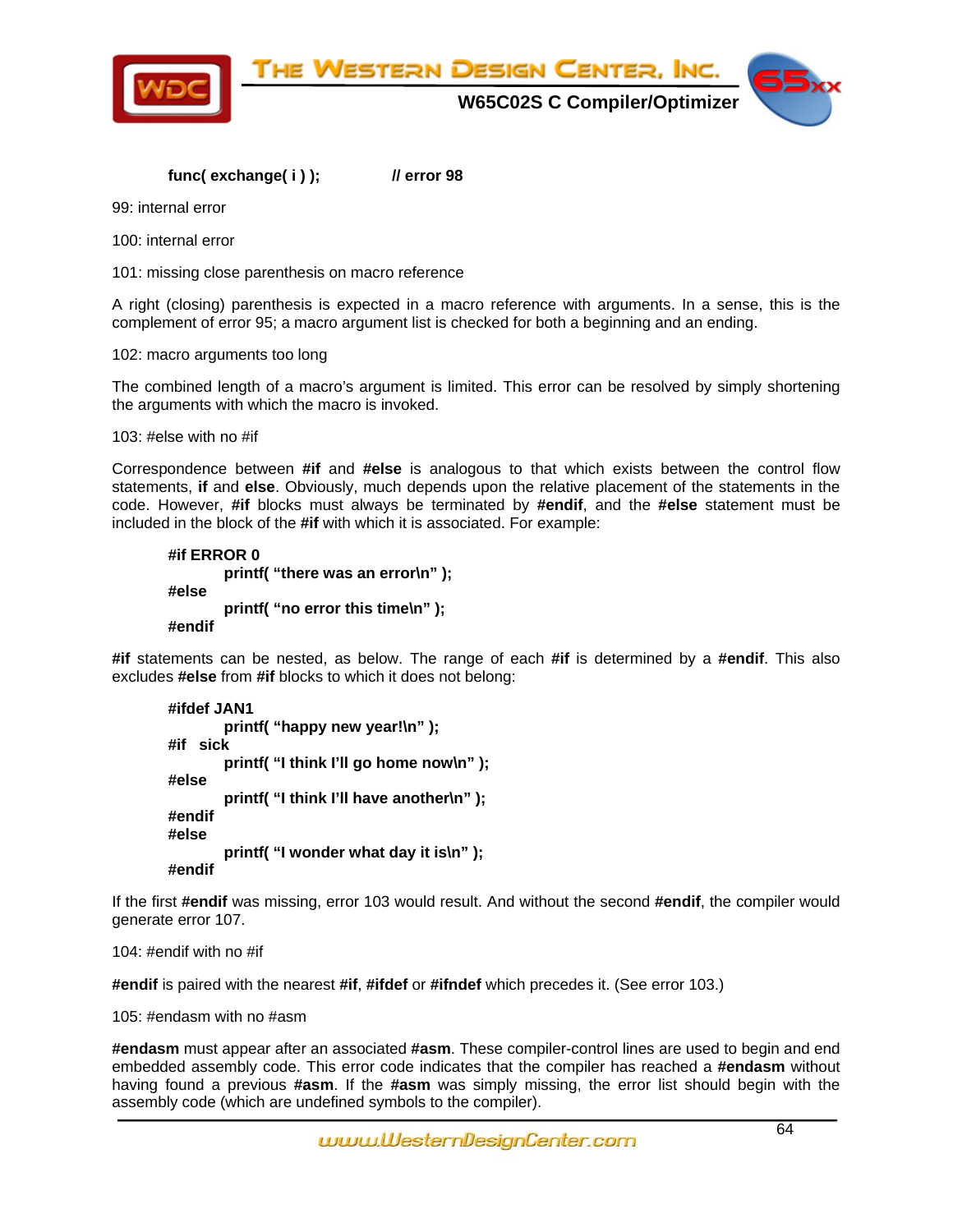

#### 106: #asm within #asm block

There is no meaningful sense in which in-line assembly code can be nested, so the **#asm** keyword must not appear between a paired **#asm/#endasm**. When a piece of in-line assembly is augmented for temporary purposes, the old **#asm** and **#endasm** can be enclosed in comments as place-holders.

 **#asm // temporary asm code // #asm old beginning // more asm code #endasm** 

107: missing #endif

A **#endif** is required for every **#if**, **#ifdef** and **#ifndef**, even if the entire source file is subject to a single conditional compilation. Try to assign pairs beginning with the first **#endif**. Backtrack to the previous **#if** and form the pair. Assign the next **#endif** with the nearest unpaired **#if**. When this process becomes greatly complicated, you might consider rethinking the logic of your program.

108: missing #endasm

In-line assembly code must be terminated by a **#endasm** in all cases. **#asm** must always be paired with a **#endasm**.

109: obsolete

110: invalid use of : operator

The colon operator occurs in two places:

- 1) following a question mark as part of a conditional, as in **( flag ? 1 : 0 )**.
- 2) Following a label inserted by the programmer or following one of the reserved labels, **case** and **default**.

111: invalid use of a void expression

This error can be caused by assigning a **void** expression to a variable, as in this example:

 **void func(); int h;** 

 **h = func();** 

112: obsolete

113: duplicate case in switch

A **switch** statement has two **case** values which are the same. Either the two cases must be combined into one, or one must be discarded. For instance:

 **switch( c ) { case NOOP: return 0;**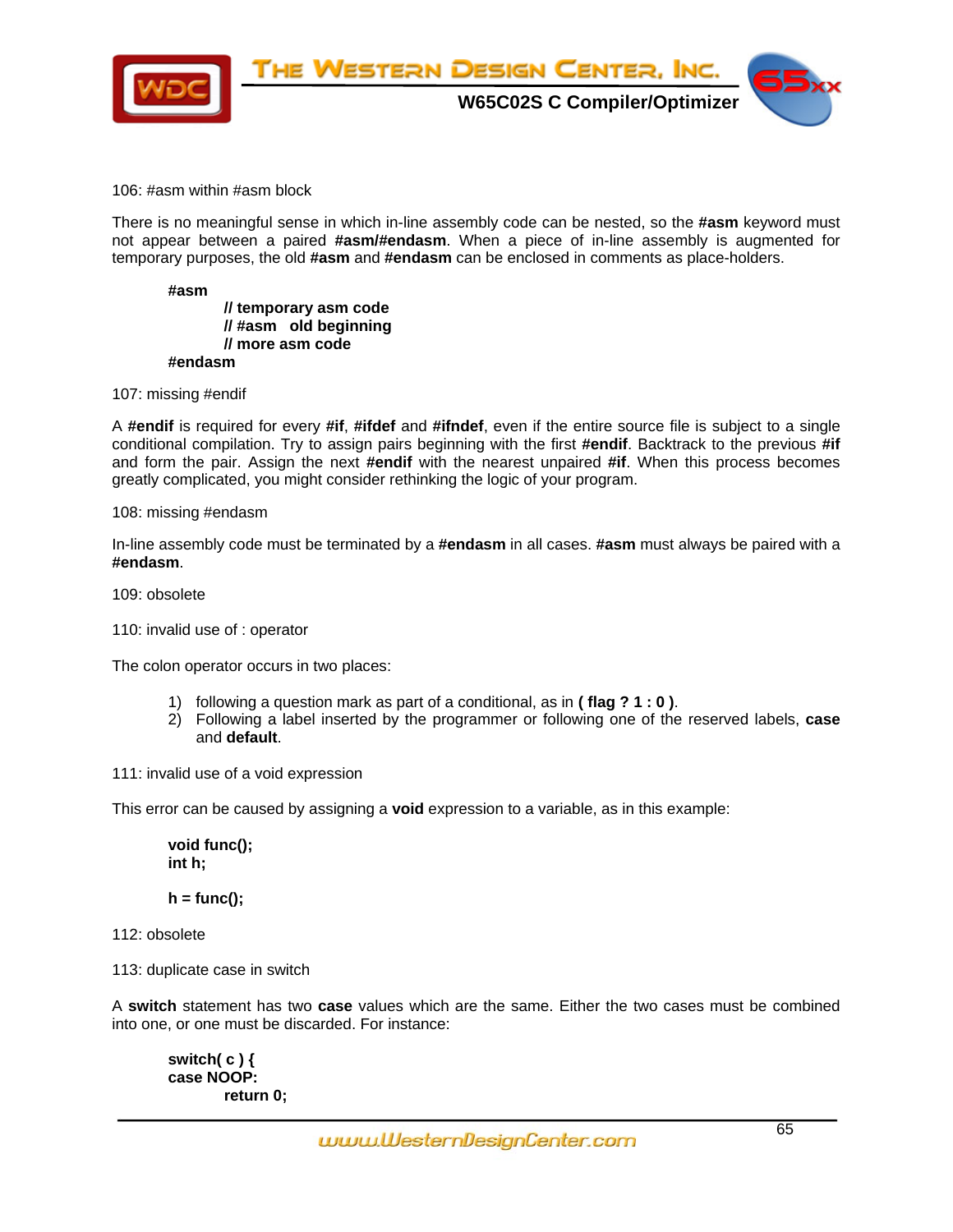

```
 case MULT: 
          return x * y; 
 case DIV: 
          return x / y; 
 case NOOP: 
 default: 
          return 1; 
 }
```
The **case** of **NOOP** is duplicated and will generate an error.

114: macro redefined

For example,

 **#define islow( n ) ( n >= 0 && n < 5 ) … #define islow( n ) ( n >= 0 && n <= 5 )** 

The macro, **islow**, is being used to classify a numerical value. When a second definition of it is found, the compiler will compare the new substitution string with the previous one. If they are found to be different, the second definition will become current, and this error code will be produced.

If the example, the second definition differs from the first in a single character, '='. The second definition is also different from this one:

#### **#define islow( n ) n > 0 && n <= 5**

since the parentheses are missing.

The following lines will not generate this error:

 **#define NULL 0 … #define NULL 0** 

But these are different from:

#### **#define NULL '\0'**

In practice, this error message does not affect the compilation of the source code. The most recent "revision" of the substitution string is used for the macro. But relying upon this fact may not be a wise habit.

115: keyword redefined

Keywords cannot be defined as macros, as in:  **#define int foo** 

If you have a variable which may be either, for instance, a **short** or a **long** integer, there are alternative methods for switching between the two. If you want to compile the variable as either type of integer, consider the following:

 **#ifdef LONGING long i;**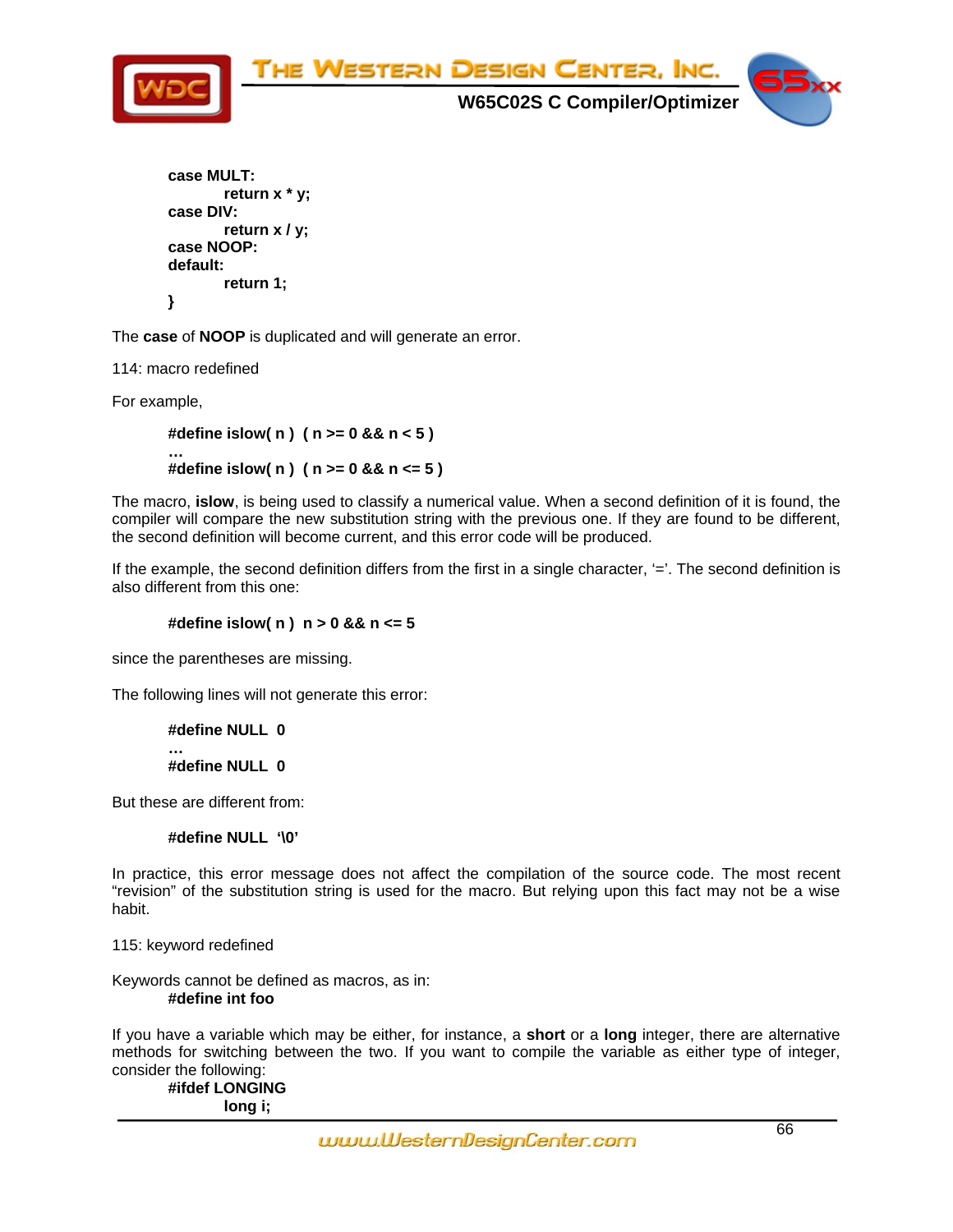

 **#else short i; #endif** 

Another possibility is through a typedef:  **#ifdef LONGINT typedef long VARTYPE; #else typedef short VARTYPE; #endif VARTYPE i;** 

116: field width must be  $> 0$ 

A field in a bit field structure can not have a negative number of bits.

117: invalid 0 length field

A field in a bit field structure can not have zero bits.

118: field is too wide

A field in a bit field structure can not have more than 16 bits.

119: field not allowed here

A bit field definition can only be contained in a structure.

120: invalid type for field

The type of a bit field can only be of type **int** or **unsigned int**.

#### 121: ptr/int conversion

The compiler issues this warning message if it must implicitly convert the type of an expression from pointer to **int** or **long**, or vice versa.

If the program explicitly casts a pointer to an **int**, this message will not be issued. However, in this case, error 122 may occur.

For example, the following will generate warning 121:

 **char \*cp; int i;** 

 **…** 

#### **i = cp; // implicit conversion of char to int**

When the compiler issues warning 121, it will generate correct code if the sizes of the two items are the same.

122: ptr & int not same size

If a program explicitly casts a pointer to an **int**, and the sizes of the two items differ, the compiler will issue this warning message. The code that is generated when the converted pointer is used in an expression will use only as much of the least significant part of the pointer as will fit in an **int**.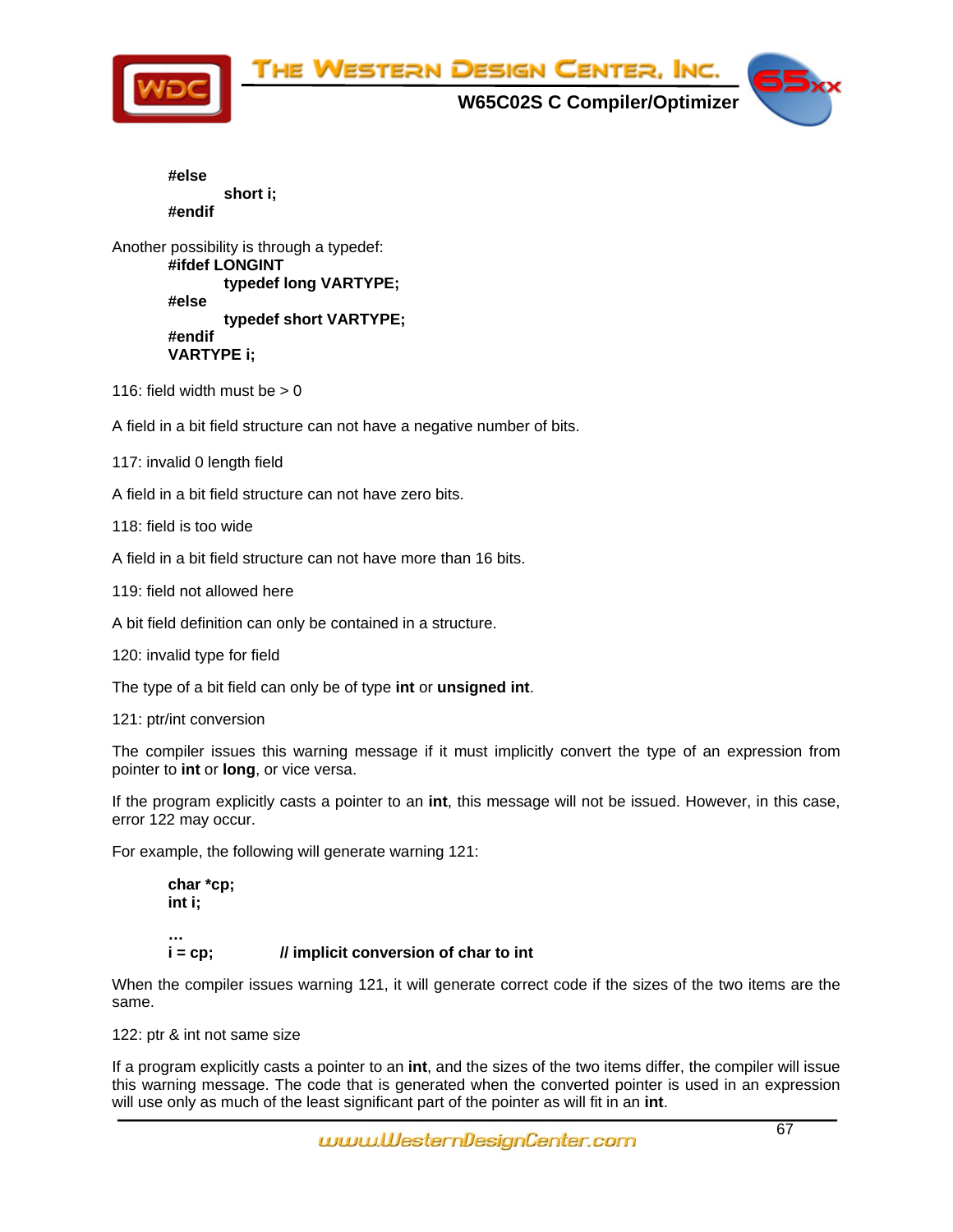

123: far/huge ptr & ptr not same size

This error occurs when trying to assign a near pointer to a **far** or **huge** pointer. A warning is generated when casting a **far** or **huge** pointer to a near pointer.

124: invalid ptr/ptr expression

If a program attempts to assign one pointer to another without explicitly casting the two pointers to be of the same type, and the types of the two pointers are in fact different, the compiler will issue this warning message.

The compiler will generate code for the assignment, and if the sizes of the two pointers are the same, the code will be correct. But if the sizes differ, the code may not be correct.

125: too many subscripts or indirection on integer

This warning message is issued if a program attempts to use an integer as a pointer; that is, as the operand of a star operator.

If the sizes of a pointer and an **int** are the same, the generated code will access the correct memory location, but if they are not, it will not.

For example:

| char c;<br>long g;         |                                                                             |
|----------------------------|-----------------------------------------------------------------------------|
| $*0x5c = 0$ :              | // warning 125, because 0x5c is an int                                      |
| $c[i] = 0;$<br>$q[i] = 0;$ | // warning 125, because c+i is an int<br>// error 12, because g+i is a long |
|                            |                                                                             |

126: too many arguments

This error occurs when a function is invoked with more arguments than is specified in its prototype or definition. The only exception allowed is when a variable number of arguments is specified in the prototype.

#### 127: too few arguments

This error occurs when a function is invoked with less arguments than is specified in its prototype or definition.

128: #error

This error was generated by the **#error** directive and is followed by the optional sequence of preprocessing tokens found in the source code.

129: #elif with no #if

This error occurs when the **#elif** preprocessor directive is used without a preceding **#if** directive.

130: obsolete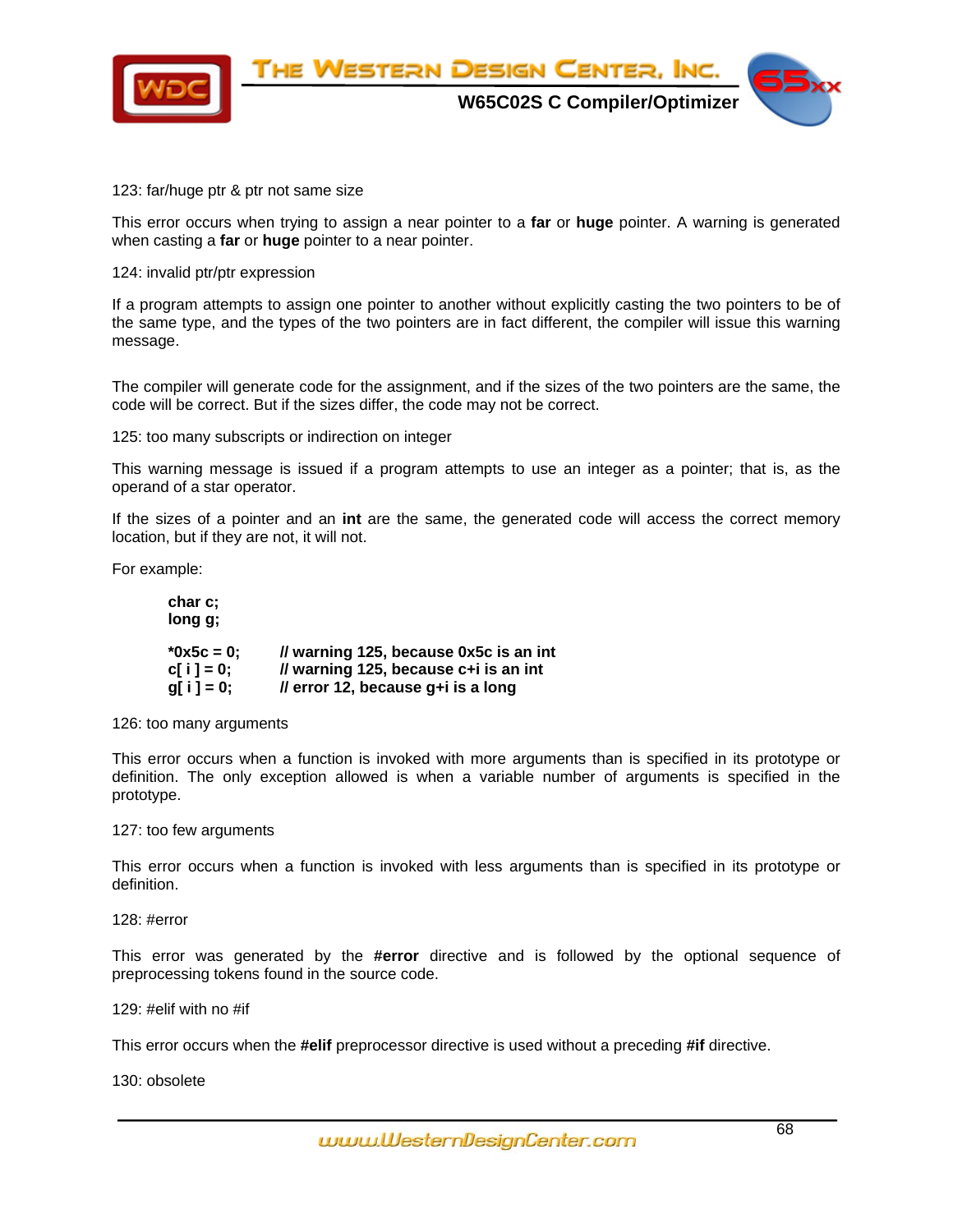

#### 131: ## at the beginning/end of macro body

This error occurs when a **##** is found as the first or last end of a macro definition body.

### **#define TWOSHARP 2## // error 131**

132: obsolete

133: # not followed by a parameter

This error may occur in a **#define** macro in which the # operator is applied to a parameter in the replacement list. If the # token is not followed by a parameter, this error message will be generated.

134: obsolete

135: attempt to undefined a predefined macro

This error occurs when attempting to use a **#undef** on those macros that are predefined by the compiler, such as  $_S$  STDC  $_$ ,  $_$ TIME  $_$ ,  $_$ DATE  $_$ ,  $_$  FILE  $_$ ,  $_$  LINE  $_$ , and  $_$  FUNC  $_$ .

 **#undef \_\_TIME\_\_ // error 135** 

136: invalid #include directive

This error occurs when the **#include** directive is not followed by a string literal or a *filename* enclosed in < > signs.

 **#include filename // error 136** 

137: obsolete

138: missing right paren

This error occurs when attempting to use the defined directive with a left parenthesis and no matching right parenthesis.

 **#if defined( FOOBAR // error 138** 

139: missing identifier

This error occurs when attempting to use the defined directive with no identifier following the defined keyword.

 **#if defined // error 139**  140: obsolete

141: obsolete

142: range-modifier ignored

Using a range modifier (**near**, **far**, etc.) on a structure or union member is allowed by the parser but has no effect and is ignored.

143: range-modifier syntax error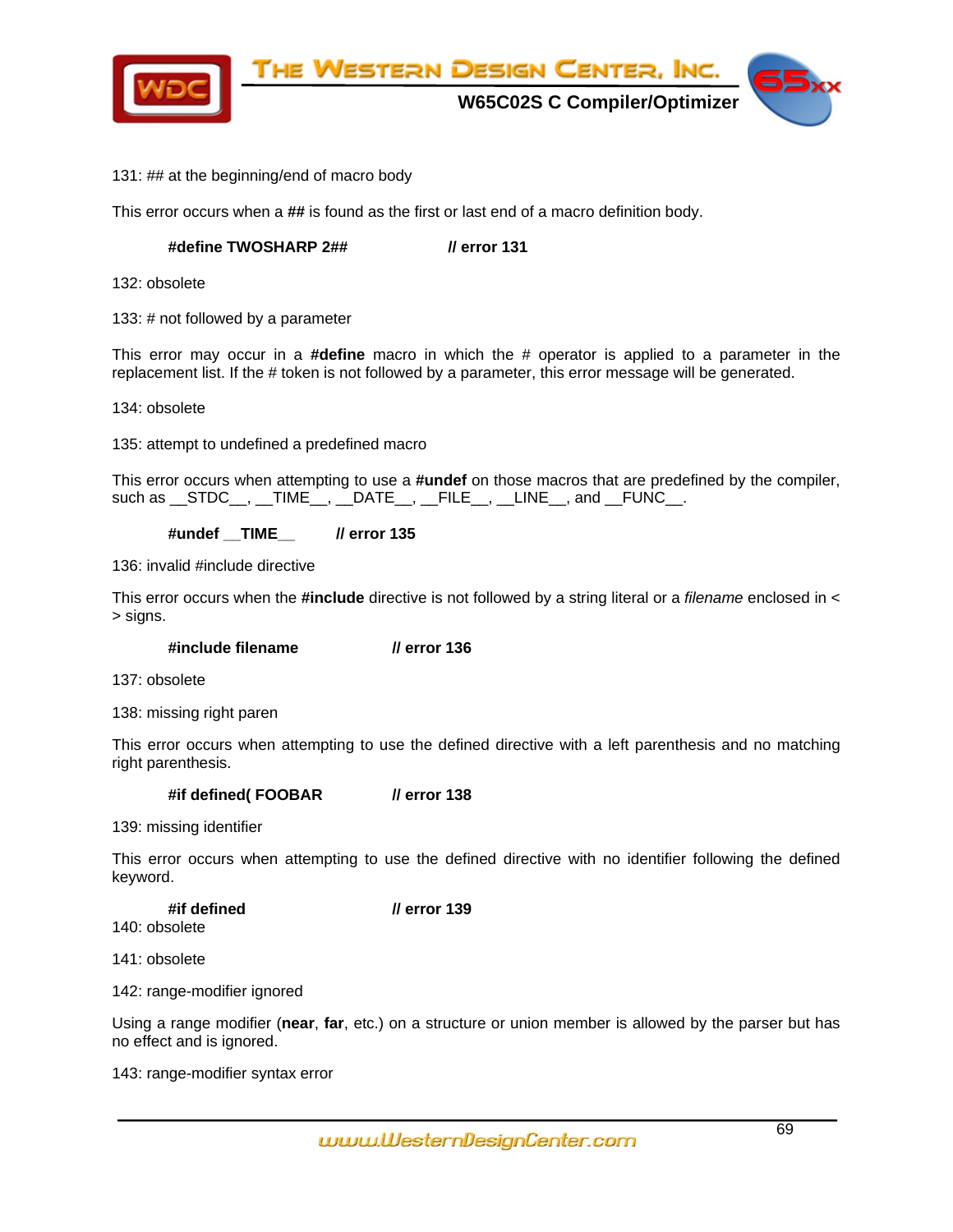

A range-modifier is illegal as part of a function declaration. You cannot say that a function is near, far, huge, etc.

144: invalid operand for sizeof

This error occurs when attempting to obtain the **sizeof** of something other than a previously defined data structure.

 **Sub() { Int I = sizeof( sub ); // error 144 }** 

145: function called without prototype

This warning is generated for functions that are called without having been prototyped. It only occurs when compiling with the **–wp** option.

146: constant value too large

This error occurs when attempting to use a constant larger than the unsigned long **0xffffffff** in an expression.

147: invalid hexadecimal constant

This error occurs when the character following a 0x or 0X is not a valid hexadecimal constant.

#### int i = 0xg1; *// error 147, 'g' is not a valid hex constant*

148: invalid floating constant

This error occurs if the first letter excluding the optional sign following the **e** or **E** in a floating point number is something other than a digit.

**double d = 123e+f; // error 148, 'f' is not a digit** 

149: invalid character on control line

This error occurs on conditional preprocessor lines that expect a single constant expression but get extra information.

 **#if CONST invalid // error 149 due to extra characters "invalid"** 

150: unterminated comment

This error occurs if the start of a comment  $('')$  is not terminated with  $('')$  before the end of the file. 151: no block level extern initialization

This error occurs when initialization of an **extern** variable is attempted inside a function. Initialization of **extern**s is permissible outside of functions, or the function can declare the variable as **extern** and then initialize it further down in the code using an assignment statement.

152: missing identifier in parameter list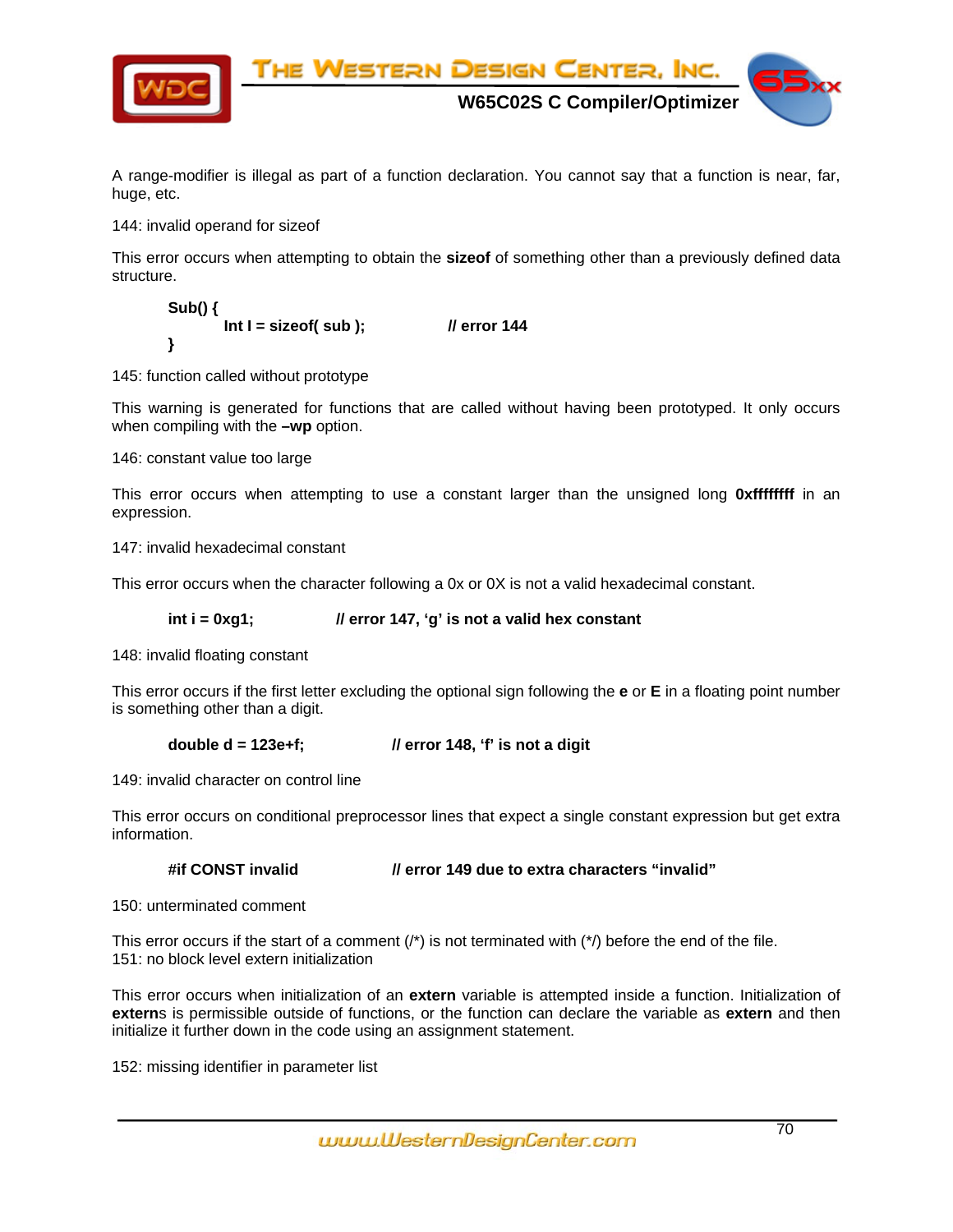

This error occurs when the type of an argument is specified in a function definition without being followed by the argument itself.

#### **sub( int ) { // error 152, missing the name of the int arg**

153: missing static function definition

This error occurs if a function has been declared as static in a file and has not been followed by its actual definition further down in the file.

154: function definition can't be via typedef

This error occurs when incorrectly defining a function using a **typedef**. It is possible to define a **typedef** that is a function such as:

#### **typedef int F( void );**

which sets the type **F** to be a function with no arguments returning **int**. Then, a function can be declared such as:

#### **F f;**

which *is* legal. However, the function definition:

#### **F f ()**

is illegal.

155: file must contain external definition

This error occurs in a file with no external data or function definitions when compiling with the **–pa** option to use the ANSI preprocessor.

156: wide string literal not allowed here

This error occurs when attempting to use a wide string literal with the **#include** or **#line** directives.

 **#include L"filename" // error 156** 

157: incompatible function declarations

This error occurs if a function declaration does not match a previous definition or declaration for the same function.

158: called function may not return incomplete type

This error occurs when a function attempts to return a structure which has not been defined. If a functions is called that returns a structure, but the size of the structure is unknown, then it is not possible for the compiler to know how much data is being returned by the function and how much space to reserve for the return value.

For example:

 **Struct foo x();**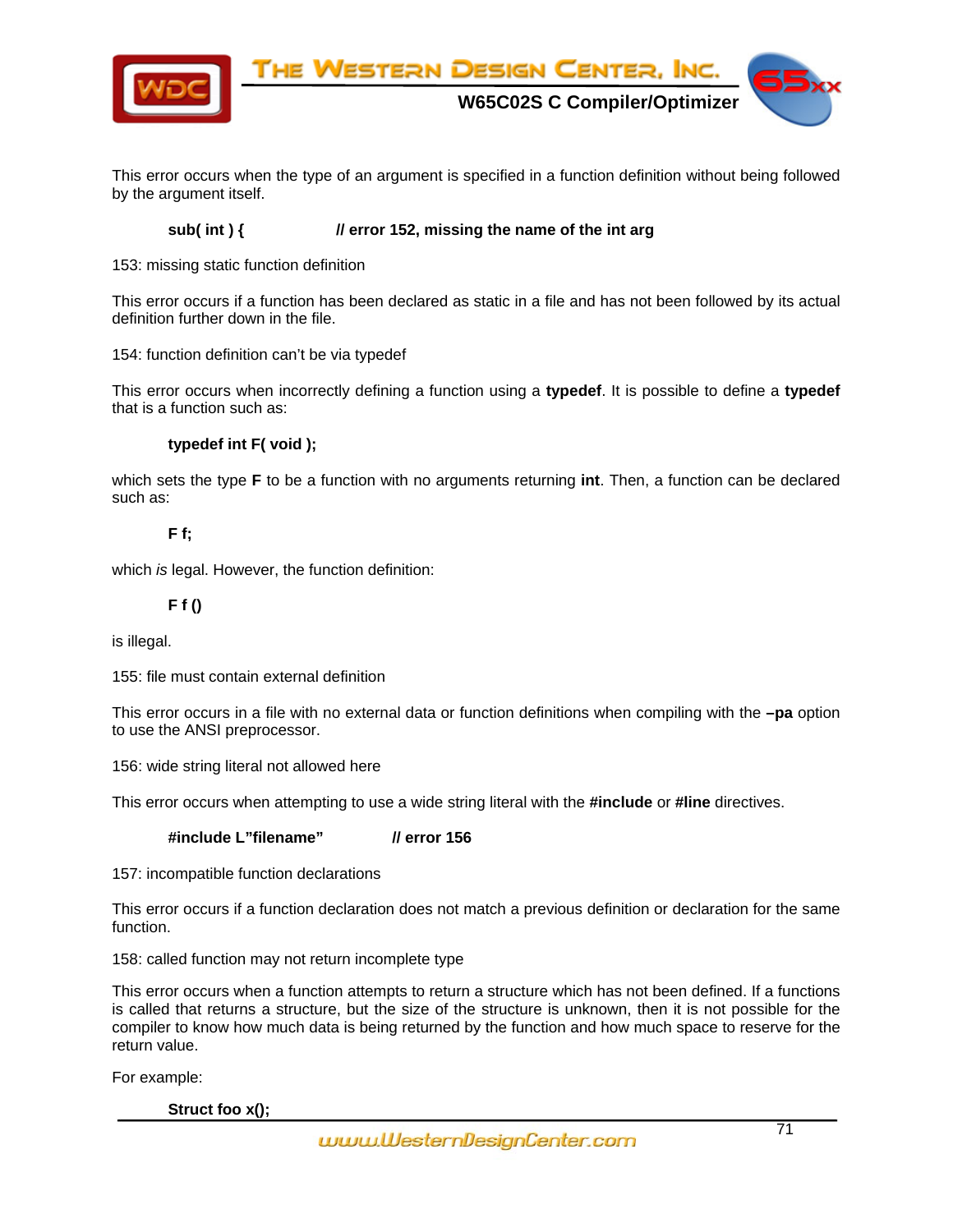

| Main() |         |
|--------|---------|
|        |         |
|        | $x()$ ; |
|        |         |

159: syntax error in #pragma

This error occurs if the **#pragma** is used for a function call and does not match the following syntax.

 **#pragma regcall( [return=] func( arg1, arg2, …, argn ) ] #pragma amicall( base, offset, func( arg1, arg2, …, argn)) #pragma libcall func base offset regmask #pragma syscall func offset regmask** 

160: auto variable not used in function

This warning occurs when compiling with the **–wu** option and a function containing a local variable has not been used.

161: function defined without prototype

This warning occurs when compiling with the **–wp** option and a function does not have its arguments prototyped or if there are no arguments but you have not specified void.

162: can't take address of register class

This error occurs when attempting to take the address of a variable that has been declared as a register class variable.

 **register int a; int \*ip;** 

 **ip = &a; // error 162** 

163: upper bits of hex character constant ignored

This warning occurs if the compiler encounters a hexadecimal character constant (specified by \x) whose value cannot fit within a single byte. For example:

#### **char \*cptr = "\x9b7";**

Will generate a warning because "\x9b7" cannot be stored within one byte. The compiler will ignore the most significant bits, and use the least significant bits. In the example the compiler will treat **"\x9b7"** as **"\xb7"**. This warning will occur if you accidentally place a digit from 0 through 9 or a letter from a through f immediately after a **\x** escape sequence. In the example if you intended to have 0x9b followed by the ASCII digit 7, you could use string concatenation to produce the desired result:

#### **char \*cptr = "\x9b" "7";**

164: non-void type function must have return value

This error message can occur only if the **–wr** compiler option is used. If the compiler encounters a function which is defined as returning a value (**int, char,** or the like) but which does not have an explicit return. For example: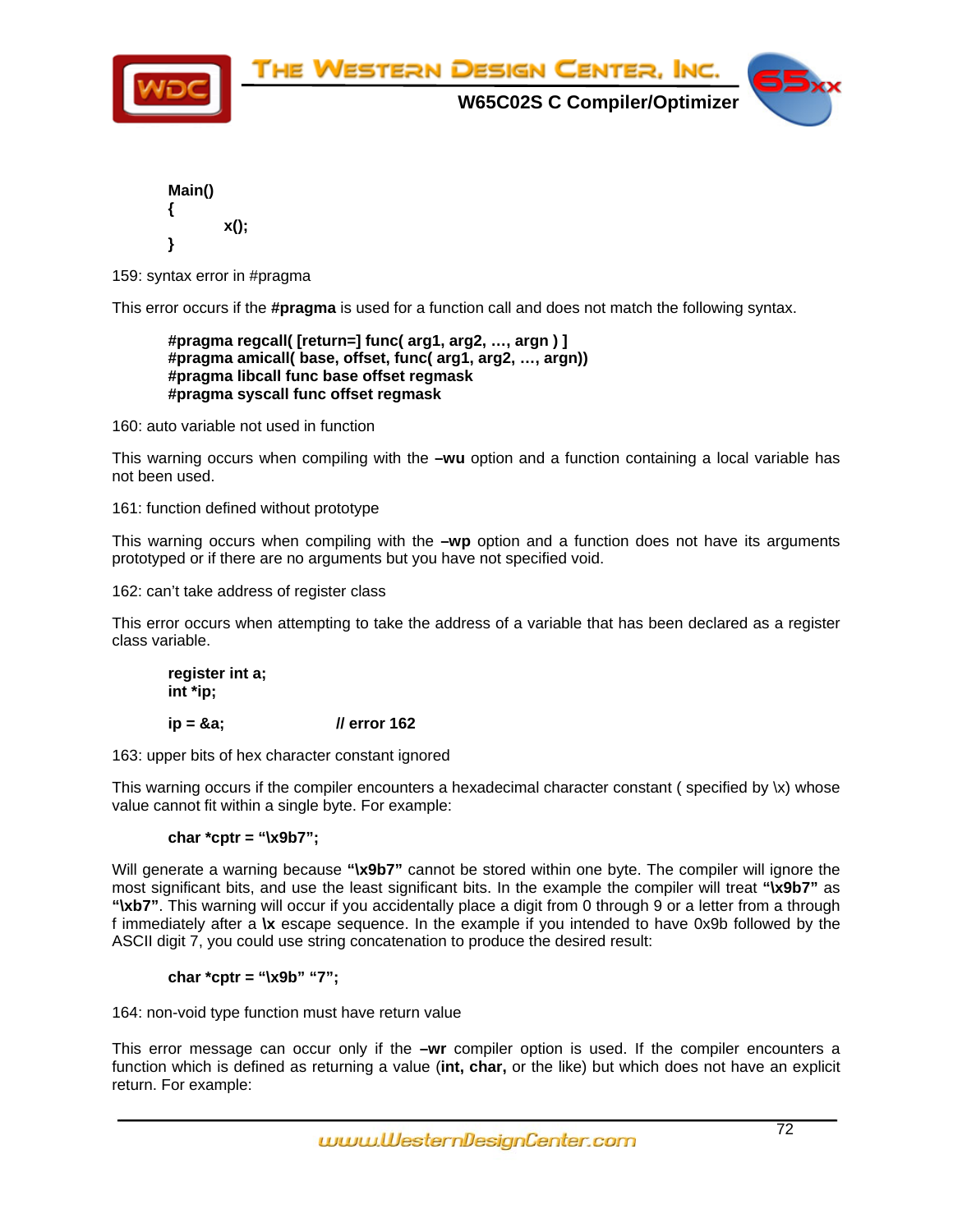

```
 int func() 
{ 
           printf( "hello\n" ); 
}
```
would generate this message. Replacing **int func()** with **func()** will not correct the error. The specification **void func()** will correct the problem. The specification of an explicit **return** will also.

165: item not previously declared found in prototype

This warning message will be generated if a **struct** appears as an argument in a function prototype and there is no previous declaration for the **struct**. This warning will be generated if there is no **struct** declaration or if the **struct** declaration occurs after the prototype statement. The sequence **struct** declaration, prototype statement, function definition will correct the problem as in this example:

```
 struct astruct { 
                int a; 
                char c; 
       } 
       void func( struct astruct arg ); 
       void func( struct astruct arg ) 
       { 
… 
       }
```
This problem presents special difficulties when it arises because the intended **struct** declaration occurs after the prototype definition. A strict interpretation of ANSI rules, in this case, produces results that may seem arbitrary and illogical. Positioning the **struct** declaration so that it occurs before the prototype definition corrects the problem. If the problem is not corrected, it is unlikely that the program will run correctly.

166: enum must be declared outside prototype

This problem is similar to error 165 but pertains to the **enum** datatype.

167: can't take address of stack in this memory model

This error occurs when an attempt is made to take the address of a stack item.

168: missing semicolon in asm block

When the **asm** keyword is used to declare a block of assembly language statements, each must be terminated with a semicolon.

169: can't convert far pointer to near

A far pointer cannot be converted to a near pointer because of the difference in the size of the pointers.

170: can't use TSB/TRB on volatile values

This warning message is generated to alert the developer of the inability to use TSB/TRB on volatile values.